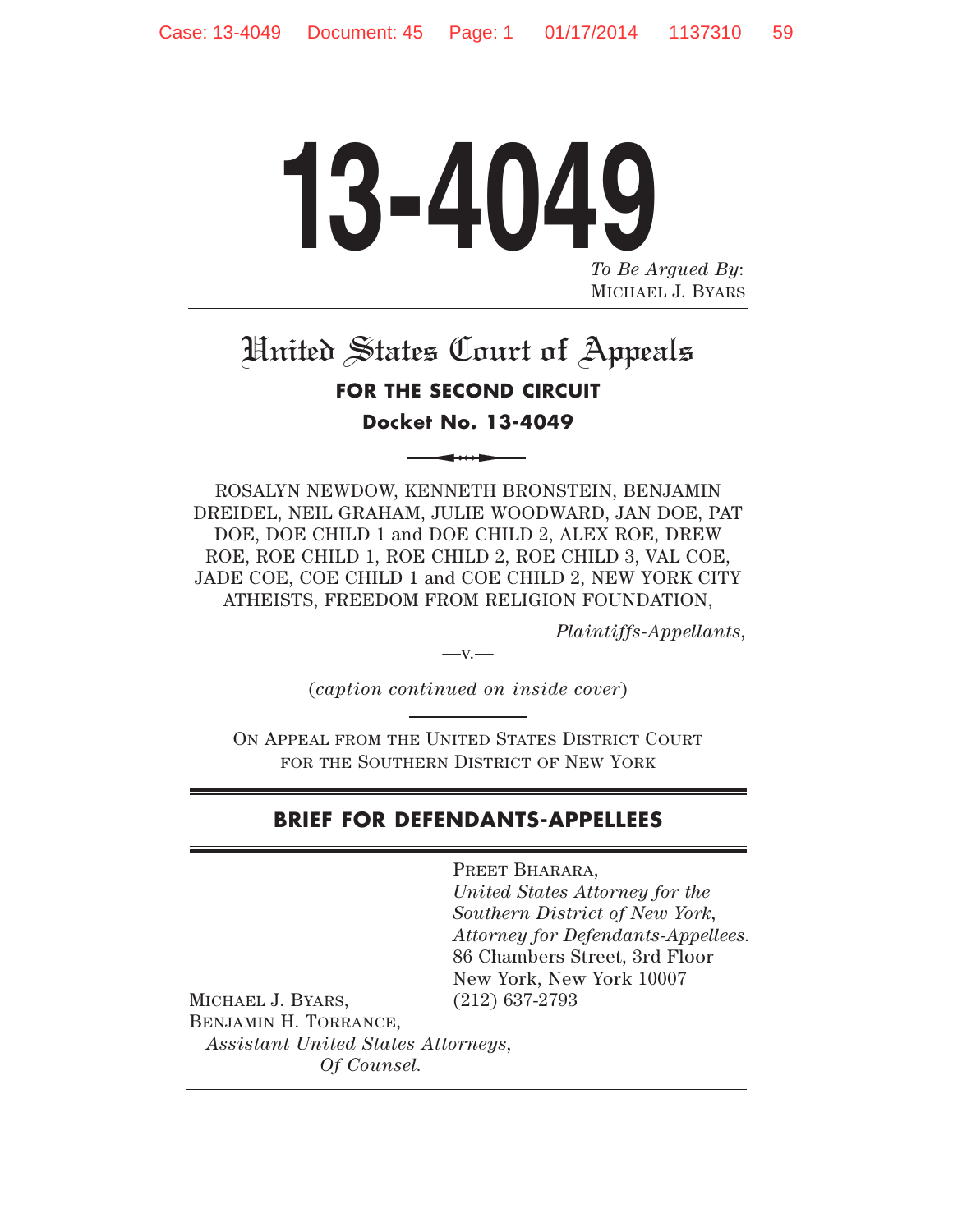# UNITED STATES OF AMERICA, RICHARD A. PETERSON, Deputy Director, United States Mint, LARRY R. FELIX, Director, Bureau of Engraving and Printing, JACOB J. LEW, Secretary of the Treasury,

*Defendants-Appellees,*

CONGRESS OF THE UNITED STATES OF AMERICA, TIMOTHY F. GEITHNER, Secretary of the Treasury,

*Defendants.*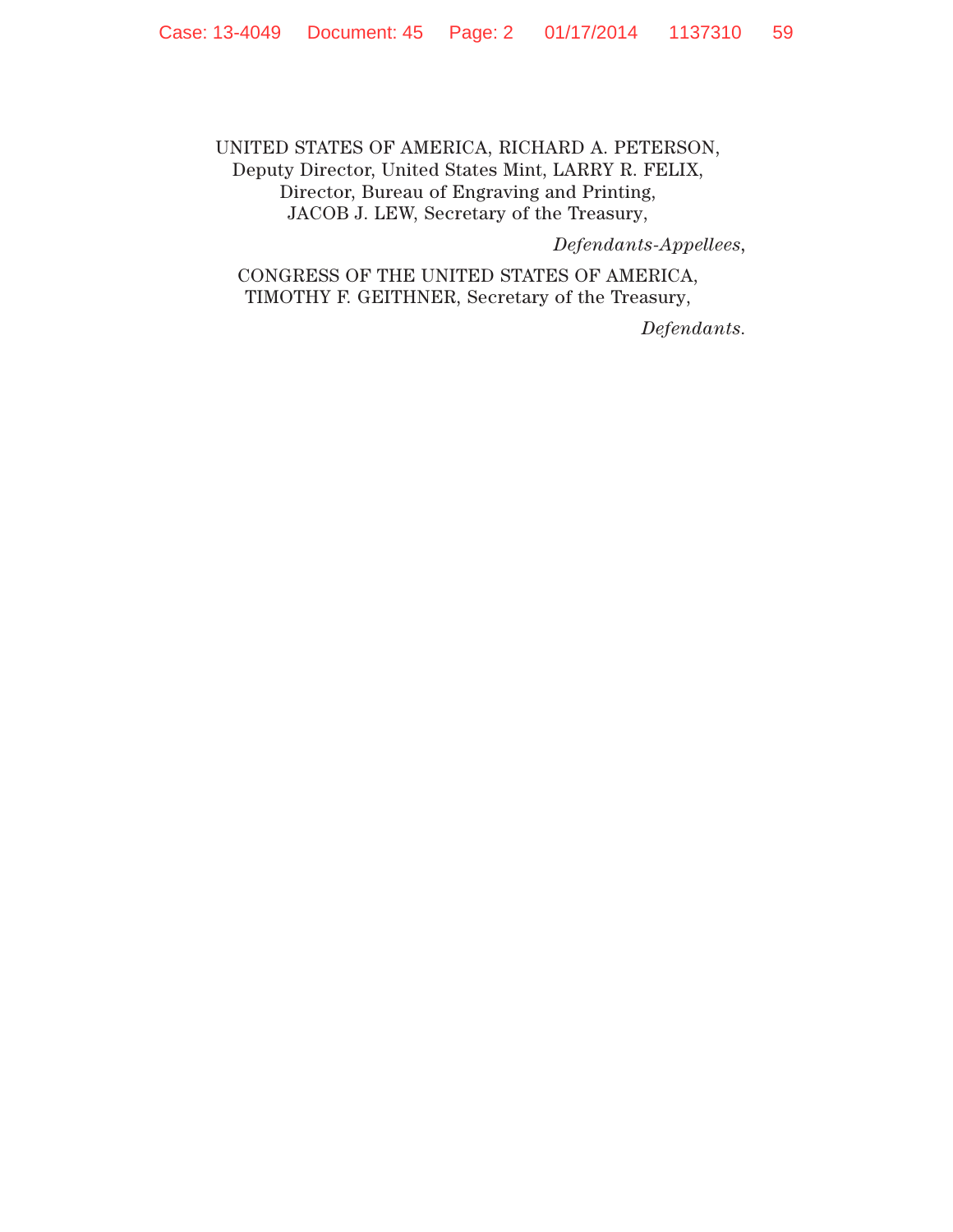# **TABLE OF CONTENTS**

PAGE

|                            | Statement of Jurisdiction<br>3                                                                                                                 |    |  |  |
|----------------------------|------------------------------------------------------------------------------------------------------------------------------------------------|----|--|--|
|                            | Issues Presented for Review<br>$\overline{4}$                                                                                                  |    |  |  |
| Statement of the Case<br>4 |                                                                                                                                                |    |  |  |
| A.                         | Procedural History                                                                                                                             | 4  |  |  |
| $\mathbf{B}$ .             | The National Motto                                                                                                                             | 5  |  |  |
| C.                         | The Complaint                                                                                                                                  | 10 |  |  |
| D.                         | The District Court's Decision                                                                                                                  | 11 |  |  |
|                            | Summary of Argument                                                                                                                            | 13 |  |  |
|                            | $\operatorname{ARGUMENT.} \ldots \ldots \ldots \ldots \ldots \ldots \ldots \ldots \ldots \ldots \ldots$                                        | 14 |  |  |
|                            | Standard of Review                                                                                                                             | 14 |  |  |
|                            | POINT I—The Statutes Requiring the Placement<br>of "In God We Trust" on United States Money<br>Do Not Violate the Establishment Clause         | 15 |  |  |
| А.                         | The Establishment Clause                                                                                                                       | 15 |  |  |
| <b>B.</b>                  | The Supreme Court Has Concluded<br>That the Use of "In God We Trust" on the<br>Nation's Money Is Permissible Under<br>the Establishment Clause | 17 |  |  |
| C.                         | The Motto Satisfies the Requirements of<br>Lemon v. Kurtzman $\ldots$                                                                          | 25 |  |  |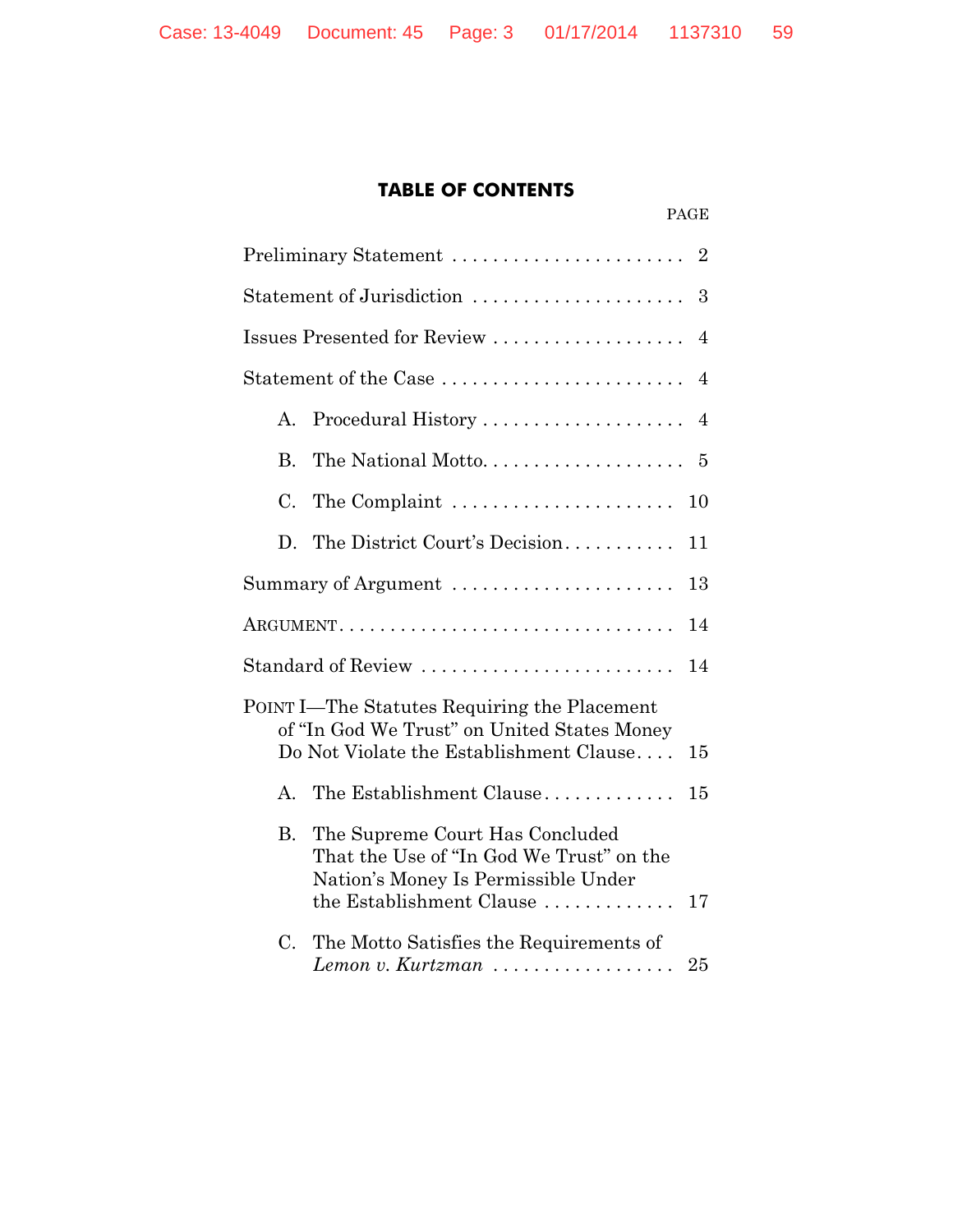# ii

|    |    |                                                                                                                                                                                 | PAGE |
|----|----|---------------------------------------------------------------------------------------------------------------------------------------------------------------------------------|------|
|    | 1. | The Motto Serves Legitimate Secular                                                                                                                                             | 27   |
|    | 2. | The Motto Does Not Have the<br>Primary Effect of Advancing or<br>Inhibiting Religion or Otherwise<br>Conveying Endorsement or<br>Disapproval of Religion $\ldots \ldots \ldots$ | 30   |
|    | 3. | The Motto Does Not Impermissibly<br>Entangle Government and Religion                                                                                                            | 35   |
|    |    | D. The Motto's Inscription on U.S. Money<br>Does Not Violate the Neutrality<br>Principle                                                                                        | 36   |
| Е. |    | The Motto's Presence on Money Does Not<br>Otherwise Violate the Constitution                                                                                                    | 40   |
|    |    | POINT II— The Statutes Placing the Motto on<br>United States Money Do Not Violate the<br>Free Exercise Clause or RFRA                                                           | 42   |
| A. |    | The Free Exercise Clause and RFRA                                                                                                                                               | 42   |
| B. |    | The Motto Is Lawful Under the Free<br>Exercise Clause and RFRA                                                                                                                  | 43   |
|    |    |                                                                                                                                                                                 | 47   |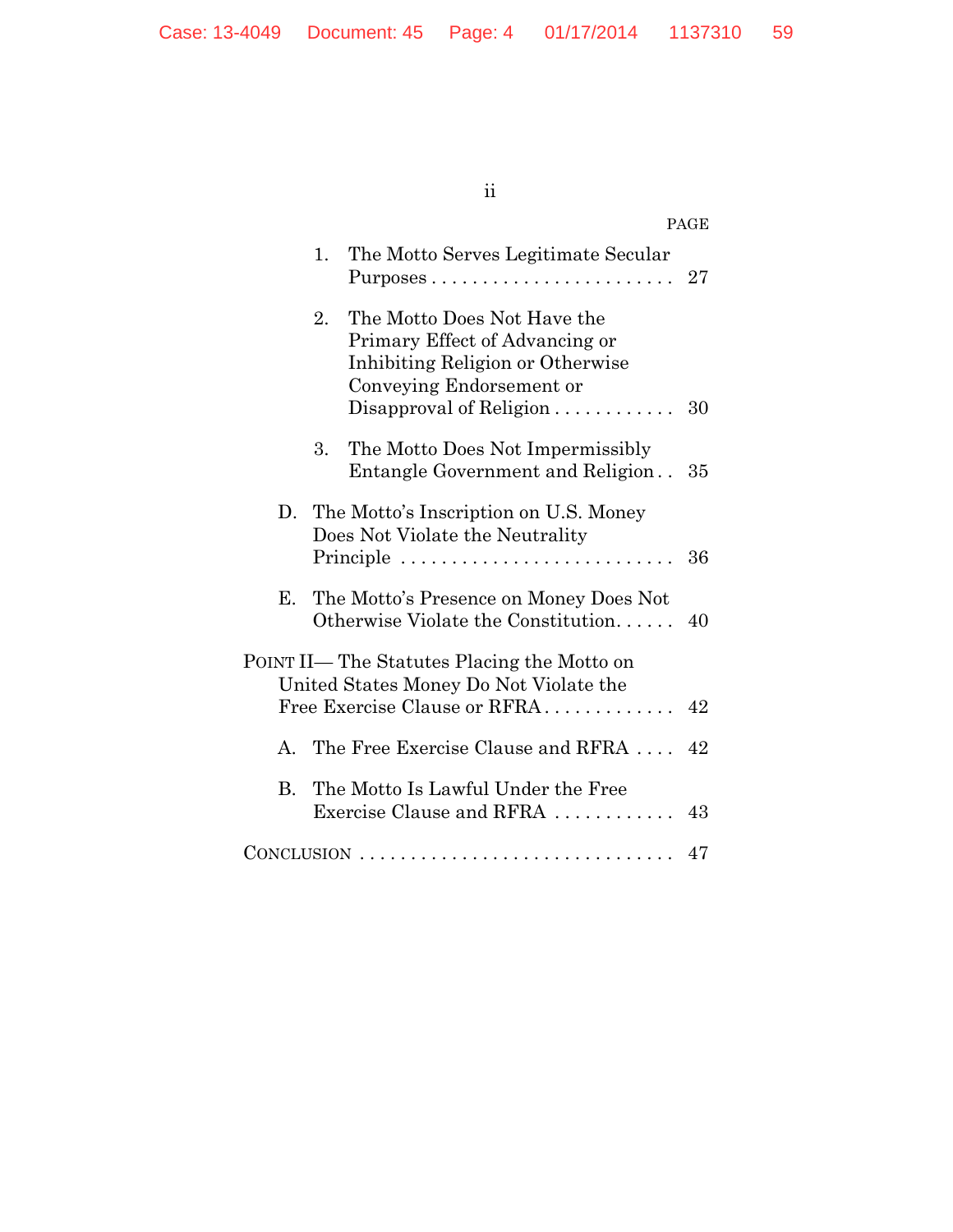iii

PAGE

# **TABLE OF AUTHORITIES**

*Cases*:

| ACLU of Ohio v. Capitol Square Review &<br>Advisory Bd.,                                                                                       |
|------------------------------------------------------------------------------------------------------------------------------------------------|
|                                                                                                                                                |
| Agostini v. Felton,                                                                                                                            |
| Altman v. Bedford Cent. Sch. Dist.,                                                                                                            |
| Aronow v. United States,                                                                                                                       |
| Board of Educ. of Westside Cmty. Schs. v.<br>Mergens,<br>496 U.S. 226 (1990). $\ldots \ldots \ldots \ldots \ldots \ldots \ldots \ldots \ldots$ |
| Bronx Household of Faith v. Board of Educ. of<br>City of New York,<br>650 F.3d 30 (2d Cir. 2011)  26, 40                                       |
| Card v. City of Everett,<br>520 F.3d 1009 (9th Cir. 2008)  16                                                                                  |
| Commack Self-Service Kosher Meats, Inc.<br>v. Weiss,                                                                                           |
| Commack Self-Service Kosher Meats, Inc.<br>v. Hooker,                                                                                          |
|                                                                                                                                                |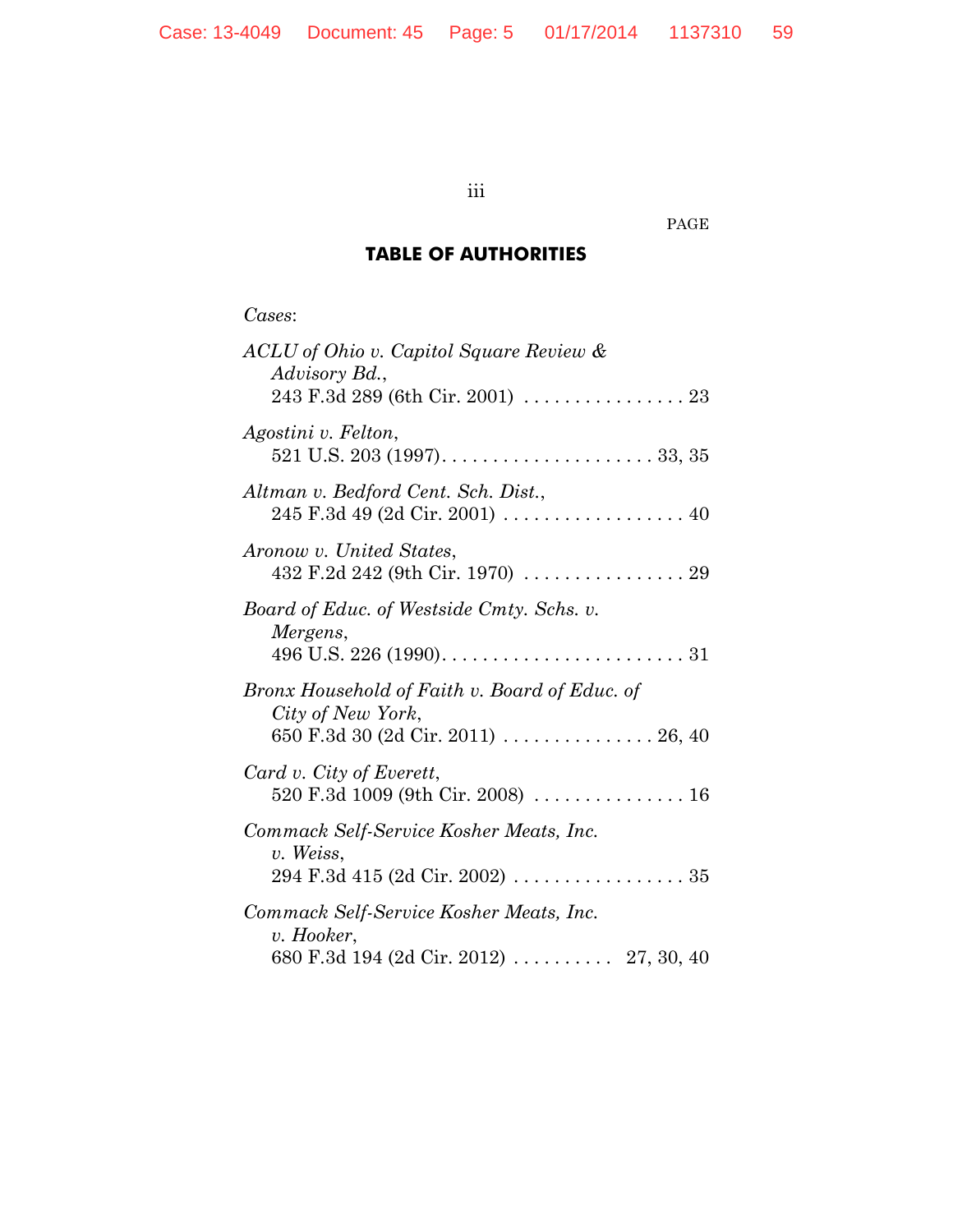iv

| PAGE                                                                                 |
|--------------------------------------------------------------------------------------|
| Cooper v. United States Postal Service,<br>577 F.3d 479 (2d Cir. 2009)  40           |
| Corp. of Presiding Bishop of Church of Jesus<br>Christ of Latter-Day Saints v. Amos, |
| County of Allegheny v. ACLU,                                                         |
| Cutter v. Wilkinson,                                                                 |
| Donovan v. Red Star Marine Servs.,<br>739 F.2d 774 (2d Cir. 1984) 23                 |
| Edwards v. Aguillard,                                                                |
| Elk Grove Unified Sch. Dist. v. Newdow,                                              |
| <i>Employment Division v. Smith,</i><br>494 U.S. 872 (1990). 42, 43, 45              |
| Engel v. Vitale,                                                                     |
| Francis v. Mineta,<br>$505$ F.3d 266 (3d Cir. 2007) 46                               |
| Galloway v. Town of Greece,                                                          |
| Gaylor v. United States,<br>$74$ F.3d $214$ (10th Cir. 1996)  29, 31, 35             |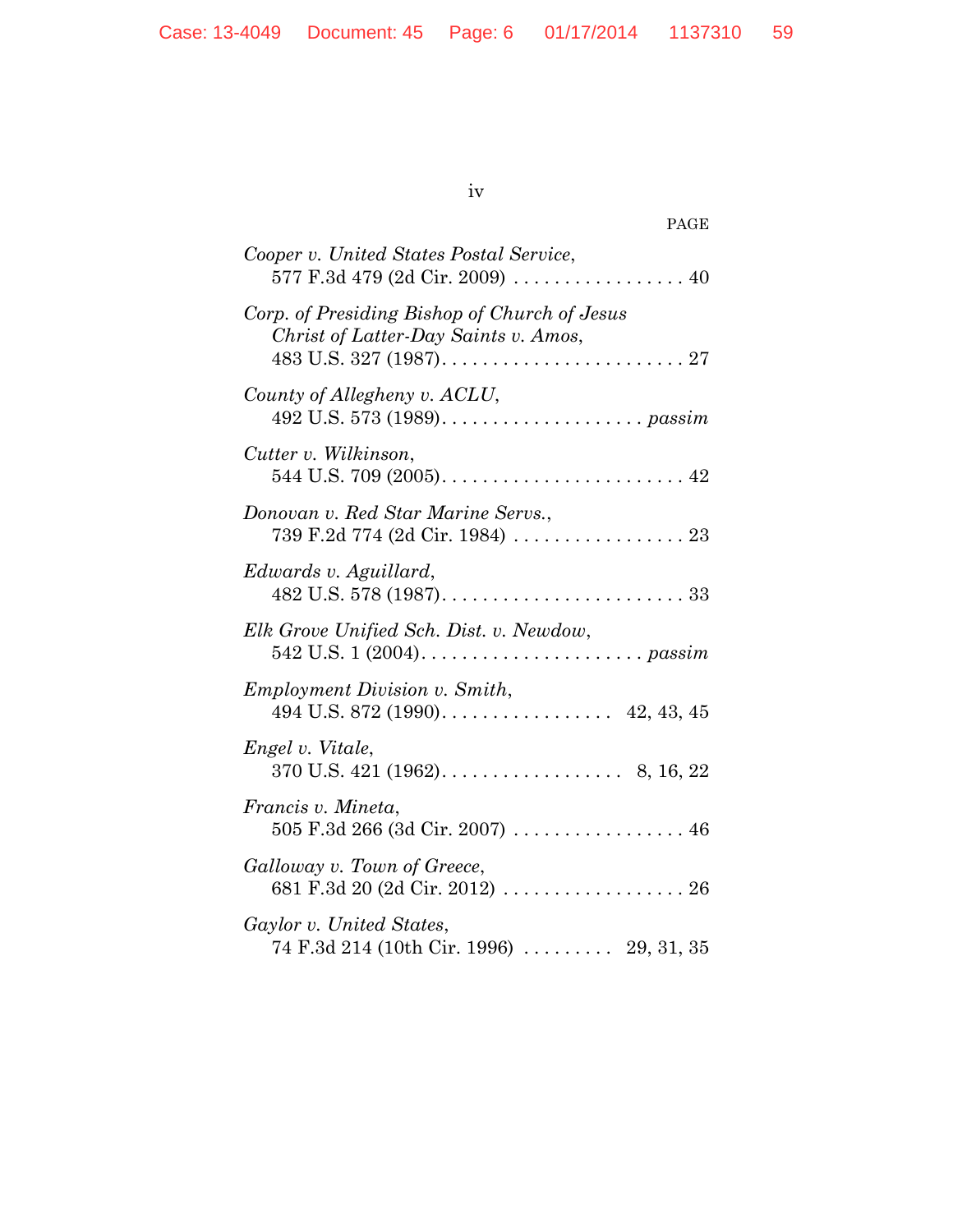| ۰.<br>S<br>I<br>۰, |
|--------------------|
|--------------------|

| PAGE                                                           |
|----------------------------------------------------------------|
| Gonzales v. O Centro Espírita Beneficente<br>União do Vegetal, |
| Green v. Haskell County Board of Comm'rs,                      |
| Hawaii v. Office of Hawaiian Affairs,                          |
| Kaplan v. Burlington,                                          |
| Knight v. Connecticut Dep't of Pub. Health,                    |
| Lambeth v. Board of Comm'rs,                                   |
| Lee v. Weisman,                                                |
| Lemon v. Kurtzman,                                             |
| Lynch v. Donnelly,                                             |
| Marks v. United States,                                        |
| Marsh v. Chambers,                                             |
| McCreary County v. ACLU of Ky.,                                |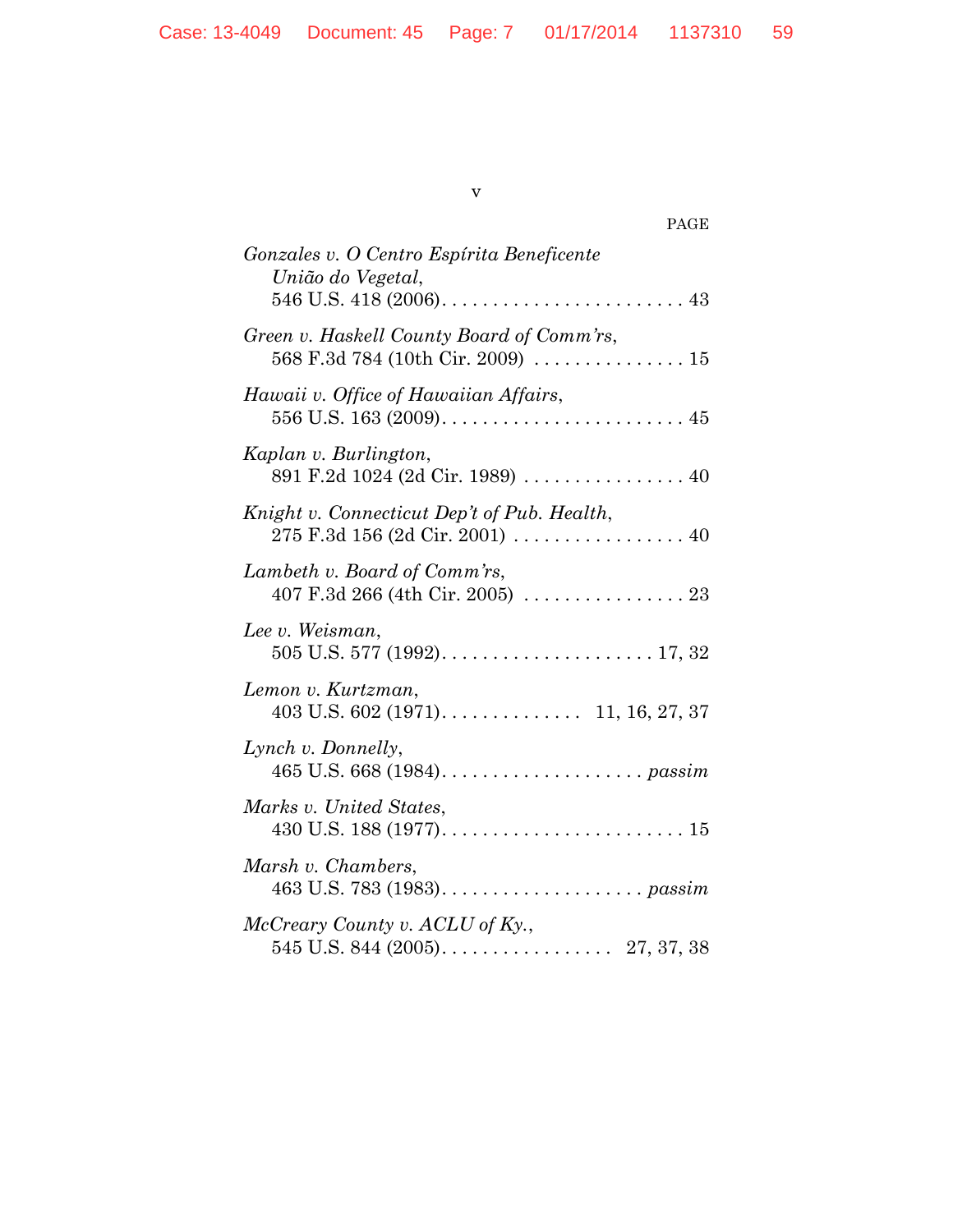| V1 |  |
|----|--|

| PAGE                                                                                                                                                           |
|----------------------------------------------------------------------------------------------------------------------------------------------------------------|
| McEachin v. McGuinnis,                                                                                                                                         |
| McGowan v. Maryland,                                                                                                                                           |
| N.Y. Life Ins. Co. v. United States,<br>$724 \text{ F}.3d \text{ } 256 \text{ } (2d \text{ Cir. } 2013) \text{ } \dots \dots \dots \dots \dots \dots \dots 14$ |
| Nat'l Ass'n of Home Builders v. Defenders of<br>Wildlife,                                                                                                      |
| Newdow v. Lefevre,<br>598 F.3d 638 (9th Cir. 2010)  44                                                                                                         |
| Newdow v. United States,<br>No. 13 Civ. 741, 2013 WL 4804165                                                                                                   |
| Norton v. Sam's Club,<br>145 F.3d 114 (2d Cir. 1998)  41                                                                                                       |
| O'Hair v. Blumenthal,<br>462 F. Supp. 19 (W.D. Tex. 1978)  29, 31                                                                                              |
| O'Hair v. Murray,<br>588 F.2d 1144 (5th Cir. 1979)  29, 31                                                                                                     |
| Parker v. Hurley,                                                                                                                                              |
| In re Plywacki,                                                                                                                                                |
| Plywacki v. United States,                                                                                                                                     |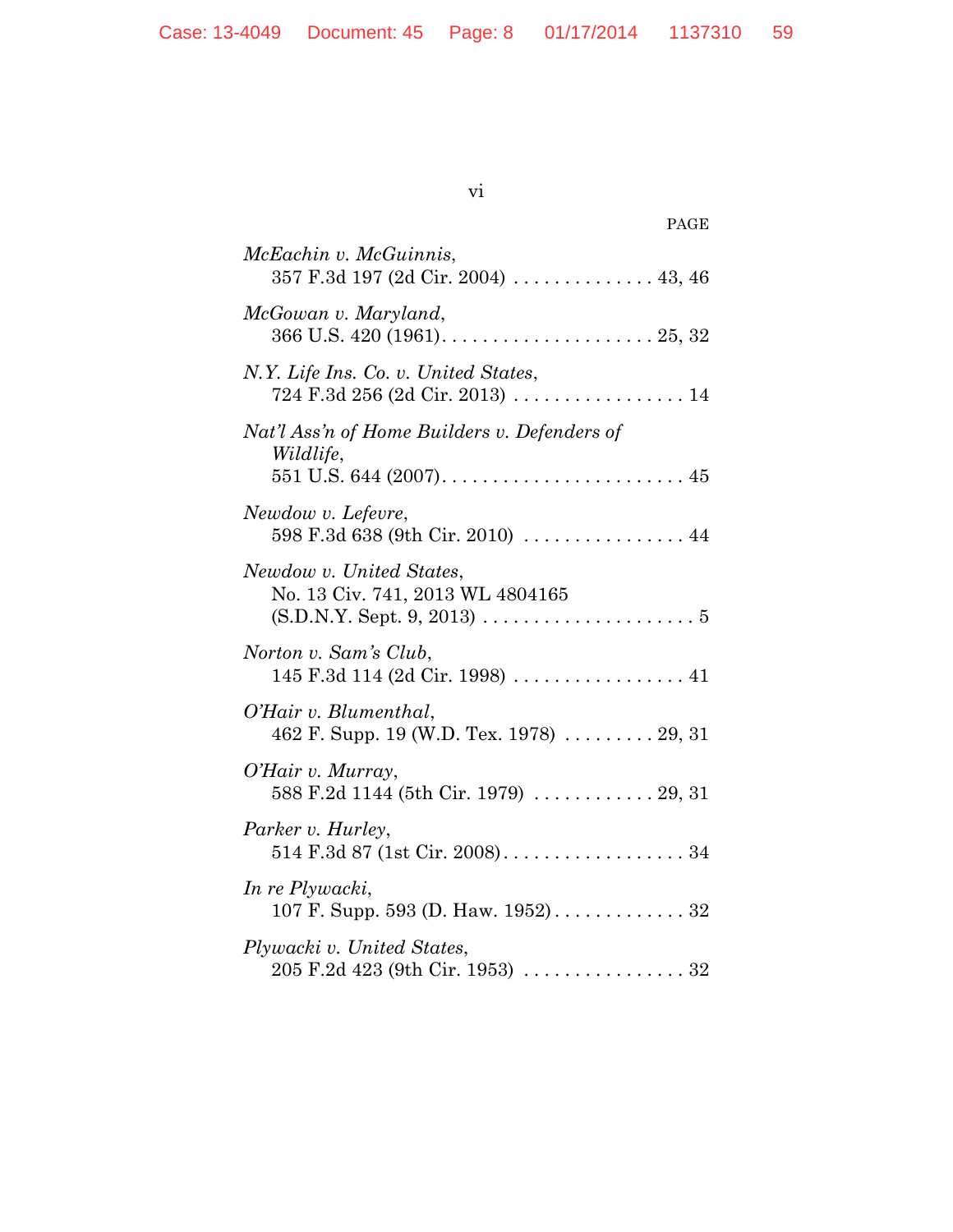| ×<br>I | $\sim$ |
|--------|--------|
|        |        |

| PAGE                                                      |
|-----------------------------------------------------------|
| Russman v. Sobol,                                         |
| Rweyemamu v. Cote,<br>520 F.3d 198 (2d Cir. 2008)  45     |
| School District of Grand Rapids v. Ball,                  |
| School District of Abington Township v.<br>Schempp,       |
| Seminole Tribe v. Florida,                                |
| Skoros v. City of New York,                               |
| Staley v. Harris County,                                  |
| Tabbaa v. Chertoff,<br>509 F.3d 89 (2d Cir. 2007)  43, 46 |
| Tilton v. Richardson,                                     |
| United States v. Colasuonno,                              |
| United States v. Kebodeaux,                               |
| United States v. Morrison,                                |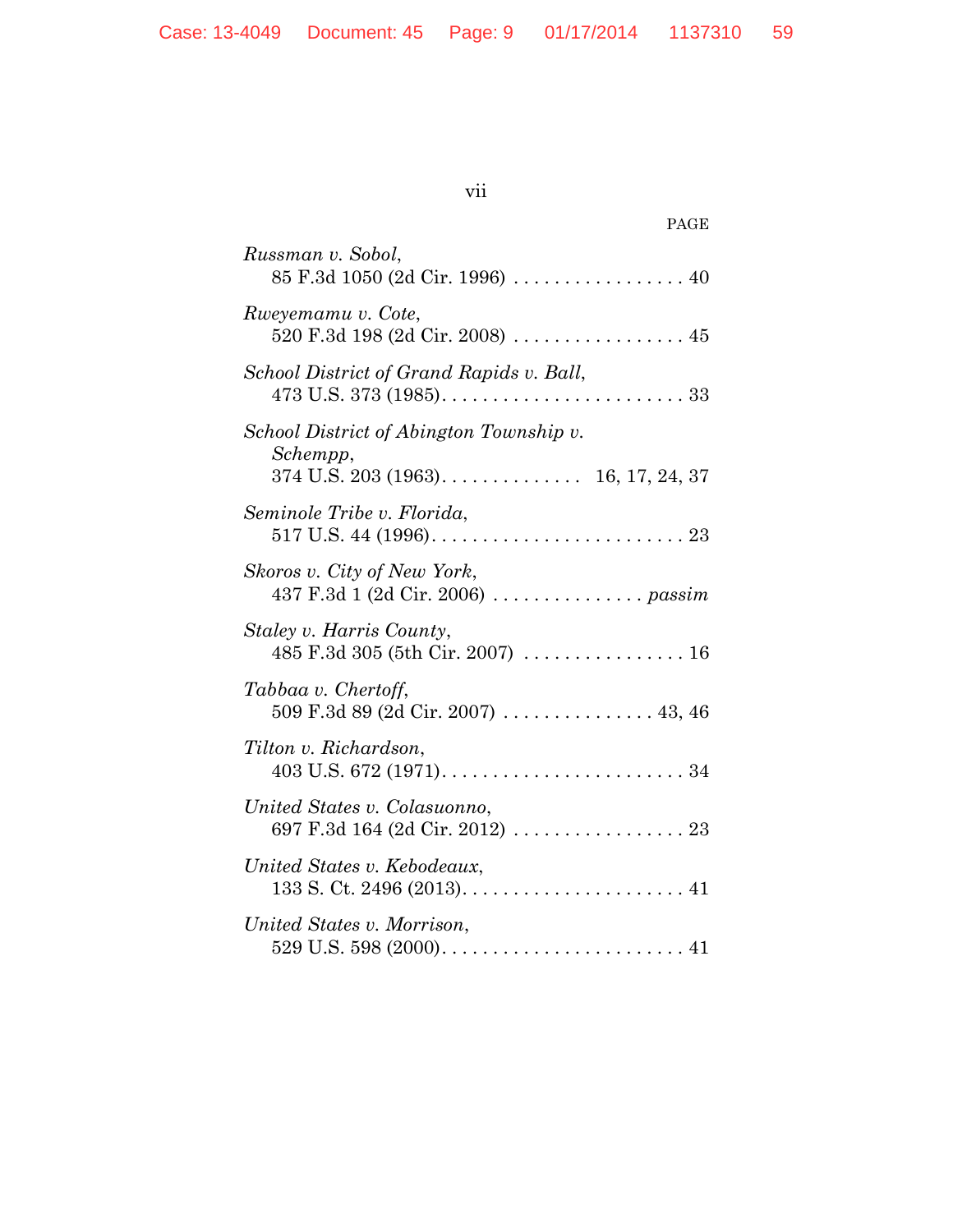| $\cdots$    |  |
|-------------|--|
| <b>V111</b> |  |
|             |  |

| PAGE                                                                                             |
|--------------------------------------------------------------------------------------------------|
| Universal Church v. Geltzer,<br>463 F.3d 218 (2d Cir. 2006) $\ldots \ldots \ldots \ldots 43, 45$ |
| Van Orden v. Perry,                                                                              |
| <i>Wallace v. Jaffree,</i>                                                                       |
| Wooley v. Maynard,                                                                               |
| Zorach v. Clauson,                                                                               |
| <b>Constitutional Provisions:</b>                                                                |
| U.S. Const. amend. I  15, 42                                                                     |
|                                                                                                  |
| Statutes:                                                                                        |
|                                                                                                  |
|                                                                                                  |
|                                                                                                  |
| $31 \text{ U.S.C.} \S 5114 \ldots \ldots \ldots \ldots \ldots \ldots \ldots \quad 8, 11, 45$     |
|                                                                                                  |
|                                                                                                  |
|                                                                                                  |
|                                                                                                  |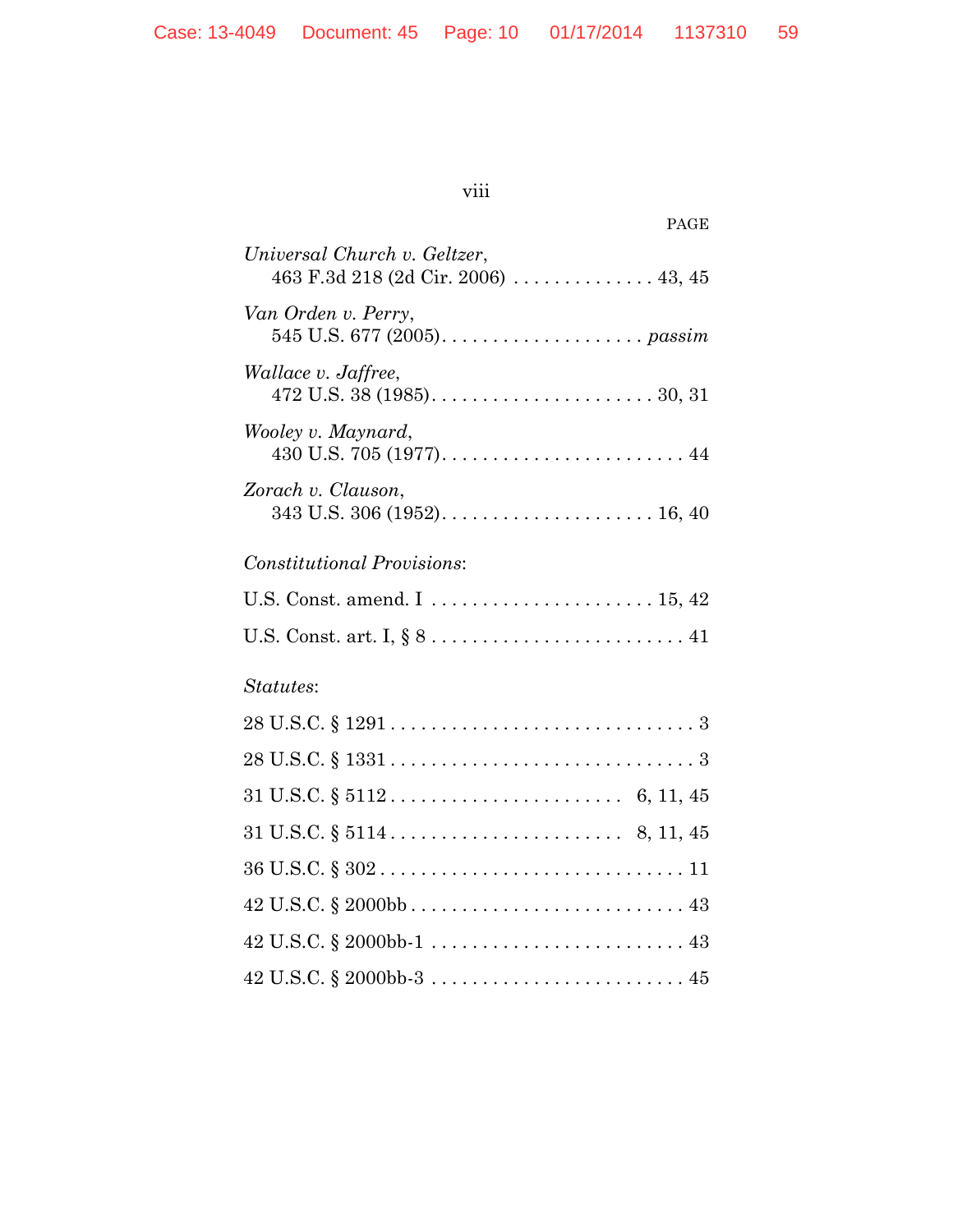ix

PAGE

*Rules*:

Federal Rule of Civil Procedure 12 ............ 4, 14 Federal Rule of Civil Procedure 56 ............... 4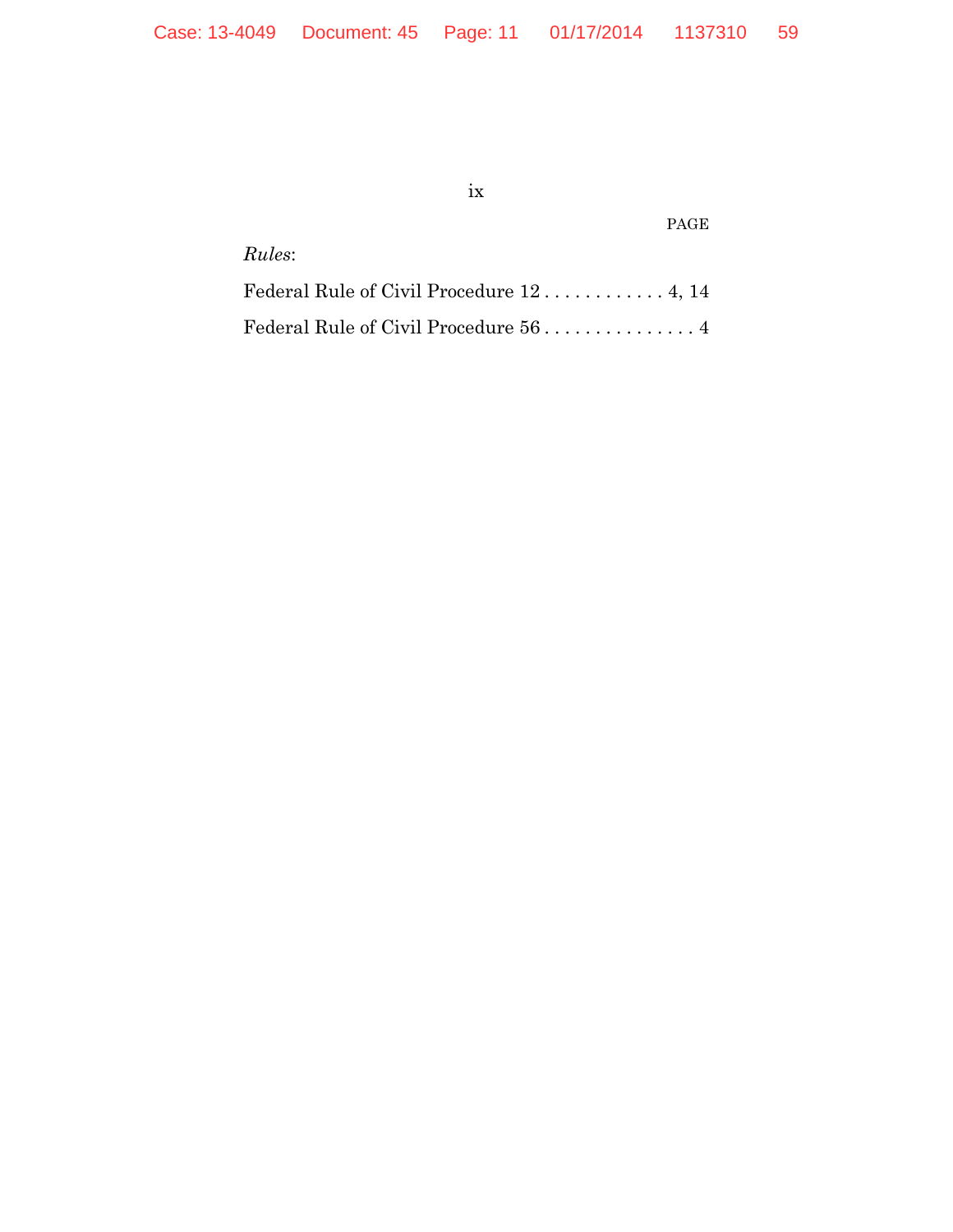# United States Court of Appeals **FOR THE SECOND CIRCUIT**

**Docket No. 13-4049**

ROSALYN NEWDOW, KENNETH BRONSTEIN, BENJAMIN DREIDEL, NEIL GRAHAM, JULIE WOODWARD, JAN DOE, PAT DOE, DOE CHILD 1 AND DOE CHILD 2, ALEX ROE, DREW ROE, ROE CHILD 1, ROE CHILD 2, ROE CHILD 3, VAL COE, JADE COE, COE CHILD 1 AND COE CHILD 2, NEW YORK CITY ATHEISTS, FREEDOM FROM RELIGION FOUNDATION,

*Plaintiffs-Appellants,*

UNITED STATES OF AMERICA, RICHARD A. PETERSON, DEPUTY DIRECTOR, UNITED STATES MINT, LARRY R. FELIX, DIRECTOR, BUREAU OF ENGRAVING AND PRINTING, JACOB J. LEW, SECRETARY OF THE TREASURY,

 $-v.$ 

*Defendants-Appellees,*

CONGRESS OF THE UNITED STATES OF AMERICA, TIMOTHY F. GEITHNER, SECRETARY OF THE TREASURY,

*Defendants.*

#### **BRIEF FOR DEFENDANTS-APPELLEES**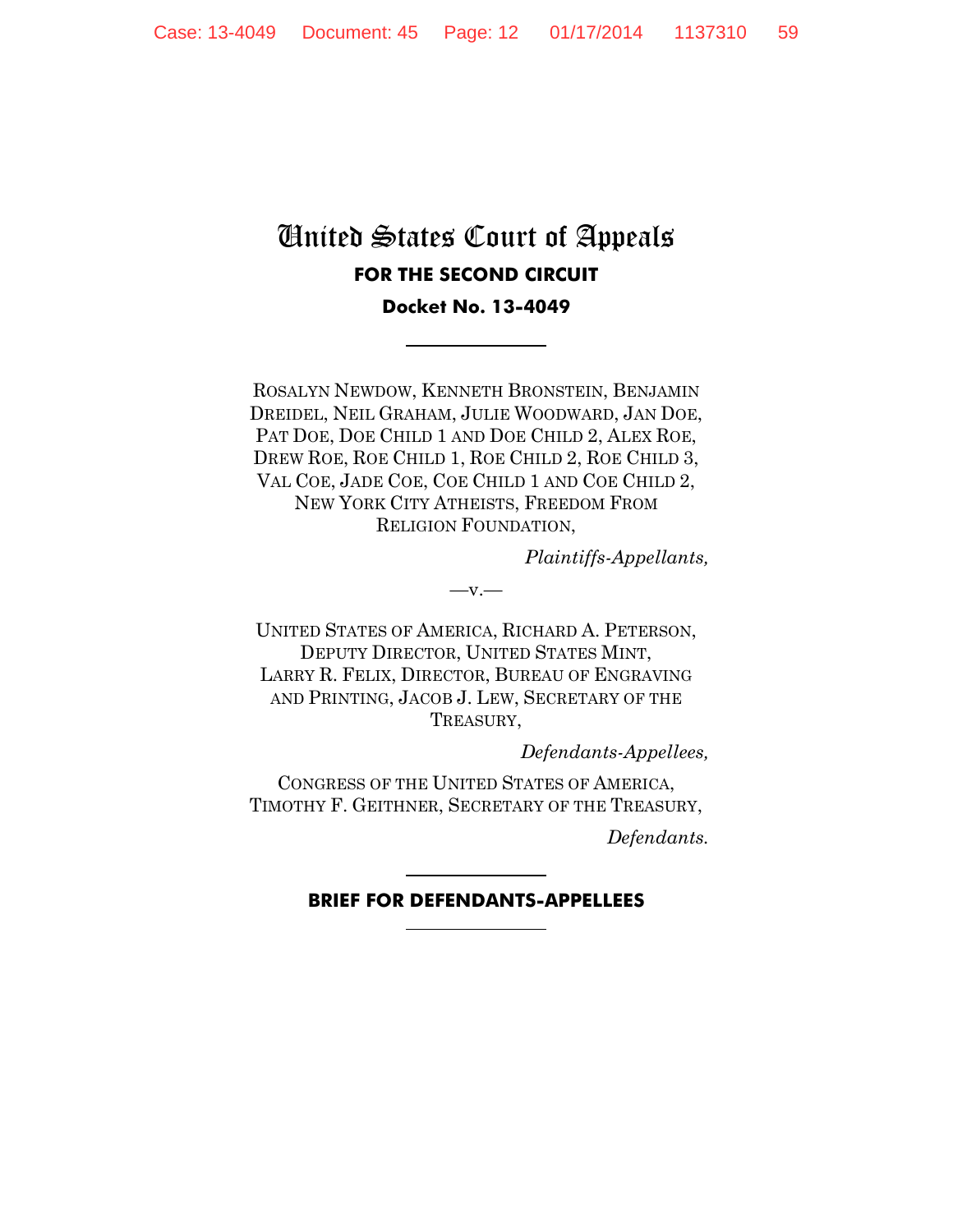#### **Preliminary Statement**

Rosalyn Newdow, Kenneth Bronstein, Benjamin Dreidel, Neil Graham, Julie Woodward, Jan and Pat Doe and their children, Alex and Drew Roe and their children, Val and Jade Coe and their children, New York City Atheists, and Freedom From Religion Foundation (together, "plaintiffs") appeal from a judgment of the United States District Court for the Southern District of New York (Hon. Harold Baer) entered on September 10, 2013. That judgment was entered in accordance with an Opinion and Order dated September 9, 2013, granting the motion to dismiss filed by defendants-appellees the United States of America, Jacob J. Lew, as Secretary of the Treasury, Richard A. Peterson, as Deputy Director of the United States Mint, and Larry R. Felix, as Director of the Bureau of Engraving and Printing (the "government").

Plaintiffs are atheists who assert that the inscription of the national motto, In God We Trust, on United States money violates the Establishment Clause and the Free Exercise Clause of the Constitution, as well as the Religious Freedom Restoration Act ("RFRA"). Their challenge faces an insurmountable hurdle, as the Supreme Court has repeatedly described the motto's presence on the nation's money as a model of a constitutionally permissible reference to religion, and the several courts of appeals to have ruled on the question have squarely rejected plaintiffs' arguments.

The district court correctly followed those precedents. While the First Amendment prohibits an "es-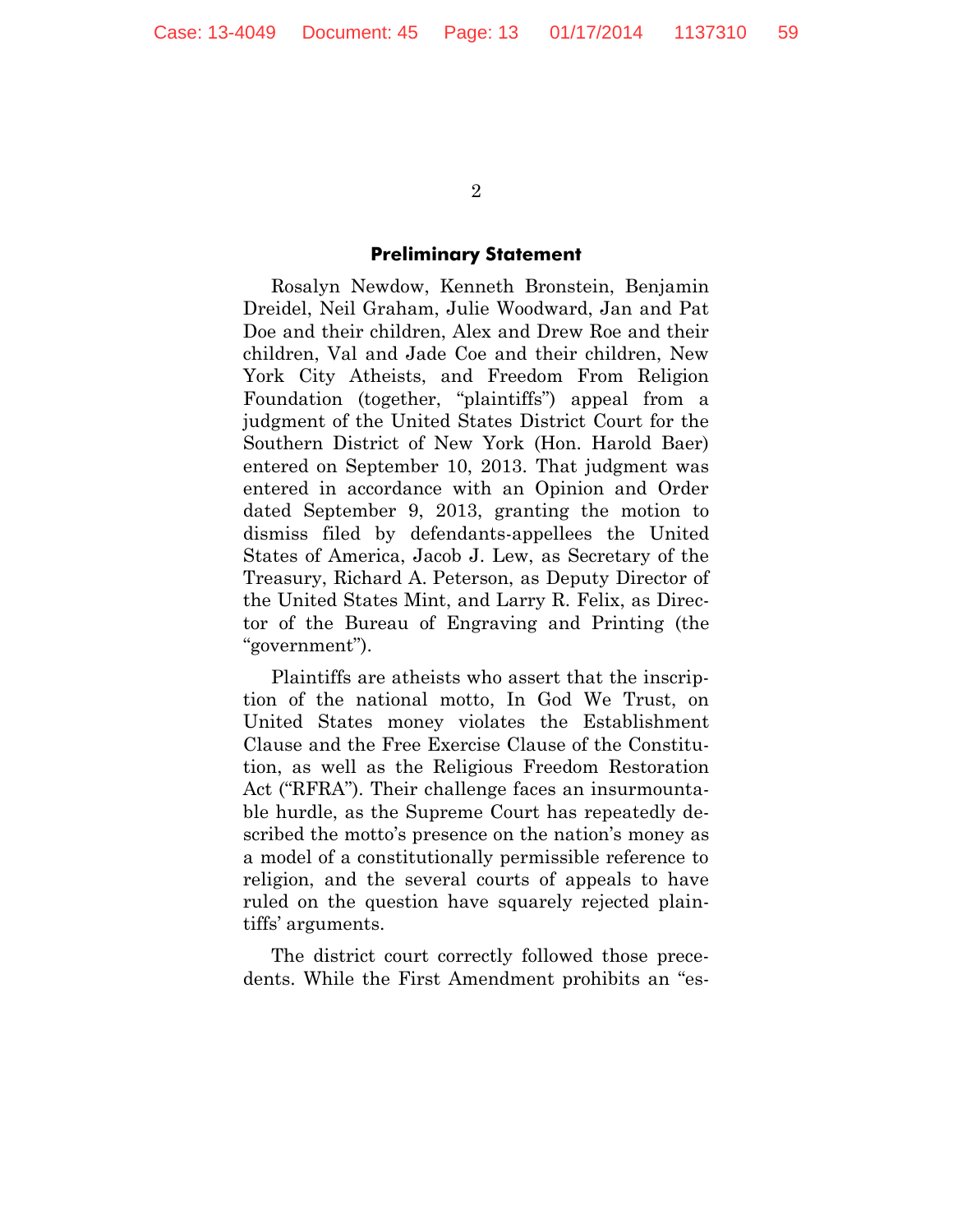tablishment" of religion, the Supreme Court has held that it does not forbid every governmental reference to religion, nor does it create a constitutional regime of total separation between church and state, such that all religious matters must be purged from the public square—a regime that would depart starkly from the historical understanding of the First Amendment and the nation's established traditions. Thus, the Constitution has always been understood to permit such practices as legislative prayer, ceremonial calls for divine protection, public oaths referring to God, and the like. As the Supreme Court and other courts have recognized, the motto's placement on our money falls in this category, as a permissible reference to God that does not convey approval of religious belief but rather serves substantial secular purposes, including acknowledging the historical role of religion in our society, formalizing our medium of exchange, fostering patriotism, and expressing confidence in the future.

Plaintiffs' challenge is inconsistent with these long-recognized constitutional principles, and accordingly was properly rejected by the district court.

#### **Statement of Jurisdiction**

The district court had jurisdiction pursuant to 28 U.S.C. § 1331, as the action arises under the Constitution and laws of the United States. On October 21, 2013, plaintiffs filed a timely notice of appeal (JA 288) from the final judgment of the district court, entered on September 10, 2013 (JA 287). Accordingly, this Court has jurisdiction under 28 U.S.C. § 1291.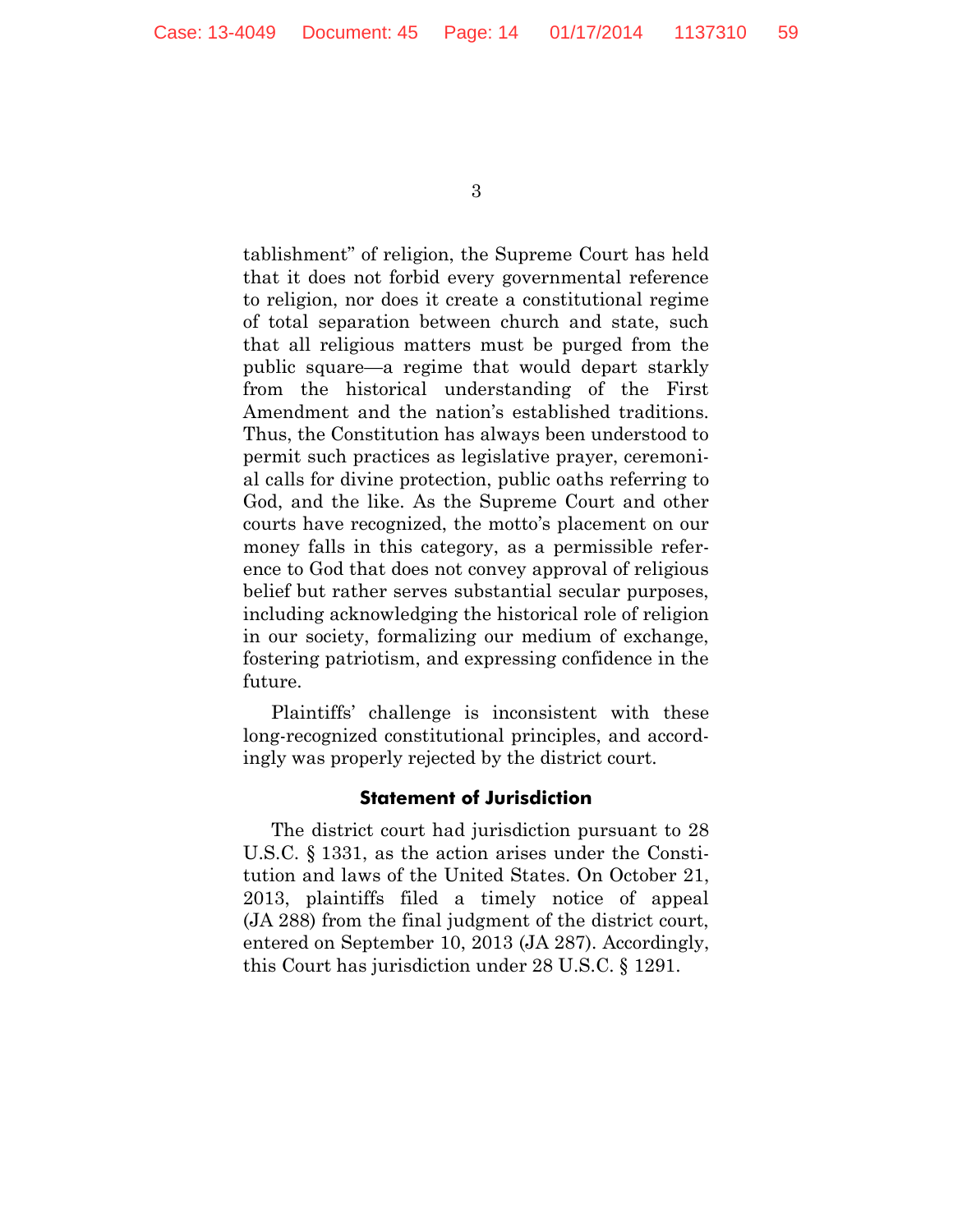#### **Issues Presented for Review**

1. Whether the district court correctly held that the statutes requiring the motto to be placed on United States money did not violate the Establishment Clause.

2. Whether the district court correctly held that the statutes requiring the motto to be placed on United States money did not violate the Free Exercise Clause or RFRA.

#### **Statement of the Case**

#### **A. Procedural History**

Plaintiffs brought this action against Congress, the United States, and three federal officials, seeking a declaratory judgment that the placement of the motto on the nation's money violates the Constitution, as well as RFRA, and requesting an injunction against such placement. (JA 12-105). On May 8, 2013, the government moved to dismiss the complaint pursuant to Rule 12(b)(6) of the Federal Rules of Civil Procedure. (JA 129). On May 29, 2013, plaintiffs cross-moved for summary judgment pursuant to Federal Rule of Civil Procedure 56. (JA 131). On June 26, 2013, plaintiffs voluntarily dismissed Congress as a defendant. (JA 269). In an Opinion and Order filed September 9, 2013, the district court (Hon. Harold Baer) granted the government's motion to dismiss.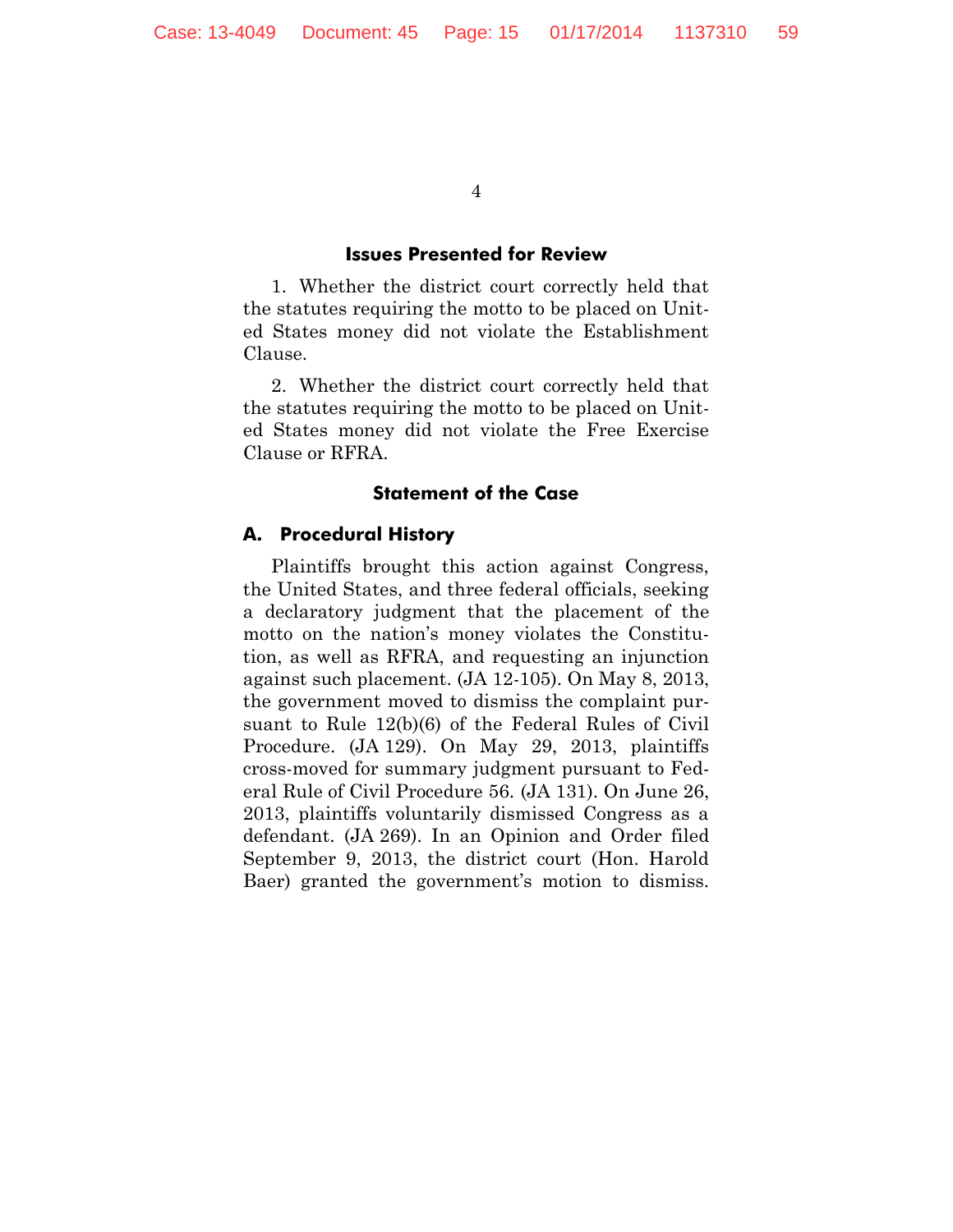(JA 280).<sup>1</sup> Judgment was entered on September 10, 2013. (JA 287). This appeal followed.

#### **B. The National Motto**

—————

The national motto In God We Trust has its origins in The Star-Spangled Banner, written by Francis Scott Key during the War of 1812, the fourth verse of which includes the phrase, "And this be our motto, 'In God is our Trust.'" *Elk Grove Unified Sch. Dist. v. Newdow*, 542 U.S. 1, 30 (2004) (Rehnquist, C.J., concurring in the judgment).

In 1864, Congress authorized the Director of the United States Mint and the Secretary of the Treasury to fix "the shape, mottoes, and devices" of one- and two-cent coins. Act of Apr. 22, 1864, ch. 66, § 1, 13 Stat. 54, 54-55; *see also* H.R. Rep. No. 60-1106, at 1-2 (1908) (discussing the history of the motto's inscription on United States coins). Secretary of the Treasury Salmon P. Chase chose to include the phrase In God We Trust on the coins, beginning with the 1864 two-cent coin. *See* H.R. Rep. No. 60-1106, at 2-3; History of "In God We Trust," U.S. Dep't of the Treasury, http://www.treasury.gov/about/education/Pages/ingod-we-trust.aspx (last visited January 17, 2014) ("Treasury History"). The following year, Congress authorized the United States Mint, with approval of the Secretary of the Treasury, to include In God We Trust on all coins that "shall admit of such legend

<sup>1</sup> The decision is available at *Newdow v. United States*, No. 13 Civ. 741, 2013 WL 4804165 (S.D.N.Y. Sept. 9, 2013).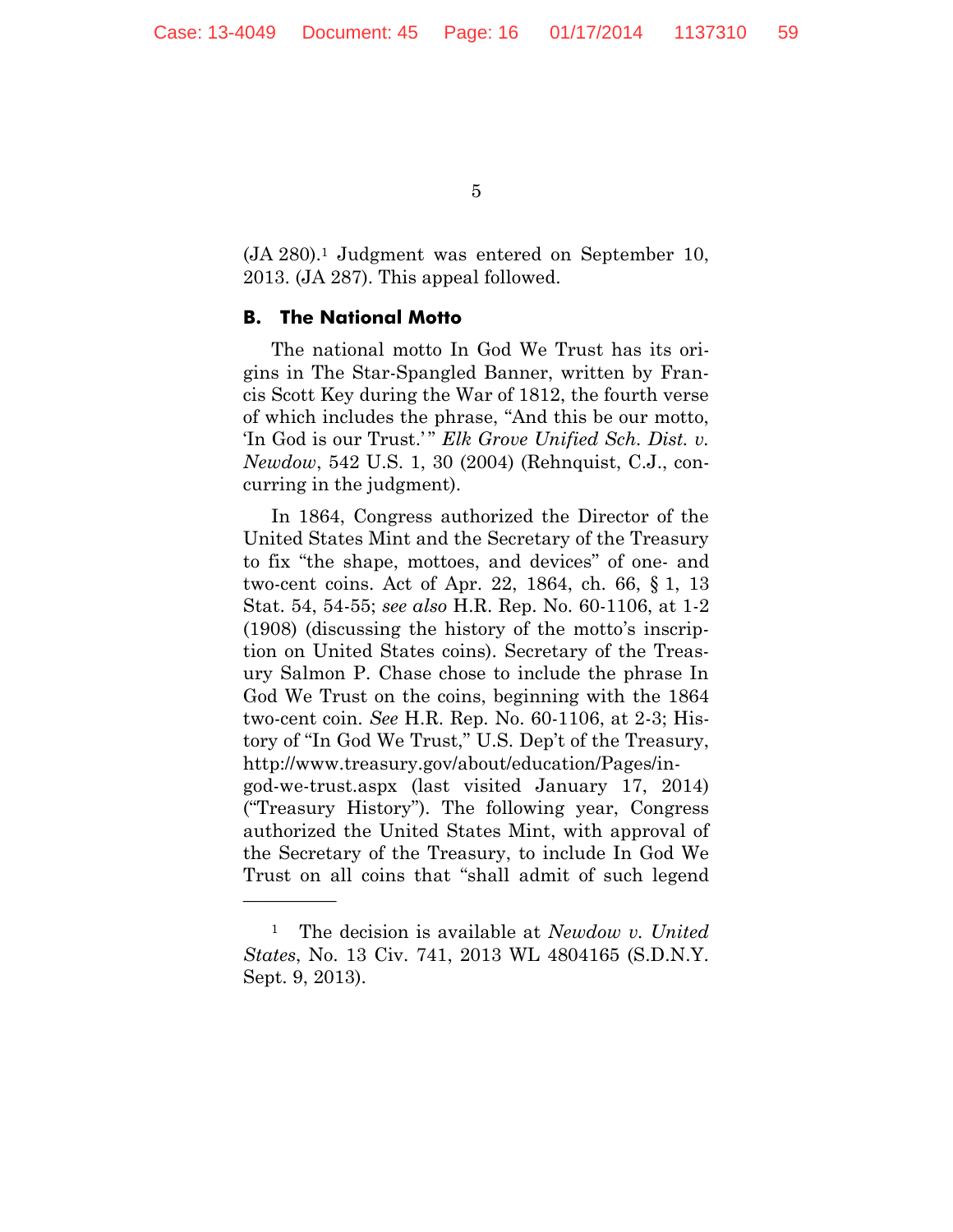thereon." Act of Mar. 3, 1865, ch. 100, § 5, 13 Stat. 517, 518.<sup>2</sup> The phrase was accordingly added to various other U.S. coins. *See* Treasury History.

In 1908, Congress enacted legislation requiring the phrase In God We Trust on all coins on which it had previously appeared. *See* Act of May 18, 1908, ch. 173, § 1, 35 Stat. 164, 164. This legislation came in response to numerous petitions objecting to the omission of the phrase from the ten-dollar ("eagle") and twenty-dollar ("double-eagle") gold coins placed in circulation in 1907. *See* H.R. Rep. No. 60-1106, at 2; Treasury History. As the House Report explained, "[t]hese petitions have covered so wide an area and have so invariably urged the restoration of the motto that the committee believes itself justified in concluding that these requests fairly voice the general sentiment of the nation." H.R. Rep. No. 60-1106, at 1. Thus, the committee unanimously recommended passage of the bill, "in confidence that the measure simply reflects the reverent and religious conviction which underlies American citizenship." *Id.* Since 1938, all coins have borne the inscription. *See* Treasury History.

In 1955, Congress required the inscription In God We Trust on all coins. *See* Act of July 11, 1955, ch. 303, 69 Stat. 290 (codified as amended at 31 U.S.C. § 5112(d)(1)). The House Banking and Currency

—————

<sup>2</sup> Congress renewed authorization for the use of In God We Trust on coins in 1873. *See* Act of Feb. 12, 1873, ch. 131, § 18, 17 Stat. 424, 427.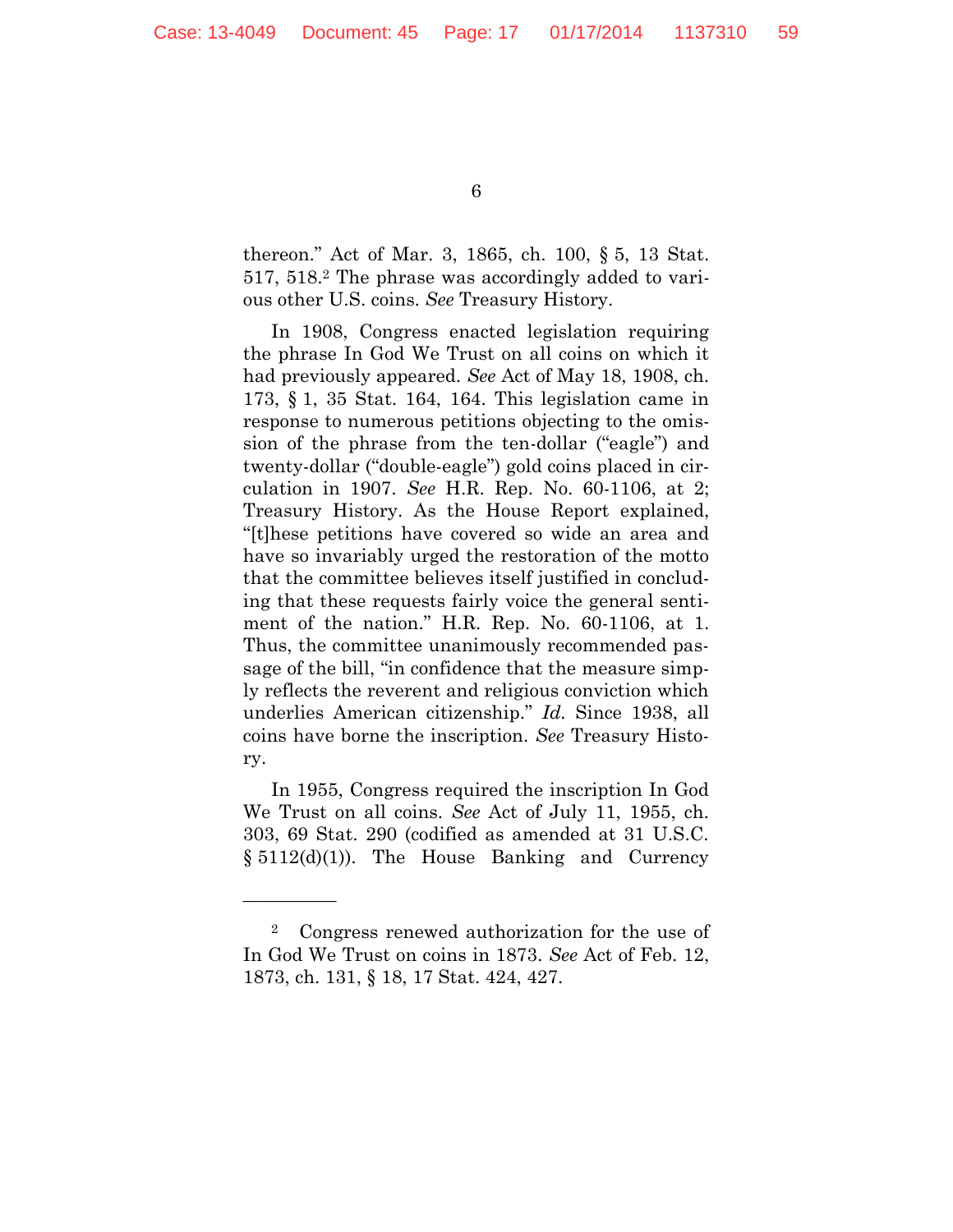Committee recommended the inscription because it reflects "tersely" and with "dignity" the religious heritage of our nation and the "spiritual basis of our way of life." H.R. Rep. No. 84-662, at 4 (1955). The Committee Report noted that the history of religious references on coins predated the American Revolution:

> In the early days of the country coins bearing an inscription referring to the Deity are found as early as 1694. The Carolina cent minted in 1694 bore the inscription "God preserve Carolina and the Lords proprietors." The New England token of the same year bore the inscription "God preserve New England." The Louisiana cent coined in 1721-22 and 1767 bore the inscription "Sit nomen Domini benedictum"—Blessed be the name of the Lord. The Virginia halfpenny of 1774 bore an inscription in Latin which translated meant "George the Third by the grace of God." Utah issued gold pieces in the denominations of \$2.50, \$5, \$10, and \$20 in 1849 bearing the inscription "Holiness to the Lord."

*Id.* at 2.

The 1955 legislation requiring the inscription In God We Trust on all United States coins also extended to printed currency, on which the phrase had generally not previously appeared. *See* Act of July 11, 1955, ch. 303, 69 Stat. 290 (codified as amended at 31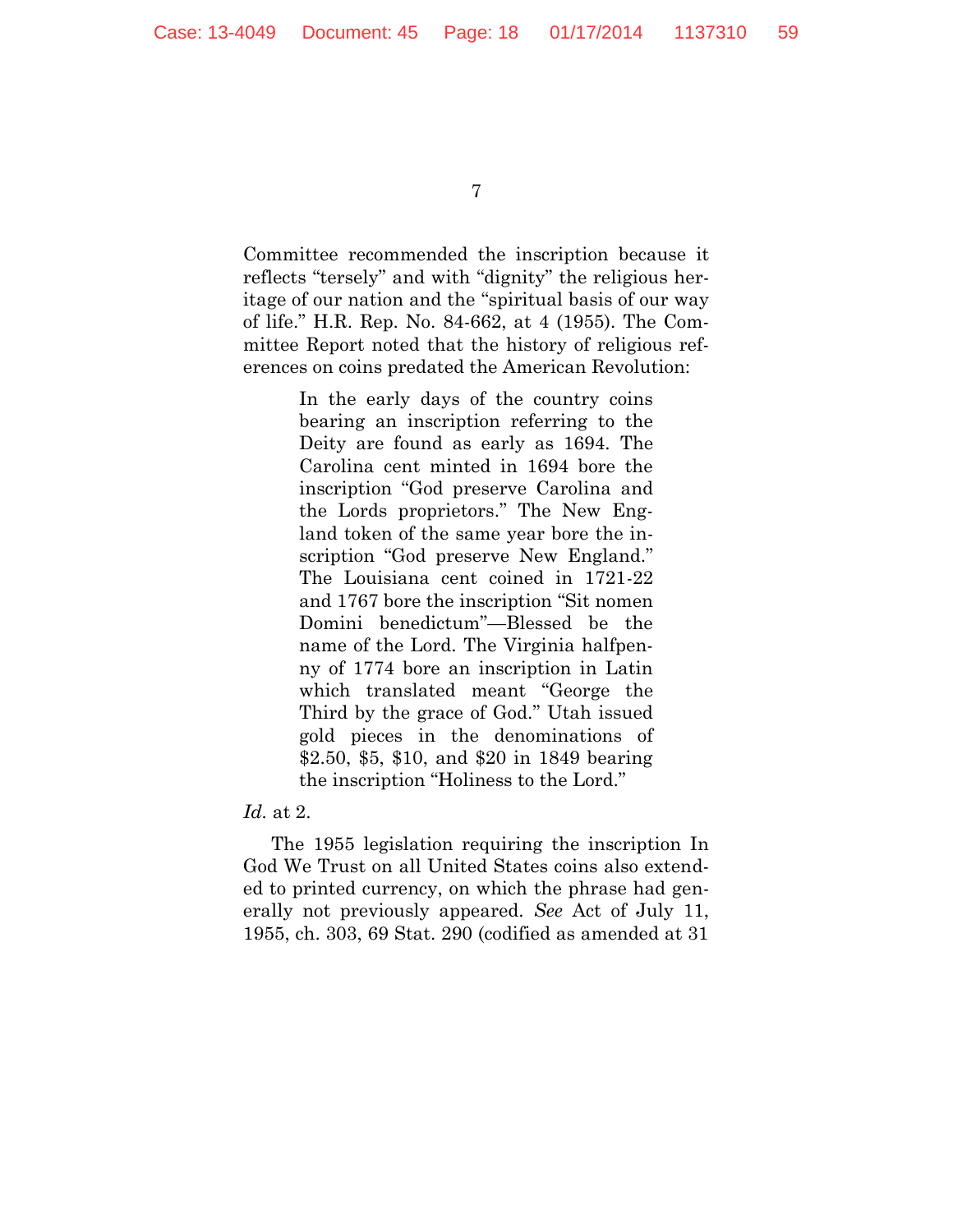U.S.C. § 5114(b)); Treasury History.<sup>3</sup> Because of the expense of changing printing plates, Congress allowed the Bureau of Engraving and Printing to comply over time. *See* Treasury History. In God We Trust appeared on the one-dollar silver certificate in 1957, and was introduced to other dollar denominations between 1964 and 1966. *See id.*<sup>4</sup>

In 1956, Congress passed legislation "establish[ing] a national motto of the United States," and thereafter enacted a joint resolution adopting In God We Trust as that motto. Act of July 30, 1956, ch. 795, 70 Stat. 732 (codified at 36 U.S.C. § 302). As the House Judiciary Committee Report noted, that phrase "has a strong claim as our national motto" because it appears in our national anthem and "has received official recognition for many years," such as by its placement on United States money. H.R. Rep. No. 84-1959, at 1-2 (1956); *see also Engel v. Vitale*, 370 U.S. 421, 440 n.5 (1962) (Douglas, J., concurring) (noting that In God We Trust appears in the national anthem and on coins); S. Rep. No. 84-2703, at 2 (1956) (same). The committee also considered the phrase "E pluribus unum," which "has also received wide usage in the United States," but concluded that

—————

<sup>3</sup> In the statute's usage, "currency" refers to paper money, rather than coins.

<sup>4</sup> *See also* http://moneyfactory.gov/faqlibrary. html, noting that the phrase had appeared on some 1935 silver certificates, but did not appear on Federal Reserve Notes until series 1963.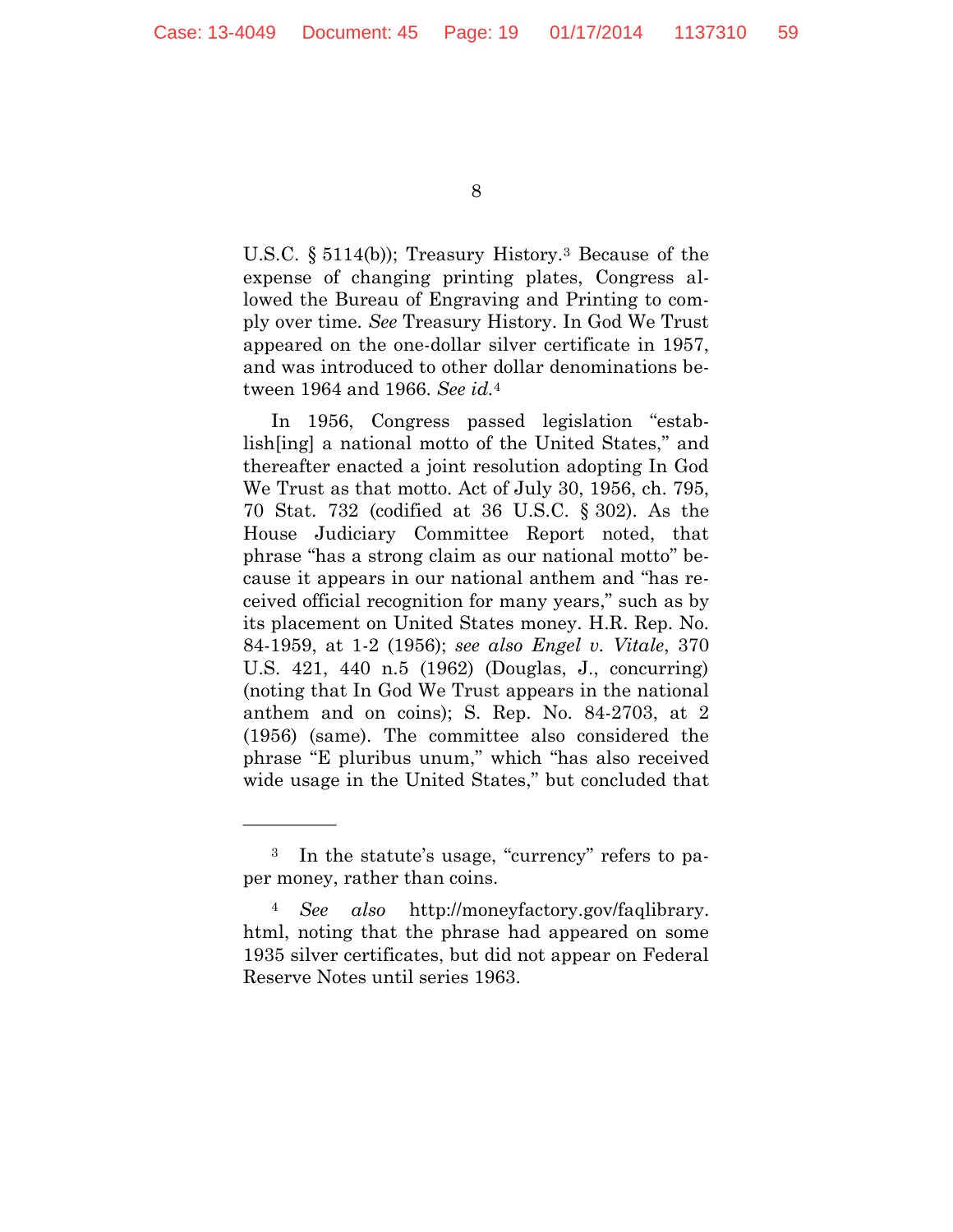In God We Trust was "a superior and more acceptable motto for the United States." H.R. Rep. No. 84-1959, at 2.

In 2002, Congress reaffirmed the language of the motto, making detailed findings about the history of the motto and similar statements of religious conviction but making no change to the law. *See* Pub. L. No. 107-293, 116 Stat. 2057 (2002). In connection with that legislation, the House Judiciary Committee observed that "government acknowledgment of our Nation's religious heritage is entirely consistent with . . . the meaning of the Establishment Clause." H.R. Rep. No. 107-659, at 4 (2002). In 2006, the Senate passed a resolution to "commemorate, celebrate, and reaffirm" the motto on the fiftieth anniversary of its formal adoption, noting numerous examples of official acknowledgments of God. *See* S. Con. Res. 96, 109th Cong. (2006). In 2011, the House again reaffirmed the motto as "an integral part of United States society since its founding," specifically citing religious references by Presidents Washington, Madison, Lincoln, Franklin D. Roosevelt, Kennedy, and Reagan. H.R. Con. Res. 13, 112th Cong. (2011).

The motto not only appears on United States money, but also is found on other prominent governmental property. In findings accompanying the 2002 legislation, Congress remarked that the motto is inscribed above the main door of the Senate and behind the Chair of the Speaker of the House of Representatives. *See* Pub. L. No. 107-293, § 1(10), 116 Stat. 2057, 2058 (2002). In 2009, Congress passed legislation directing the Architect of the Capitol to "engrave . . .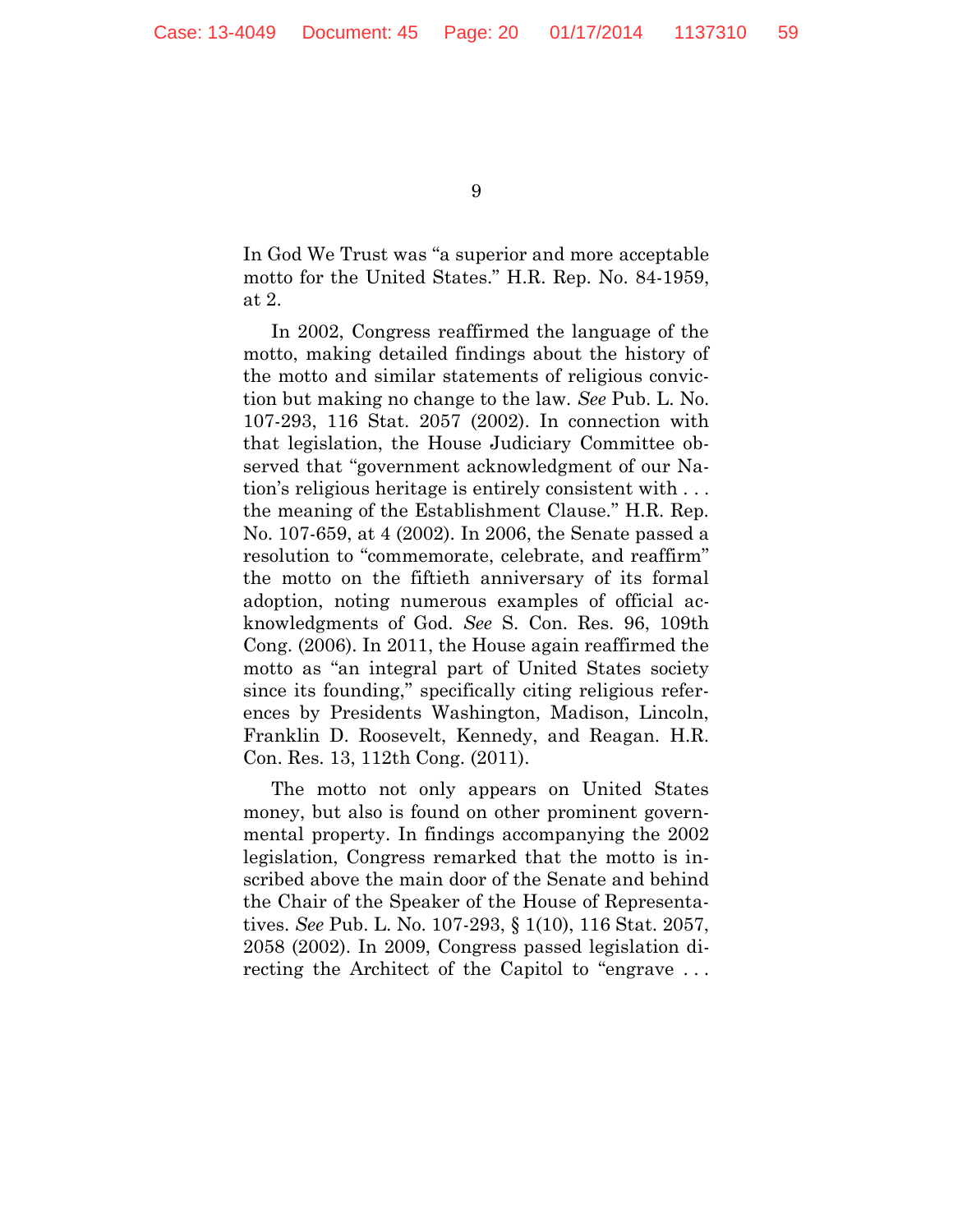the National Motto of 'In God we trust' in the Capitol Visitor Center." H.R. Con. Res. 131, 111th Cong. (2009).

#### **C. The Complaint**

In their amended complaint, plaintiffs assert various harms flowing from the inclusion of the motto on United States money. For example, they allege that the motto substantially burdens their ability to practice atheism or secular humanism and to raise their children, because it forces them to make a false declaration as to their religious views. (JA 29-34). The motto also purportedly compels them to feel alienated and to be subjected to ridicule at home, and to proselytize when they travel abroad. (JA 29-34). The plaintiffs who are numismatists allege that the motto interferes with their enjoyment of their coin collections. (JA 29-30). The minor plaintiffs allege that the placement of the motto on U.S. money promotes views that undermine their parents' teachings regarding religion and causes them to make a false declaration as to their "likely" future beliefs regarding religion. (JA 33-34). Plaintiffs further contend that the motto's inclusion on money contributes to disparagement and exclusion of atheists. (JA 84-85). Plaintiffs claim that their rights to free exercise of religion are substantially burdened because they disagree with the motto's alleged "religious message" and so must either abstain from or find an alternative to using money, or be "forced to proselytize" for a claim contrary to their beliefs. (JA 86-88).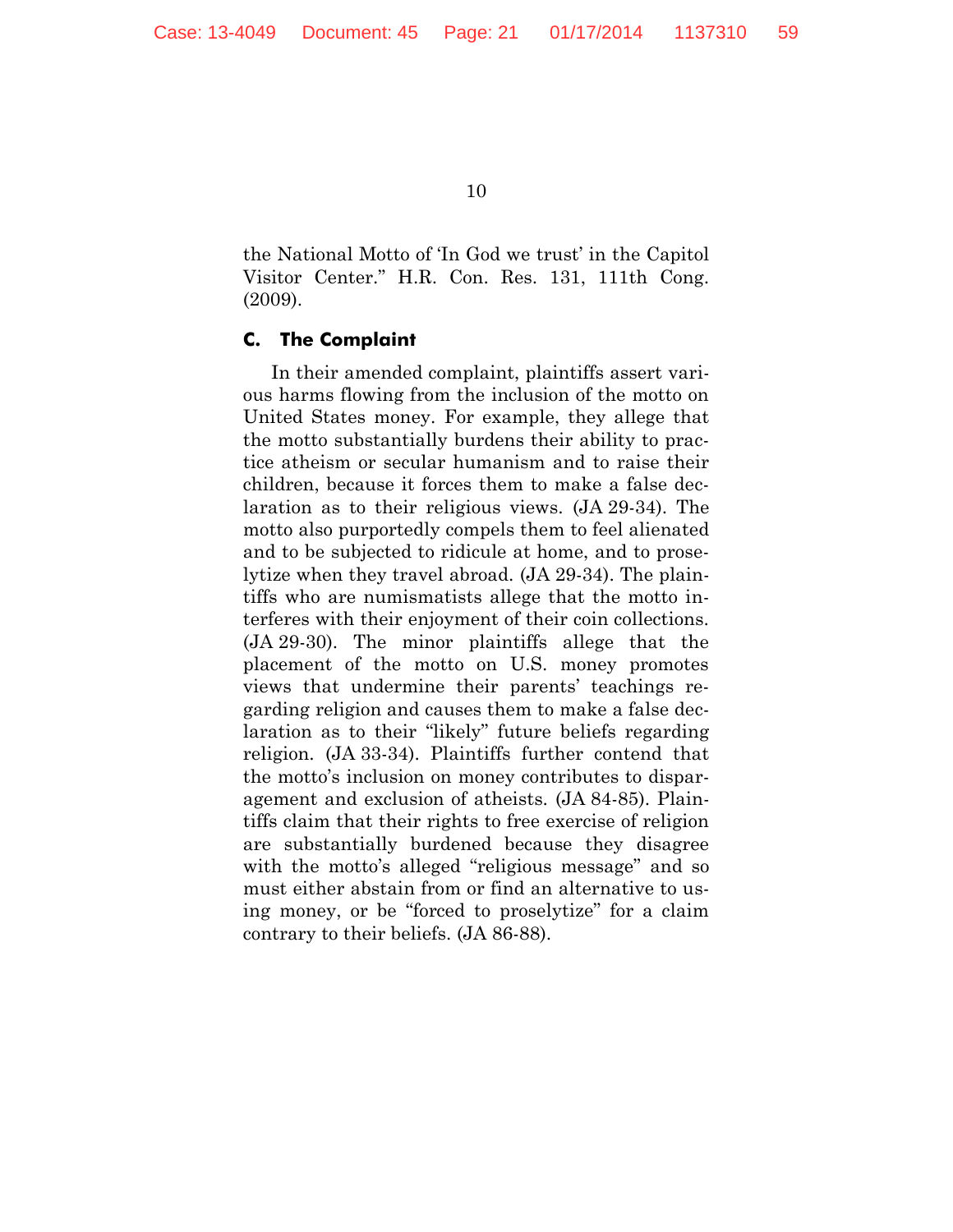Plaintiffs' amended complaint asserts that the placement of the motto on United States money violates the Establishment and Free Exercise Clauses, as well as RFRA, the equal protection component of the Fifth Amendment, and the limitation of Congress's powers to those enumerated in the Constitution. (JA 92-104). Plaintiffs principally seek a declaratory judgment that the statutes requiring that the motto appear on United States money, 31 U.S.C. §§ 5112(d)(1) and 5114(b), violate the Establishment Clause and the Free Exercise Clause of the First Amendment as well as RFRA, and an injunction preventing defendants from issuing money containing the motto. (JA 105).<sup>5</sup>

#### **D. The District Court's Decision**

—————

In its Opinion and Order, the district court determined that it should apply the three-pronged analysis for Establishment Clause challenges set forth in *Lemon v. Kurtzman*, 403 U.S. 602 (1971). (JA 282). The district court noted that the Supreme Court had "repeatedly assumed the motto's secular purpose and effect" (*i.e.*, the first two prongs of the *Lemon* analysis) and that plaintiffs had not raised a challenge under *Lemon*'s third prong (*i.e.*, whether the act at issue

<sup>5</sup> Plaintiffs thus did not challenge 36 U.S.C. § 302, which specifies the national motto but does not authorize or require its inscription on any object. *See Lefevre*, 598 F.3d at 643 (holding that the plaintiff 's allegations of "abstract stigmatic injury" were insufficient to confer standing to challenge § 302).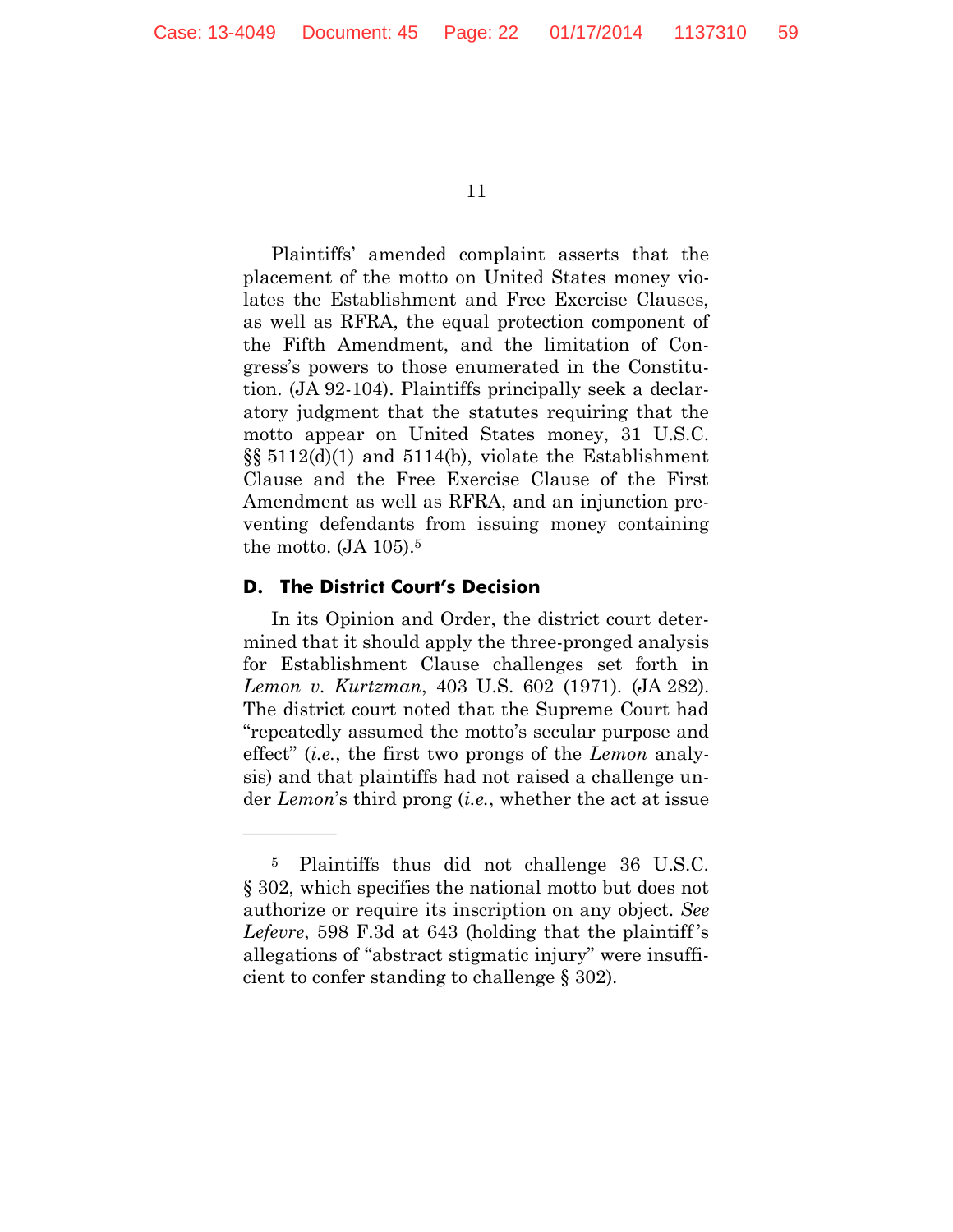excessively entangles government and religion). (JA 282). The district court further noted that all of the federal courts of appeals to have considered the issue had concluded that the motto's use on United States money did not violate the Constitution. (JA 282).

In rejecting plaintiffs' Establishment Clause challenge, the district court looked to Supreme Court opinions that "repeatedly assumed" that the motto's use on money was constitutional. (JA 282-83). The district court understood that it should give such opinions " 'considerable weight'" and " 'great deference.'" (JA 282). The district court then reviewed the decisions of the four courts of appeals that had directly confronted the question presented here, noting that these decisions had held that the motto's use on money was "of a patriotic or ceremonial character" that bore "no true resemblance to a governmental sponsorship of a religious exercise," "served ... the obviously secular function of providing a medium of exchange," and did not "otherwise . . . have a [p]rimary effect of advancing religion." (JA 284 (internal quotation marks omitted)).

The district court held that the case law, as well as the history and context of the motto's use on the money, "support[ed] only one conclusion," namely, that the challenged use of the motto "satisfies the purpose and effect tests enunciated in *Lemon*, and does not violate the Establishment Clause." (JA 284). The district court also rejected plaintiffs' Free Exercise and RFRA claims on the ground that plaintiffs had failed to allege any "government coercion, penal-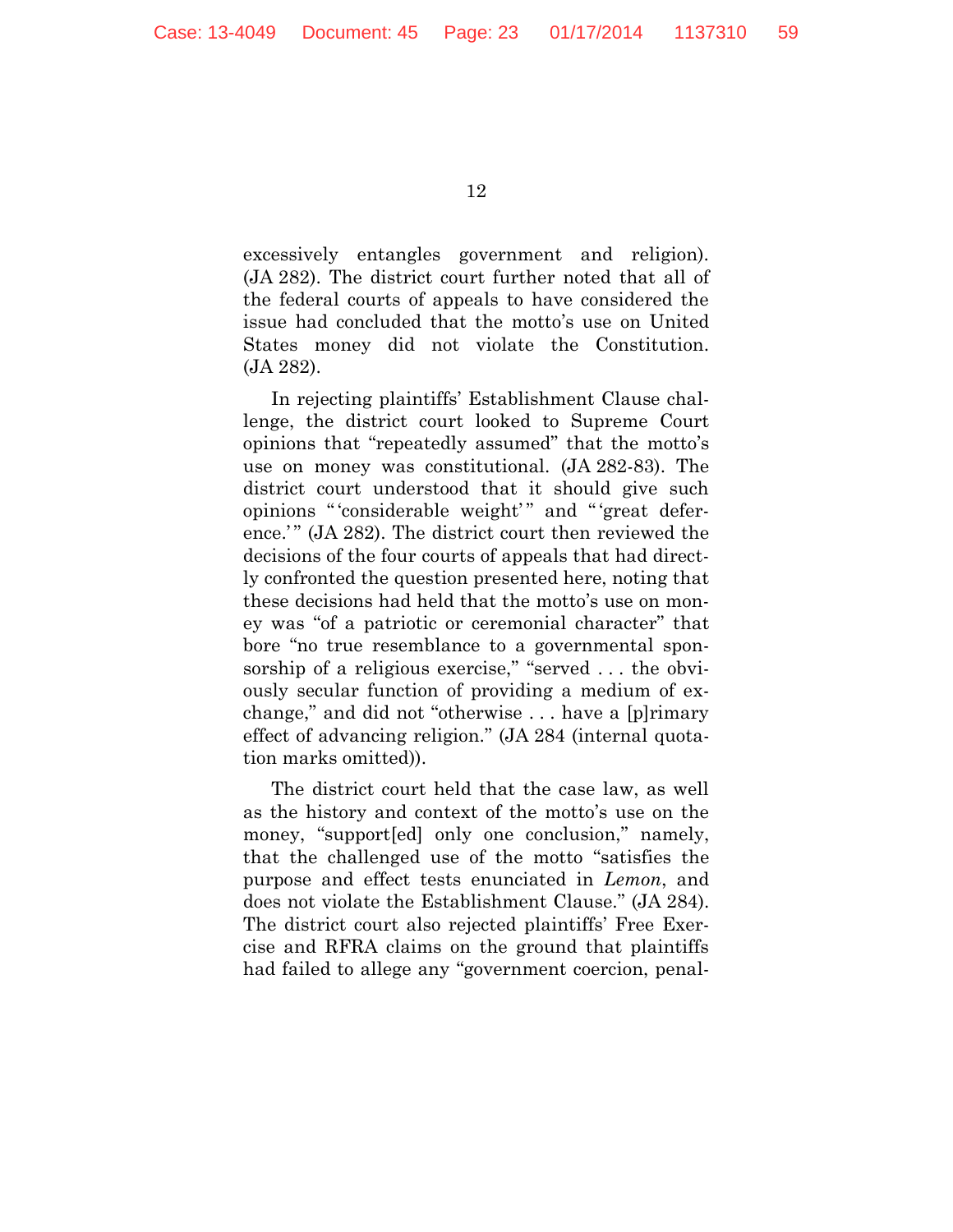ty, or denial of benefits linked to the use of currency or the endorsement of the motto." (JA 285). Thus, the district court granted the government's motion to dismiss. (JA 286).

#### **Summary of Argument**

The phrase In God We Trust has a long history and occupies a unique place in American civic life. Although the Supreme Court has never directly considered a challenge to the motto's constitutionality, numerous opinions of the Court and its individual Justices over fifty years have referred to the motto as an exemplar of a constitutional religious reference. This Court should follow the consistent instruction of these cases, as well as the Supreme Court's more general explanation in other cases, that the Establishment Clause does not preclude all governmental acknowledgments of religion and its role in our nation's history. *See infra* Points I.A, .B.

Alternatively, if considered under the threepronged *Lemon* analysis, the motto's use on United States money should be upheld. First, the motto serves legitimate secular purposes, including acknowledging the religious traditions and beliefs of our nation and its founders, solemnizing public occasions, expressing confidence in the future, and formalizing our medium of exchange. *See infra* Point I.C.1. Second, given the motto's history, it is not reasonably construed to primarily convey government approval of religious belief or otherwise endorse religion. *See infra* Point I.C.2. And third, the motto does not excessively entangle the government and religion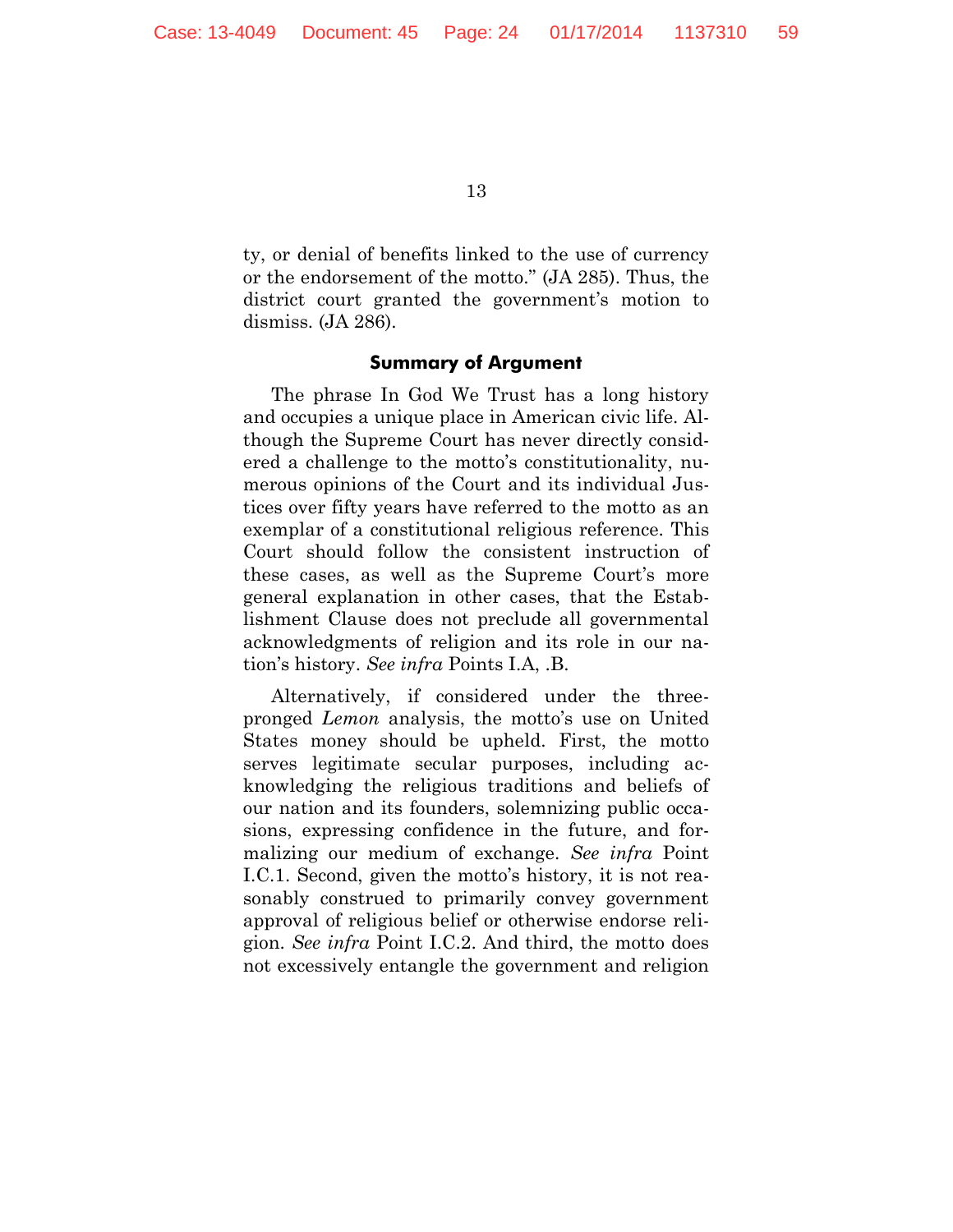because it does not offer aid to religious institutions or otherwise foster an improper relationship between church and state. *See infra* Point I.C.3. Plaintiffs attempt to overcome the precedent against them by asserting a strict "neutrality principle" that would preclude the government from even mentioning religion, but that contradicts the law of the Supreme Court. *See infra* Point I.D. In addition, plaintiffs' claims under other provisions of the Constitution that essentially restate their Establishment Clause theories must fail for the same reason. *See infra* Point I.E.

As for plaintiffs' claims under the Free Exercise Clause or RFRA, plaintiffs cannot demonstrate that there is any aspect of the motto's placement on money that coerces them to do anything contrary to their religious beliefs. *See infra* Point II. Accordingly, the judgment of the district court should be affirmed.

#### **A R G U M E N T**

#### **Standard of Review**

A district court's dismissal pursuant to Rule 12(b)(6) of the Federal Rules of Civil Procedure is reviewed *de novo*. *See, e.g.*, *N.Y. Life Ins. Co. v. United States*, 724 F.3d 256, 261 (2d Cir. 2013), *petition for cert. filed* (U.S. Jan. 14, 2014) (No. 13-849).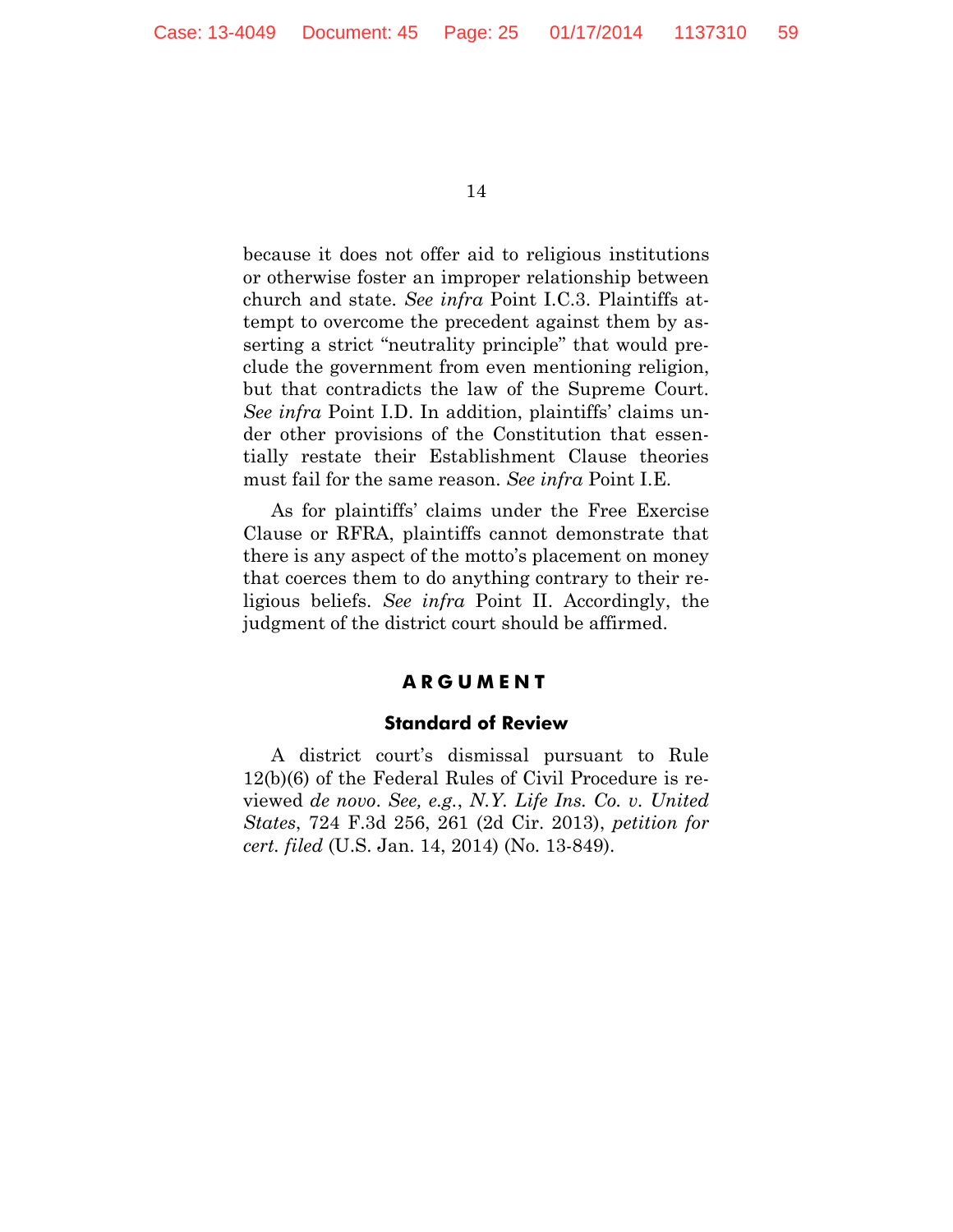#### **POINT I**

# **The Statutes Requiring the Placement of "In God We Trust" on United States Money Do Not Violate the Establishment Clause**

#### **A. The Establishment Clause**

—————

The Establishment Clause of the First Amendment provides that "Congress shall make no law respecting an establishment of religion." U.S. Const. amend. I. As the Supreme Court has noted, there is no "single test or criterion" for determining if the Clause has been violated. *Lynch v. Donnelly*, 465 U.S. 668, 679 (1984); *accord Van Orden v. Perry*, 545 U.S. 677, 699 (2005) (Breyer, J., concurring in the judgment) ("no single mechanical formula that can accurately draw the constitutional line in every case");<sup>6</sup>

<sup>6</sup> This Court has stated that Justice Breyer's concurring opinion in *Van Orden* is "controlling," as it provided the necessary fifth vote for the result in that case and offered the narrowest ground for decision. *Bronx Household of Faith v. Board of Educ. of City of New York*, 650 F.3d 30, 49 (2d Cir. 2011); *see Marks v. United States*, 430 U.S. 188, 193 (1977) ("When a fragmented Court decides a case and no single rationale explaining the result enjoys the assent of five Justices, the holding of the Court may be viewed as that position taken by those Members who concurred in the judgments on the narrowest grounds." (internal quotation marks omitted)); *Green v. Haskell County Board of Comm'rs*, 568 F.3d 784, 807 & n.17 (10th Cir. 2009) (applying *Marks* to Justice Breyer's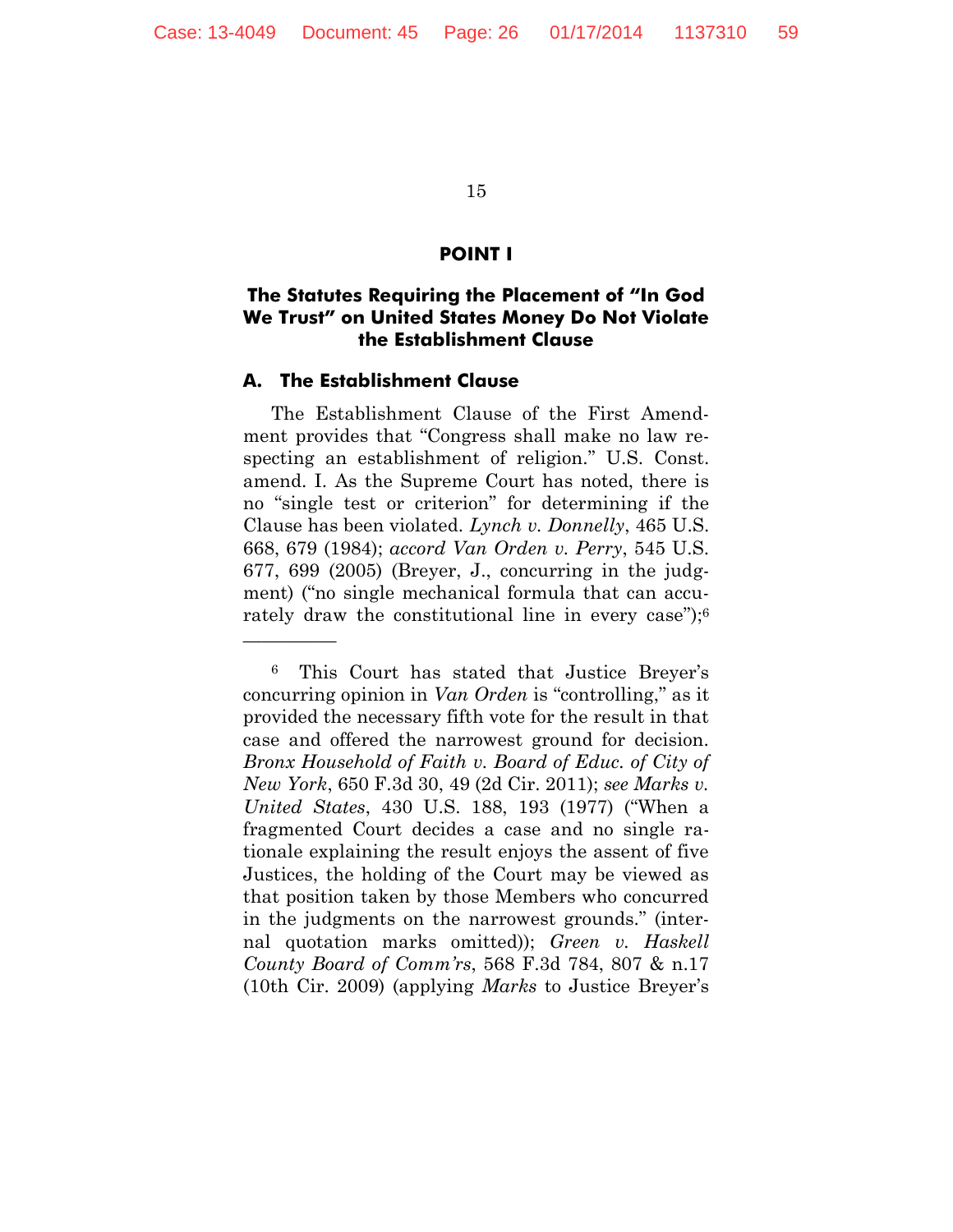*id.* at 686 (plurality opinion) (declining to apply test); *School District of Abington Township v. Schempp*, 374 U.S. 203, 306 (1963) (Goldberg, J., concurring) ("no simple and clear measure which by precise application can readily and invariably demark the permissible from the impermissible"). Instead, recognizing that the "constitutional standard" of "separation of Church and State" is "one of degree," the Court has conducted fact-specific inquiries into the "specific situation before the Court." *Zorach v. Clauson*, 343 U.S. 306, 314, 315 & n.8 (1952).

To assess an asserted Establishment Clause violation, the Court has looked to the "basic purposes," *Van Orden*, 545 U.S. at 698 (op. of Breyer, J.), or "substantive end," *Lemon*, 403 U.S. at 614, of the Clause. Those include the guarantee of "religious liberty and equality" for adherents of all creeds, *County of Allegheny v. ACLU*, 492 U.S. 573, 590 (1989), the avoidance of strife and conflict that can result from religious disagreements, *Engel*, 370 U.S. at 429-30, and the prohibition of governmental interference in religion or conscience. *Van Orden*, 545 U.S. at 698 (op. of Breyer, J.) (listing Clause's purposes); *see Marsh v. Chambers*, 463 U.S. 783, 803-05 (1983) (Brennan, J., dissenting) (purposes include preserving individual right to conscience, preventing state interference in religious autonomy, preventing deg-

—————

*Van Orden* concurrence); *Card v. City of Everett*, 520 F.3d 1009, 1017-18 n.10 (9th Cir. 2008) (same); *Staley v. Harris County*, 485 F.3d 305, 308 n.1 (5th Cir. 2007) (same).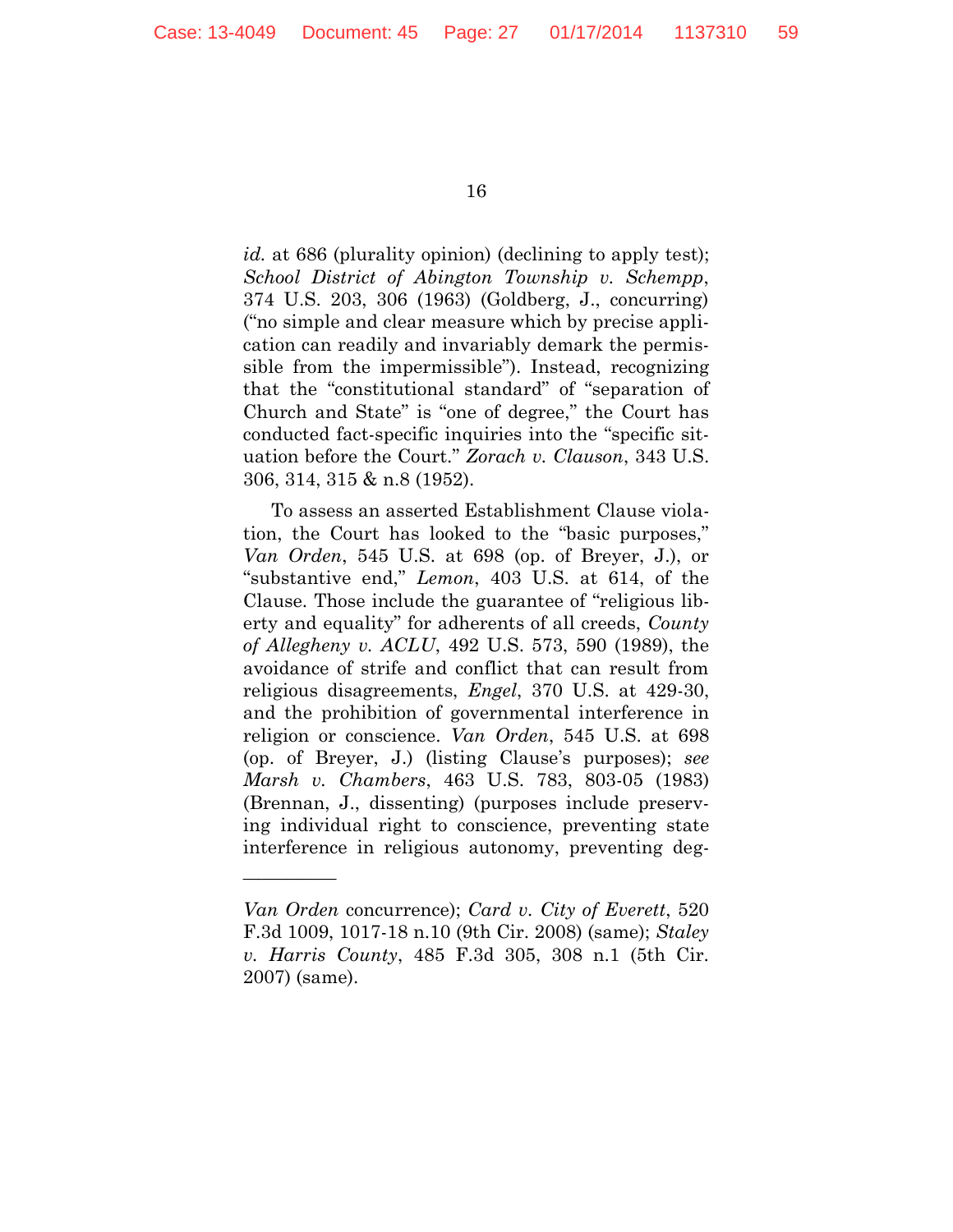radation of religion through attachment to government, and assuring religious issues are not occasion for political battle). In determining if these values have been compromised, the Supreme Court has been careful to " 'distinguish between real threat and mere shadow.' " *Marsh*, 463 U.S. at 795 (quoting *Schempp*, 374 U.S. at 308 (Goldberg, J., concurring)).

While no single Establishment Clause formula exists, one thing is clear from decades of Supreme Court case law: the placement of the national motto on the money of the United States is constitutional. Without applying a formal test, this Court may look to the nation's history and the motto's nature, and note that the Supreme Court has repeatedly described the motto and its presence on U.S. money as an exemplar of a constitutional reference to religion. *See Marsh*, 463 U.S. 783 (declining to follow *Lemon* test); *Lee v. Weisman*, 505 U.S. 577 (1992) (same). Or it may follow the "signposts" of the test articulated in *Lemon v. Kurtzman*, and conclude that the motto's placement on the money is valid in light of its purposes, effects, and lack of entanglement with religion. Either way, the result is the same: the inscription In God We Trust on the coins and currency of the United States does not violate the Establishment Clause.

# **B. The Supreme Court Has Concluded That the Use of "In God We Trust" on the Nation's Money Is Permissible Under the Establishment Clause**

The motto's long history as a national symbol, with special significance in our society, speaks power-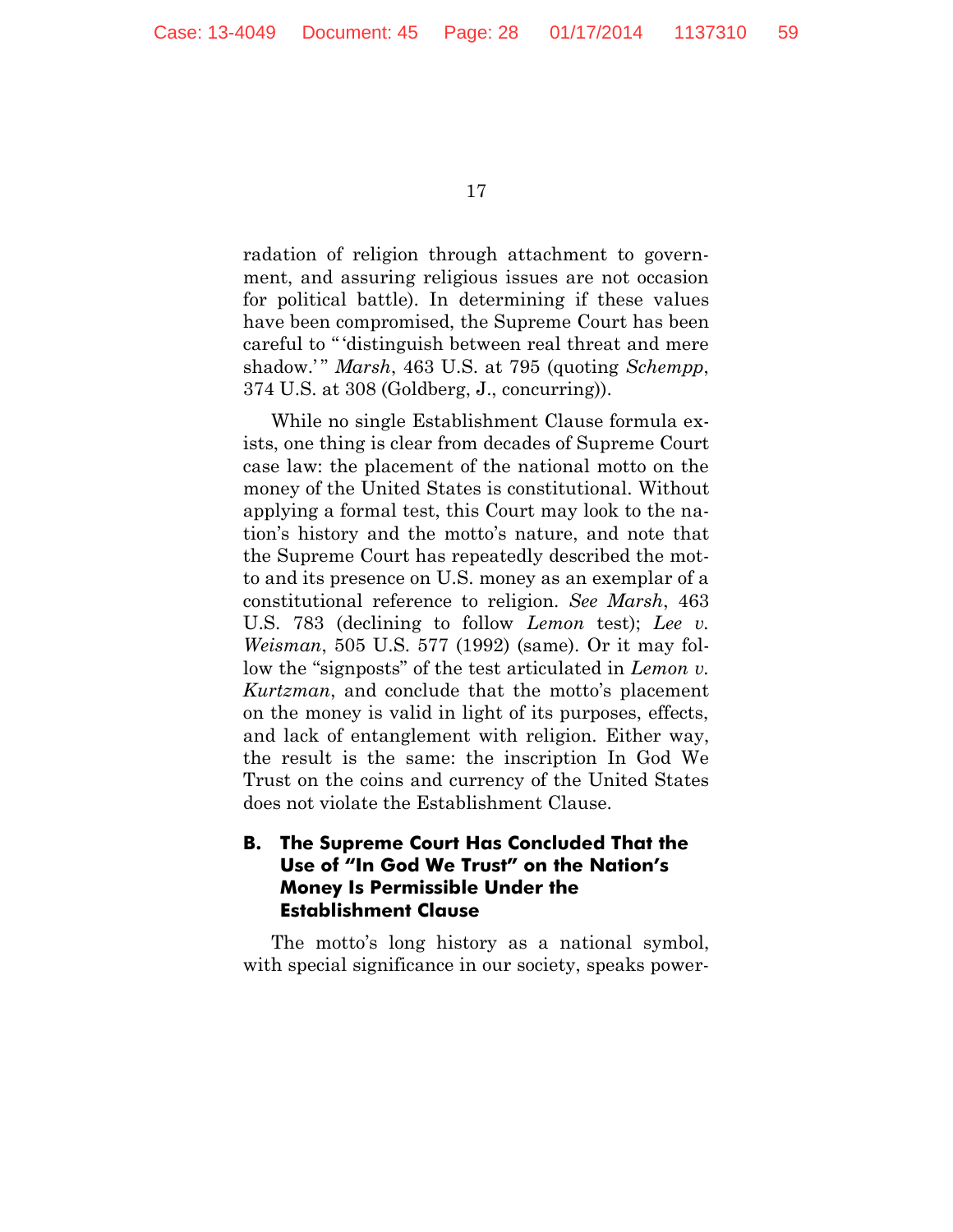fully to its constitutional validity. As the Supreme Court has recognized, a religious reference that is "deeply embedded in the history and tradition of this country" and that has "coexisted with the principles of disestablishment and religious freedom" throughout that time does not threaten the values of religious freedom and tolerance embodied in the Establishment Clause. *Marsh*, 463 U.S. at 786. As with the practice of opening legislative sessions with a prayer upheld in *Marsh*, or the call of this Court's courtroom deputy that "God save the United States and this Honorable Court," the motto's constitutional significance is informed by historical evidence, and that history shows that those practices pose "no real threat to the Establishment Clause"—they are not (and are not seen as) "proselytizing activity" or as "placing the government's 'official seal of approval on one religious view.' " *Id.* at 790-92; *accord Elk Grove*, 542 U.S. at 26-30 (Rehnquist, C.J., concurring in the judgment) (listing religious references, including Pledge of Allegiance and national motto on money, as permissible "public recognition of our Nation's religious history and character").

To the contrary, those practices have "become part of the fabric of our society," and as such are not "an 'establishment' of religion or a step toward establishment . . . [but] simply a tolerable acknowledgment of beliefs widely held among the people of this country." *Marsh*, 463 U.S. at 792. In short, the "unbroken practice" of these traditions provides "abundant assurance" that they do not "risk[ ] the beginning of the establishment the Founding Fathers feared." *Id.* at 795; *see Van Orden*, 545 U.S. at 702-03 (op. of Breyer,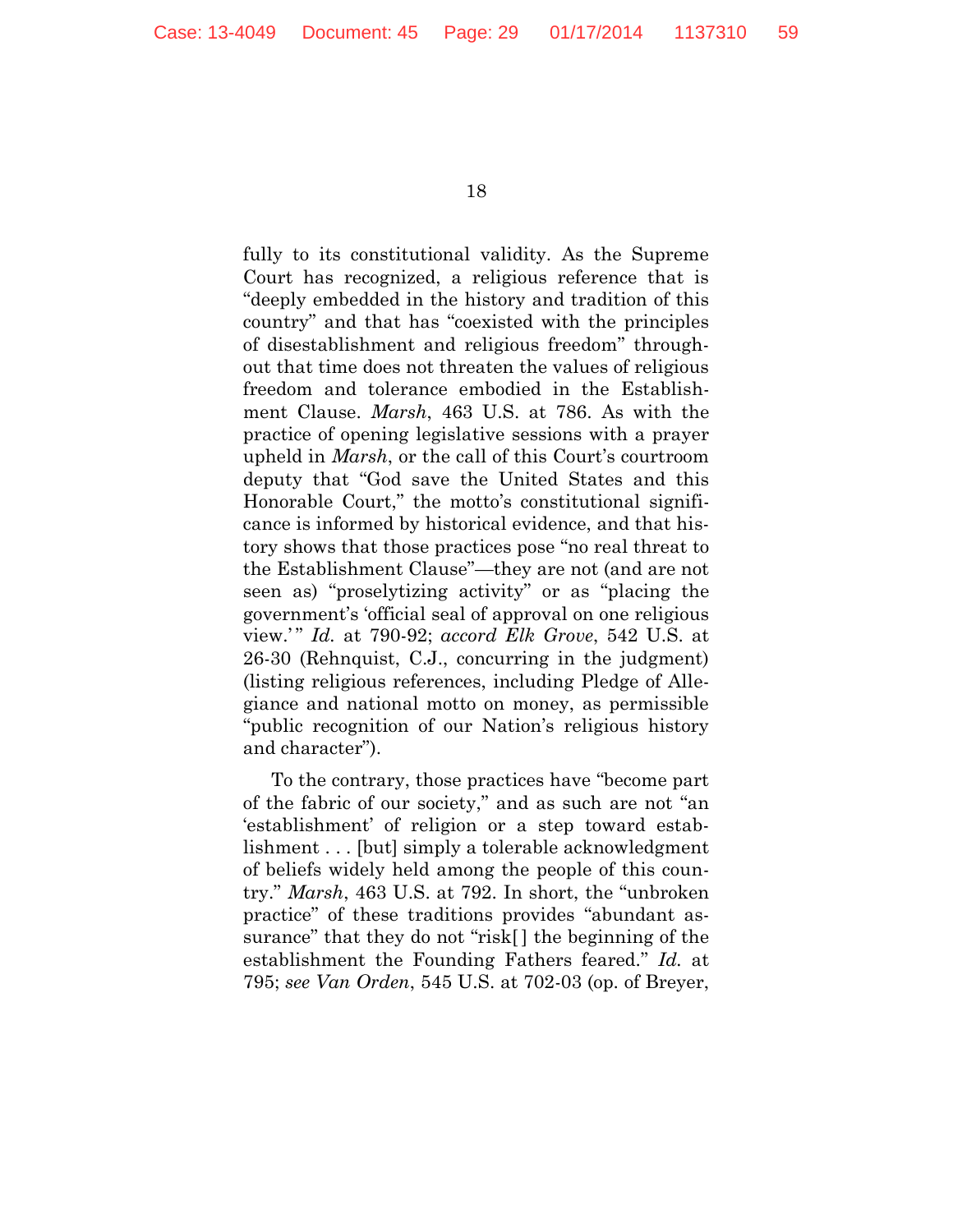J.) (forty years of monument's presence without significant controversy shows that "few individuals . . . are likely to have understood the monument as amounting . . . to a government effort" to establish religion, but instead it is viewed as "part of what is a broader moral and historical message reflective of a cultural heritage").

The Supreme Court's repeated references to the motto and its inscription on our money amply demonstrate that they are similarly an unthreatening part of our national societal fabric—and that the inscription is constitutional. Indeed, the Court has used the motto's placement on our coins and currency as a benchmark to measure the constitutionality of other government action. Two Supreme Court cases dealing with challenges to the constitutionality of certain holiday displays are emblematic of the Court's approval of the motto. These cases, *Lynch* and *County of Allegheny*, both involve "direct exposure" claims, *i.e.*, allegations that a person was harmed by encountering a public display of a facially religious symbol or text, like a crèche, menorah, or the Ten Commandments, much like the allegation here that plaintiffs are harmed by encountering the motto.

In *Lynch*, the Court held that the inclusion of a nativity scene in a holiday display was permissible because, although the crèche itself was a religious symbol, in the context of the display it "depict[ed] the historical origins of this traditional event long recognized as a National Holiday." 465 U.S. at 680. In reaching this conclusion, the Court noted that "[t]here is an unbroken history of official acknowl-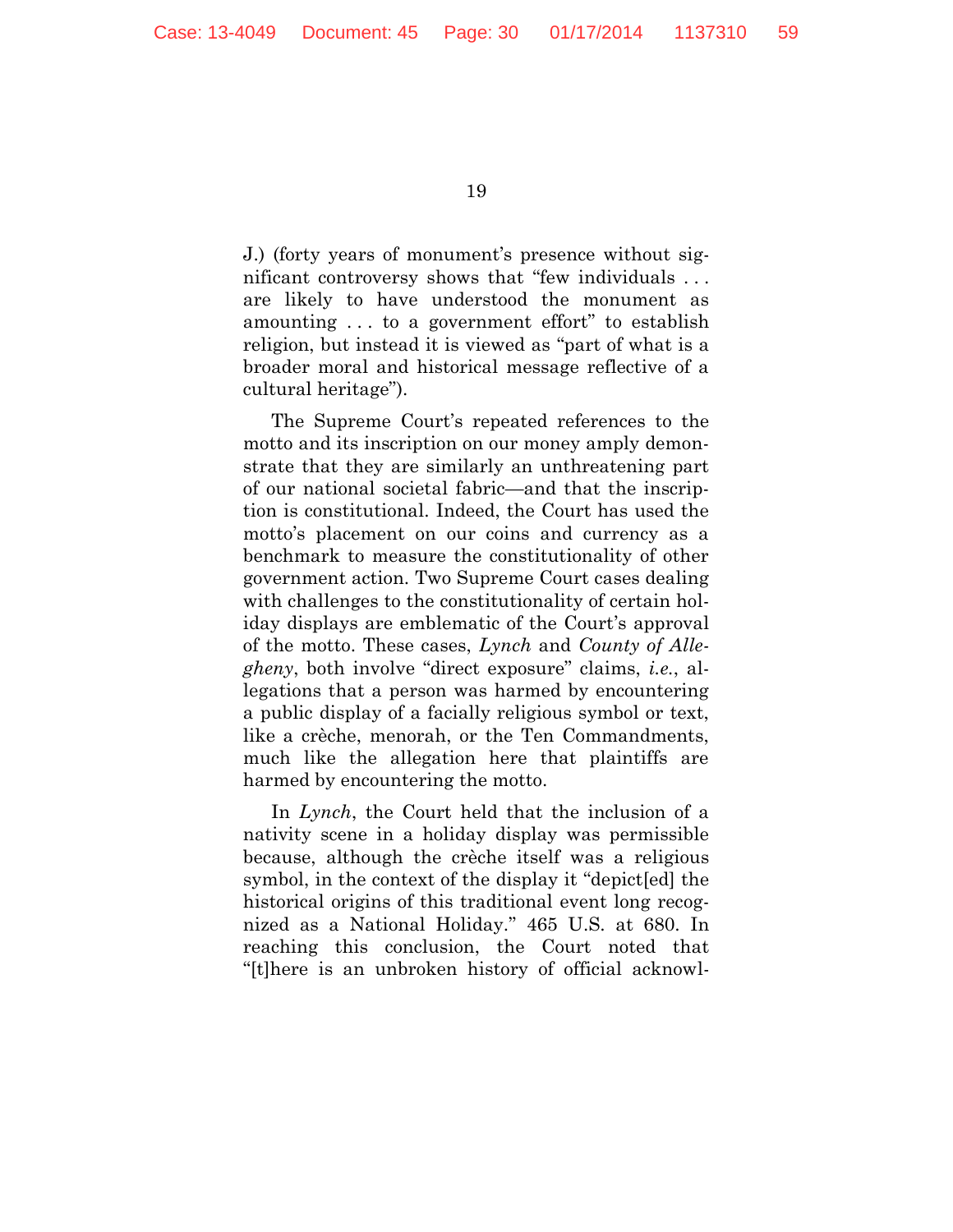edgment by all three branches of government of the role of religion in American life from at least 1789," and listed "the statutorily prescribed national motto 'In God We Trust,' which Congress and the President mandated for our currency," as one example of such a permissible "reference to our religious heritage." *Id.* at 674, 676.

In a concurring opinion, Justice O'Connor explained that "governmental 'acknowledgments' of religion," including the "printing of 'In God We Trust' on coins," serve "the legitimate secular purposes of solemnizing public occasions, expressing confidence in the future, and encouraging the recognition of what is worthy of appreciation in society." 465 U.S. at 692-93 (O'Connor, J., concurring). Because of those secular purposes, and because of its history and ubiquity, the motto's presence on coins, like legislative prayer and similar practices, is "not understood as conveying governmental approval of particular religious beliefs" and does not violate the Constitution. *Id.*; *accord Elk Grove*, 542 U.S. at 36-37 (O'Connor, J., concurring in the judgment) (reasonable observer, aware of history and origins of practices including motto, "would not perceive these acknowledgments as signifying a government endorsement of any specific religion, or even of religion over nonreligion").

The four dissenting Justices in *Lynch* also expressly agreed that the motto was a quintessential example of a religious reference that is permissible under the Establishment Clause:

> such practices as the designation of "In God We Trust" as our national motto . . .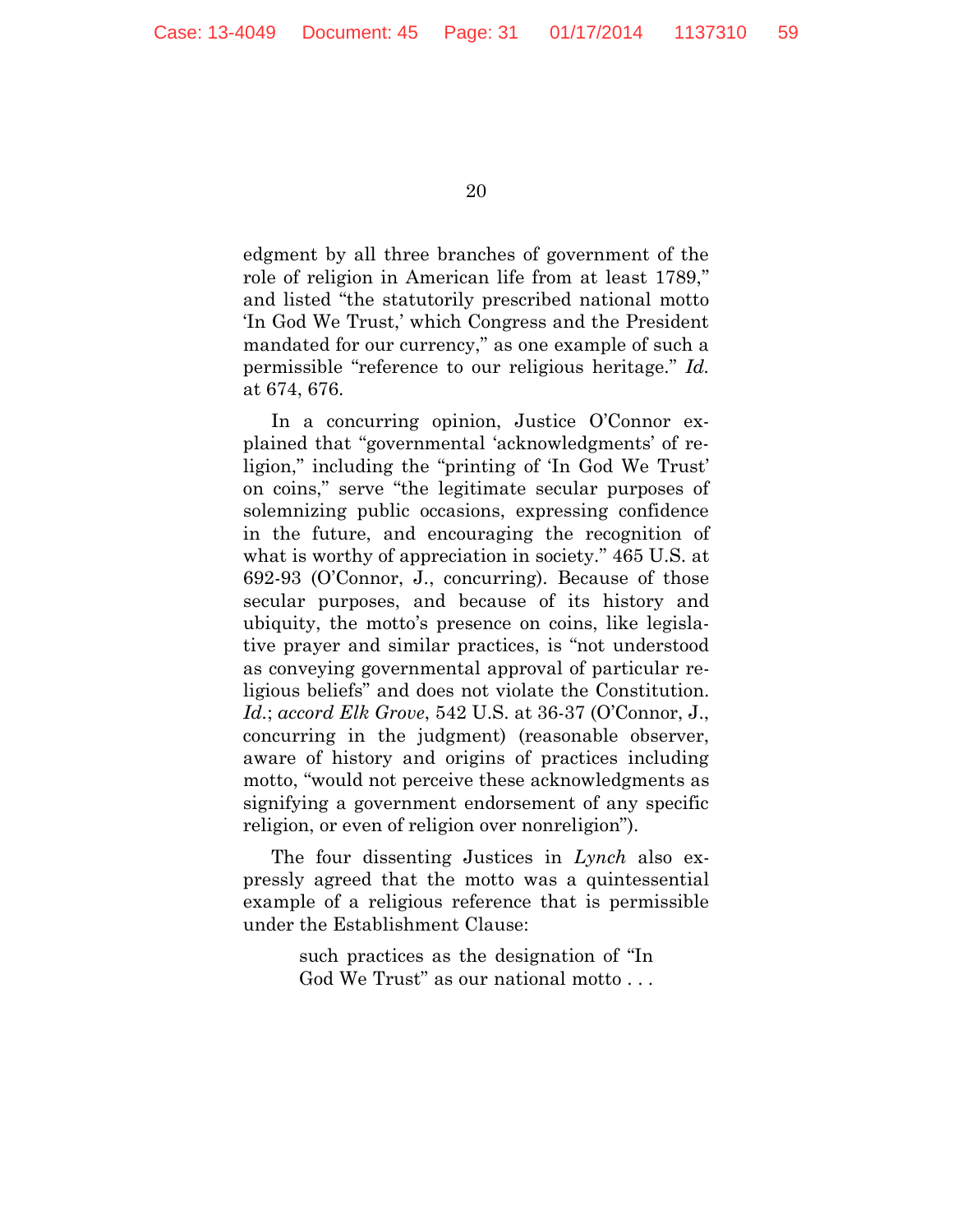are uniquely suited to serve such wholly secular purposes as solemnizing public occasions, or inspiring commitment to meet some national challenge in a manner that simply could not be fully served in our culture if government were limited to purely non-religious phrases.

#### 465 U.S. at 716-17 (Brennan, J., dissenting).

Five years later, the Supreme Court relied on *Lynch*'s discussion of the motto (and the Pledge of Allegiance and other accepted traditions) as "consistent with the proposition that government may not communicate an endorsement of religious belief," contrasting that lack of endorsement with the sectarian Christian display it invalidated. *County of Allegheny*, 492 U.S. at 598, 602-03. Going further, four Justices opined that any Establishment Clause test that "would invalidate longstanding traditions," such as the motto and its placement on money, "cannot be a proper reading of the Clause." *Id.* at 670, 673 (Kennedy, J., concurring in part and dissenting in part).

The Supreme Court's Justices have recognized the validity of the motto in other cases as well. In *Elk Grove*, where the majority held the plaintiff lacked standing and therefore did not reach the merits, two concurring Justices specifically approved of the motto, reciting the history of its adoption by Congress and the requirement that it be inscribed on United States money, and concluding that "[a]ll of these events strongly suggest that our national culture allows public recognition of our Nation's religious history and character." 542 U.S. at 30 (Rehnquist, C.J.,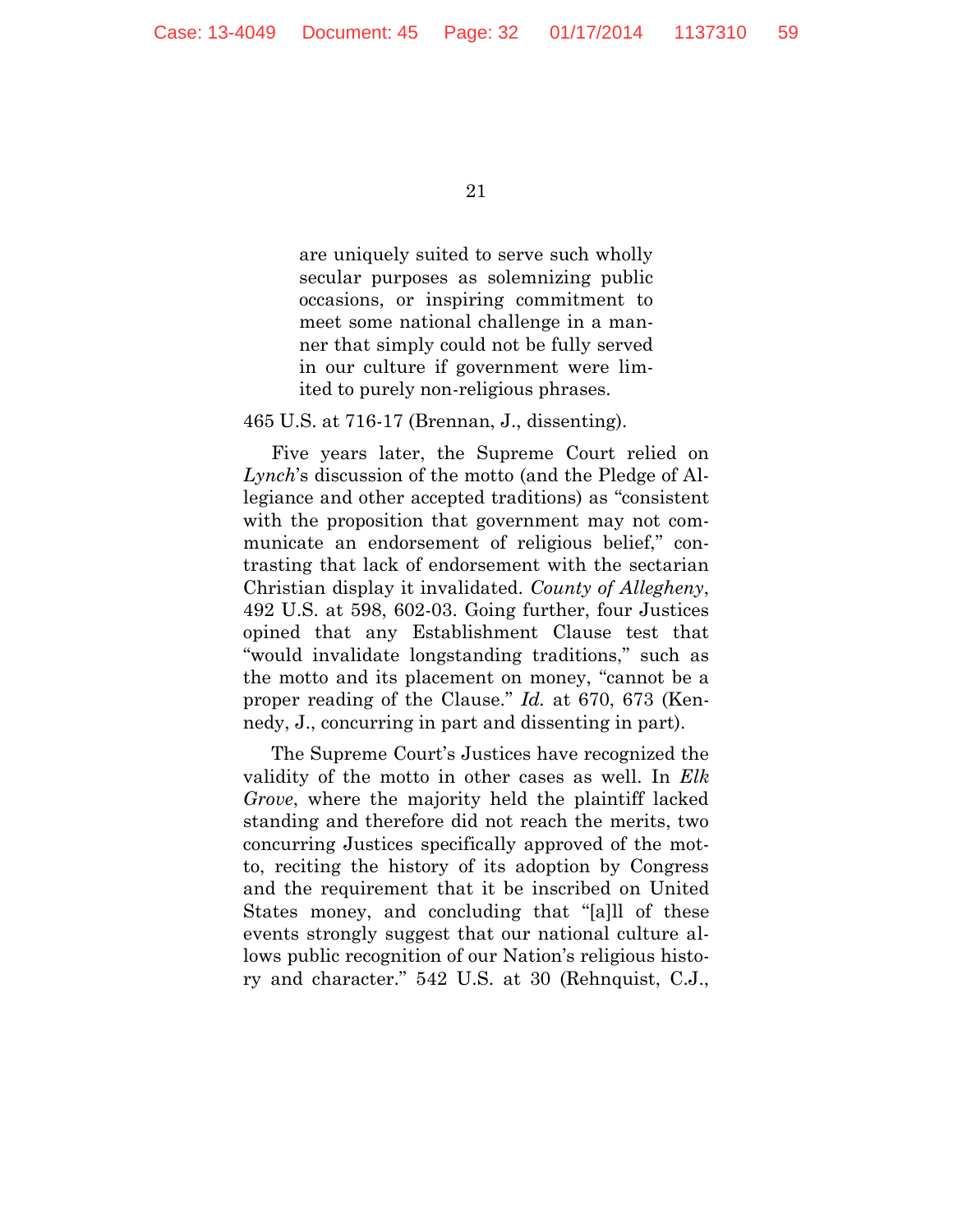concurring in the judgment). Justice O'Connor likewise observed in a concurring opinion that "[i]t is unsurprising that a Nation founded by religious refugees and dedicated to religious freedom should find references to divinity in its symbols, songs, mottoes, and oaths. Eradicating such references would sever ties to a history that sustains this Nation even today." *Id.* at 35-36 (O'Connor, J., concurring) (footnote omitted). Justice O'Connor further explained that the motto fell outside of the concerns of the Establishment Clause: "Ceremonial deism most clearly encompasses such things as the national motto ('In God We Trust')," whose "history, character, and context prevent them from being constitutional violations at all." *Id.* at 37 (internal quotation marks and alterations omitted).

These opinions demonstrate the Supreme Court's view—consistently and essentially unanimously held over decades—that certain official references to God, specifically including the motto and its use on United States money, are constitutional.<sup>7</sup> *See Van Orden*, 545 U.S. at 699 (op. of Breyer, J.) (discussing "the Establishment Clause's tolerance . . . [of] public refer-

—————

<sup>7</sup> As the district court noted (JA 284 n.3), the only exception appears to be Justice Douglas's concurrence in *Engel*, which enumerated the use of In God We Trust on the currency in a list of activities that constituted unconstitutional "financ[ing] of a religious exercise." 370 U.S. at 437 & n.1 (Douglas, J., concurring). As the cases discussed above make clear, the Supreme Court has not adopted that view.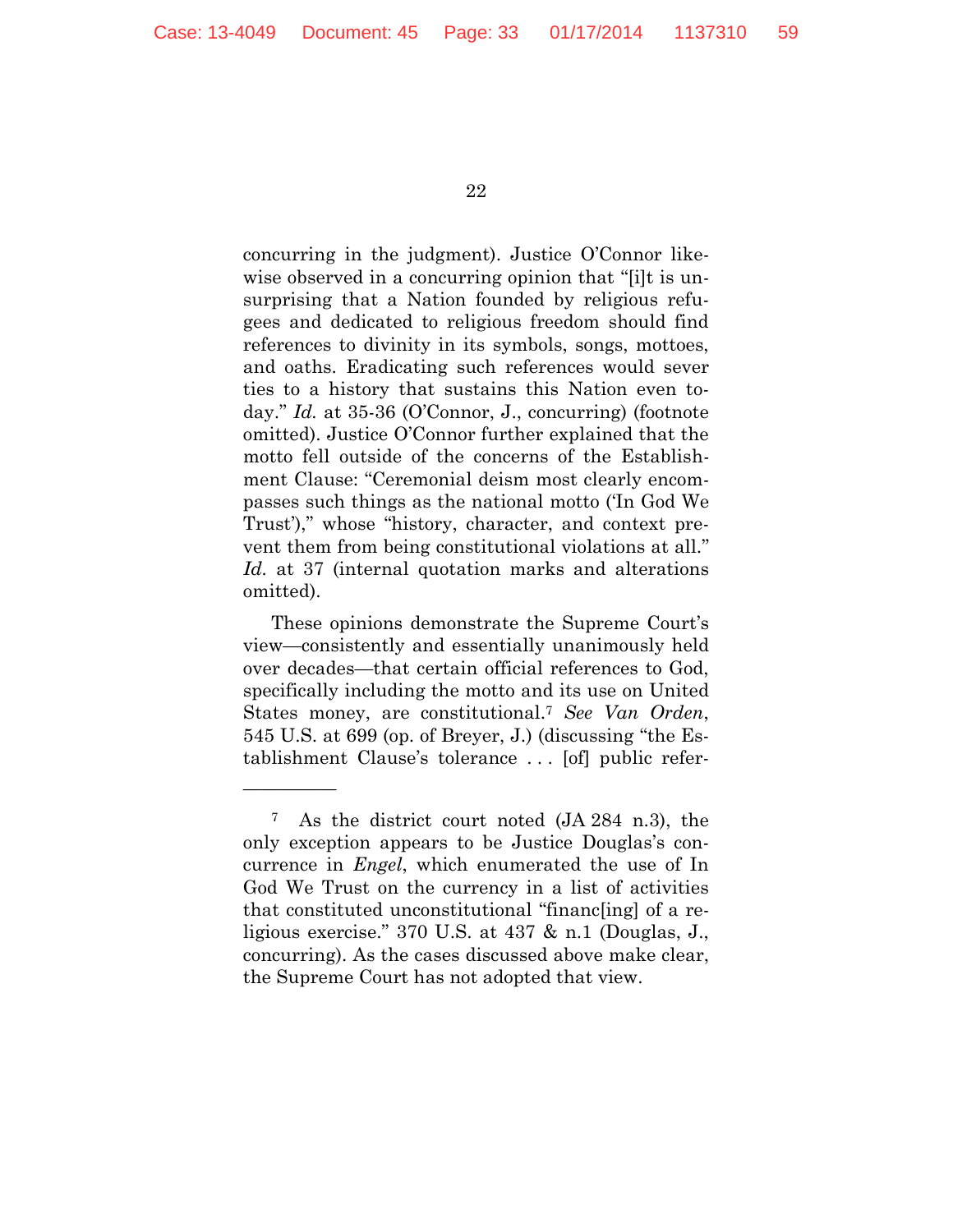ences to God on coins"); *ACLU of Ohio v. Capitol Square Review & Advisory Bd.*, 243 F.3d 289, 301 (6th Cir. 2001) (en banc) ("The Supreme Court has never questioned the proposition that the national motto can survive scrutiny under the Establishment Clause, and we should be utterly amazed if the Court were to question the motto's constitutionality now."). Although the Court's statements did not come in the context of a direct challenge to the motto, they nevertheless deserve the highest deference, as the district court correctly recognized. (JA 282); *see United States v. Colasuonno*, 697 F.3d 164, 178-79 (2d Cir. 2012) (noting courts' "usual obligation to accord great deference to Supreme Court *dicta*"); *Donovan v. Red Star Marine Servs.*, 739 F.2d 774, 782 (2d Cir. 1984). This is particularly true here because (contrary to plaintiffs' assertion that the Court's opinions are "tangential[ ]" or "equivocal" (Br. 41)) the Court's understanding of the motto was central to its recognition in these cases that secular references to the deity do not offend the Constitution. *See Lambeth v. Board of Comm'rs*, 407 F.3d 266, 271 (4th Cir. 2005) (Supreme Court's observations regarding the motto in *Lynch* and *County of Allegheny* "interpret[ ] the First Amendment and clarify[ ] the application of its Establishment Clause jurisprudence," and thus "constitute the sort of dicta that has considerable persuasive value in the inferior courts"); *see also Seminole Tribe v. Florida*, 517 U.S. 44, 67 (1996) ("When an opinion issues for the [Supreme] Court, it is not only the result but also those portions of the opinion necessary to that result by which we are bound.").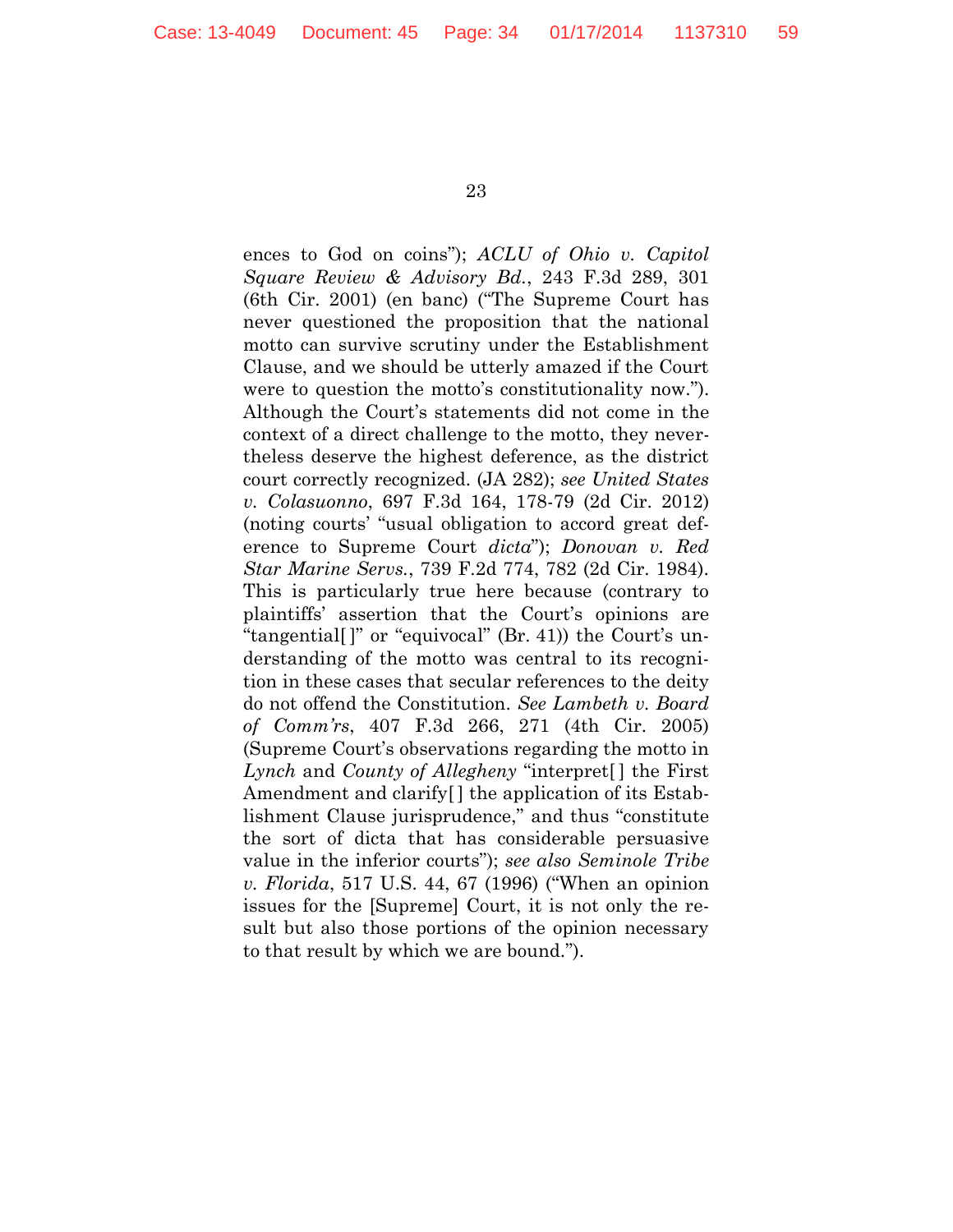Nor, contrary to plaintiffs' views (Br. 41), is the Supreme Court historically misinformed. *See, e.g.*, *Lynch*, 465 U.S. at 673-78 (discussing the "practical aspects" of the relationship between church and state and the "unbroken history of official acknowledgment . . . of the role of religion in American life" since our nation's founding); *Marsh*, 463 U.S. at 786-95 & nn.5- 10, 12, 13 (discussing historical practices regarding legislative prayer). Many of the opinions cited above include lengthy discussions of the history of the nation's traditions of governmental references to God. *E.g.*, *Elk Grove*, 542 U.S. at 25-30 (Rehnquist, C.J., concurring in the judgment). And Justice O'Connor has opined that a practice's "history and ubiquity" is central to how a reasonable observer would evaluate whether that practice "'conveys a message of endorsement of religion.'" *Id.* at 37-38 (O'Connor, J., concurring in the judgment) (quoting *County of Allegheny*, 492 U.S. at 630-31 (O'Connor, J., concurring)). Consistent with that view, it is the history of how "the practice has been employed," not just how the practice came about, that matters. *Id.* at 38.

While plaintiffs cite statements by government officials from around the time the motto was first placed on the nation's coins (Br. 3-4, 11, 15), apparently viewing them as dispositive, Justice O'Connor has explained that (as an earlier Court majority held) "the *subsequent* social and cultural history" of a practice is critical: "a government may initiate a practice 'for the impermissible purpose of supporting religion' but nevertheless 'retain the law for the permissible purpose of furthering overwhelmingly secular ends.'" *Id.* at 41 (quoting *Schempp*, 374 U.S. at 263-64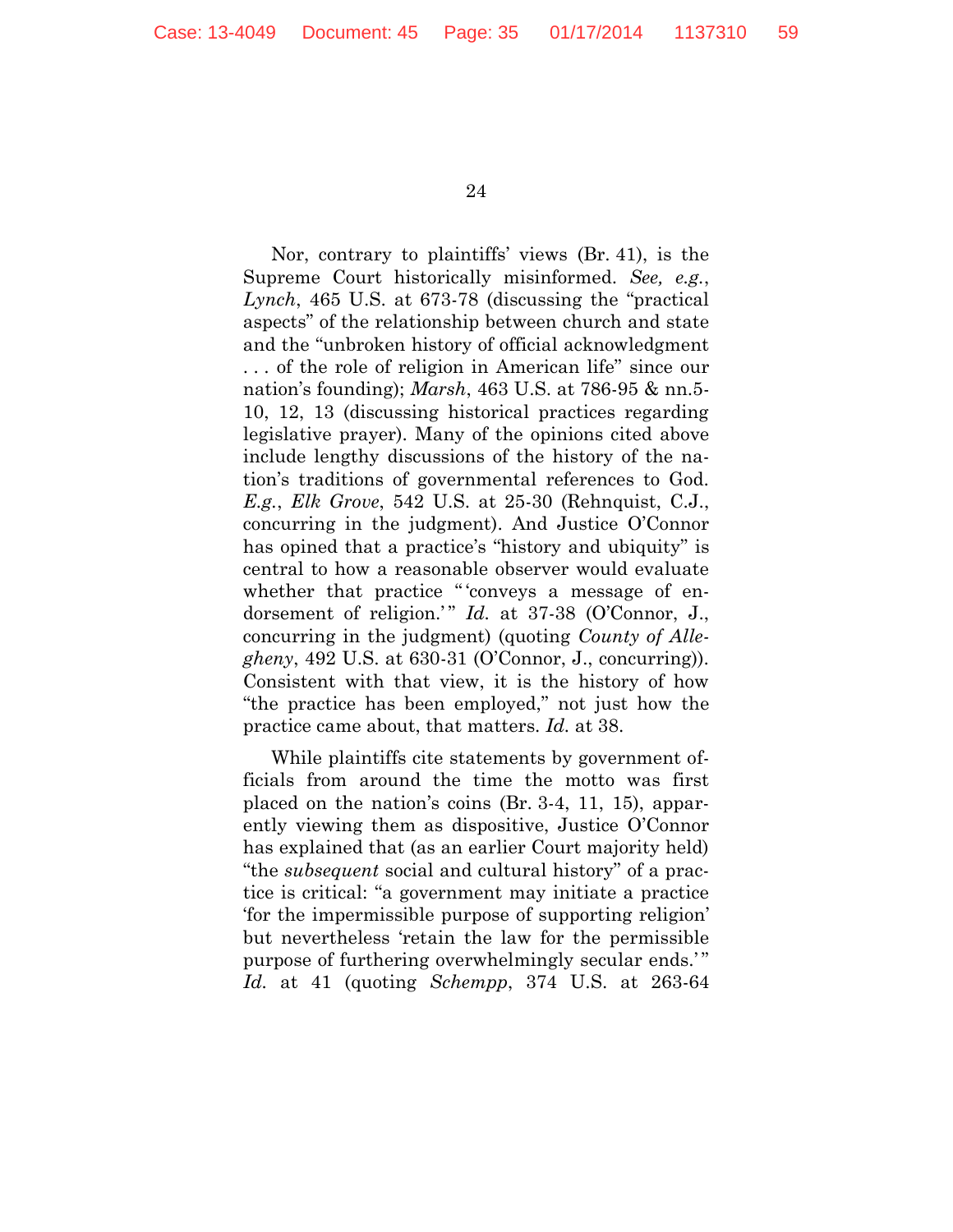(Brennan, J., concurring) (describing *McGowan v. Maryland*, 366 U.S. 420, 431, 433-34, 444 (1961) (upholding Sunday closure laws: "There is no dispute that the original laws which dealt with Sunday labor were motivated by religious forces"; but "nonreligious arguments . . . began to be heard . . . and the statutes began to lose some of their totally religious flavor," such that "presently they bear no relationship to establishment of religion")) (alterations omitted)). The fact that the purpose may now be seen as permissible is confirmed by the 2002 reenactment, where in the legislative history Congress expressly referred to Supreme Court cases allowing "government acknowledgment of our Nation's religious heritage." H.R. Rep. No. 107-659, at 4 (2002). Thus, for the motto as well as for the Pledge of Allegiance, "[a]ny religious freight the words may have been meant to carry originally has long since been lost." *Elk Grove*, 542 U.S. at 41 (O'Connor, J., concurring in the judgment).

For these reasons, the motto's placement on American money does not offend the purposes of the Establishment Clause, and should be upheld by this Court.

#### **C. The Motto Satisfies the Requirements of**  *Lemon v. Kurtzman*

That the motto, and its inscription on money, have such a place in the American social fabric that they cannot be seen as threatening an establishment of religion—and that the Supreme Court has repeatedly endorsed the motto's inscription on U.S. money as acceptable—is sufficient for this Court to affirm the district court's judgment. But other avenues lead to the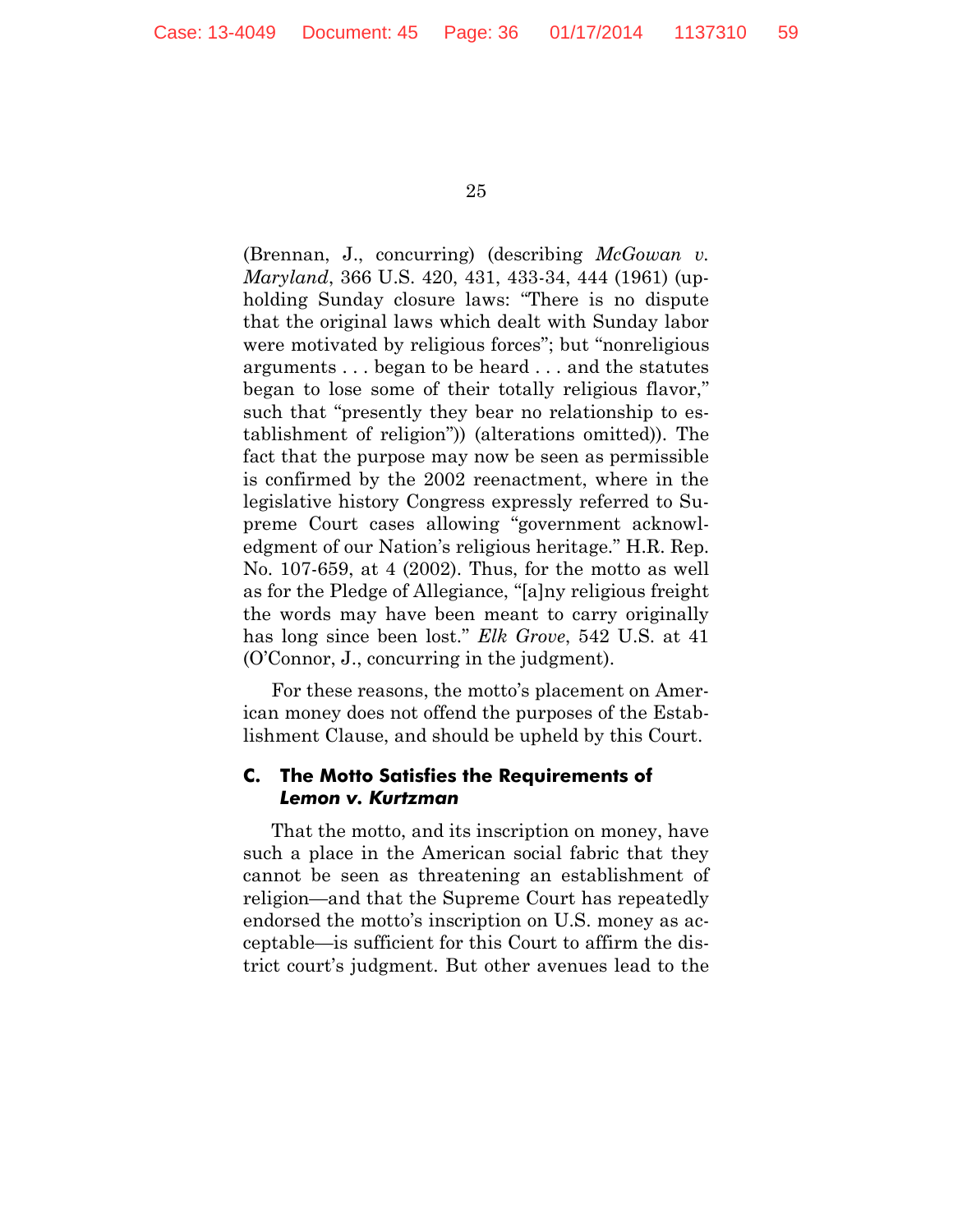same result. If this Court were to apply the threepronged analysis in *Lemon v. Kurtzman*, which in many cases "provides the framework for evaluating challenges under the Establishment Clause," *Bronx Household of Faith v. Board of Educ. of City of New York*, 650 F.3d 30, 40 (2d Cir. 2011), it should still uphold the challenged statutes.

Under *Lemon*, "government action which interacts with religion (1) must have a secular purpose, (2) must have a principal or primary effect that neither advances nor inhibits religion, and (3) must not foster an excessive government entanglement with religion." *Id.* (internal quotation marks and alterations omitted). "Although the *Lemon* test has been much criticized, the Supreme Court has declined to disavow it and it continues to govern the analysis of Establishment Clause claims in this Circuit." *Id.* at 40 n.9; *accord Skoros v. City of New York*, 437 F.3d 1, 17 n.13 (2d Cir. 2006). *But see Galloway v. Town of Greece*, 681 F.3d 20, 26, 30 (2d Cir. 2012) (finding " 'no test-related substitute for the exercise of legal judgment'" in legislative prayer case, and declining to apply *Lemon* (quoting *Van Orden*, 545 U.S. at 700 (op. of Breyer, J.))), *cert. granted*, 133 S. Ct. 2388 (May 20, 2013) (No. 12-696) (argued Nov. 6, 2013).

As the district court correctly concluded, the use of the motto on United States money satisfies all three elements of this test. (JA 282-84).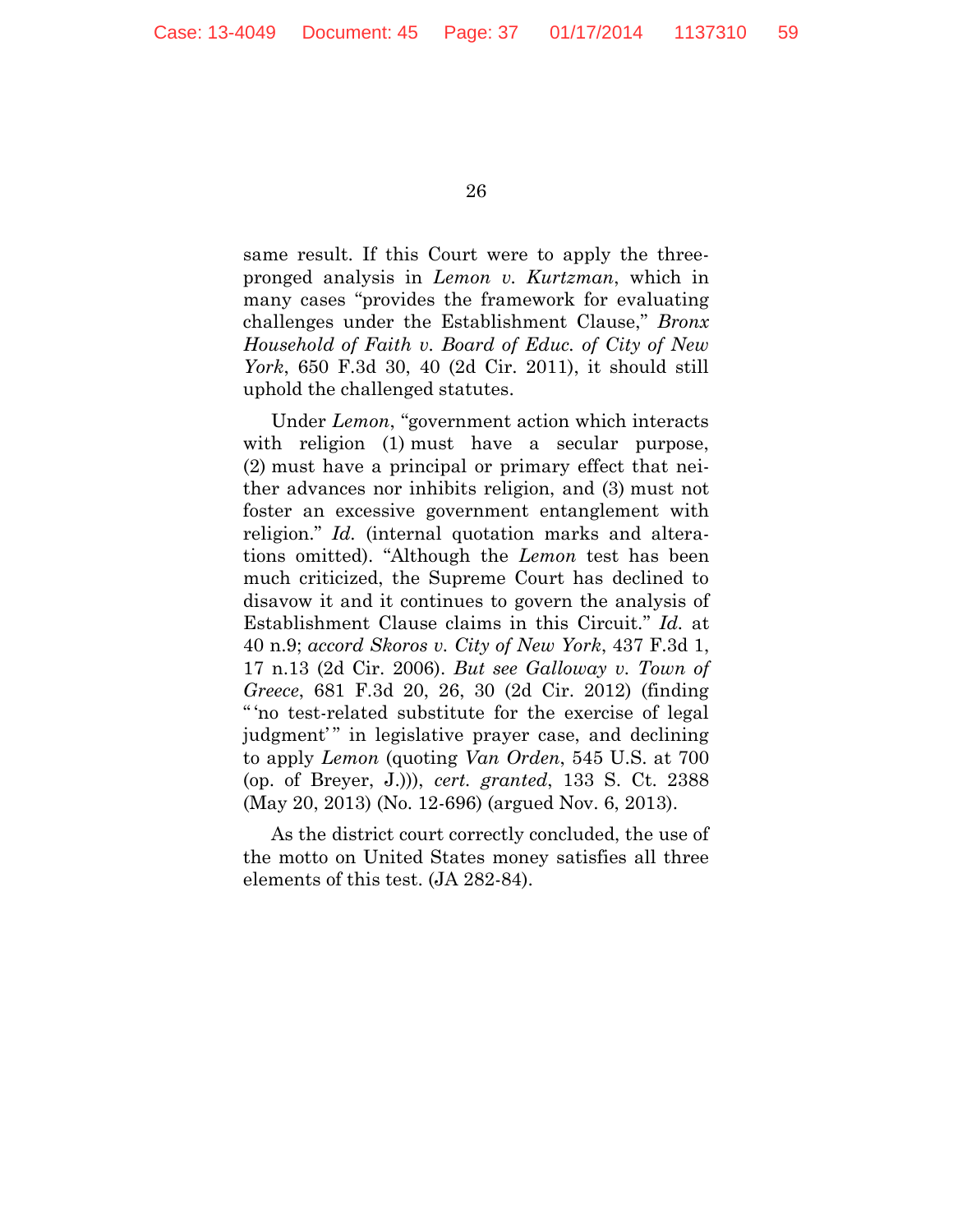#### **1. The Motto Serves Legitimate Secular Purposes**

Under the *Lemon* test, "government action must have 'a secular purpose.'" McCreary County v. ACLU *of Ky.*, 545 U.S. 844, 864 (2005) (quoting *Lemon*, 403 U.S. at 612; alteration omitted). This first prong of the *Lemon* test "is not intended to favor the secular over the religious, but to prevent government from 'abandoning neutrality and acting with the intent of promoting a particular point of view in religious matters.' " *Skoros*, 437 F.3d at 18 (quoting *Corp. of Presiding Bishop of Church of Jesus Christ of Latter-Day Saints v. Amos*, 483 U.S. 327, 335 (1987)). This prong is satisfied so long as government action is not "motivated *wholly* by religious considerations," *Commack Self-Service Kosher Meats, Inc. v. Hooker*, 680 F.3d 194, 205-06 (2d Cir. 2012) (internal quotation marks omitted): "all that *Lemon* requires" is "*a* secular purpose," not that the government have "exclusively secular objectives," *Lynch*, 465 U.S. at 681 n.6 (emphasis added; internal quotation marks omitted); *accord McCreary County*, 545 U.S. at 859 n.10 (noting Court has held "governmental action legitimate even where its manifest purpose was presumably religious").

Courts generally defer to "the legislature's stated reasons," although "the secular purpose required has to be genuine, not a sham, and not merely secondary to a religious objective." *McCreary County*, 545 U.S. at 864. While *Lemon*'s purpose prong originally had been understood to look only to actual purpose, the Supreme Court has "recently instructed that the inquiry must further extend to how the government's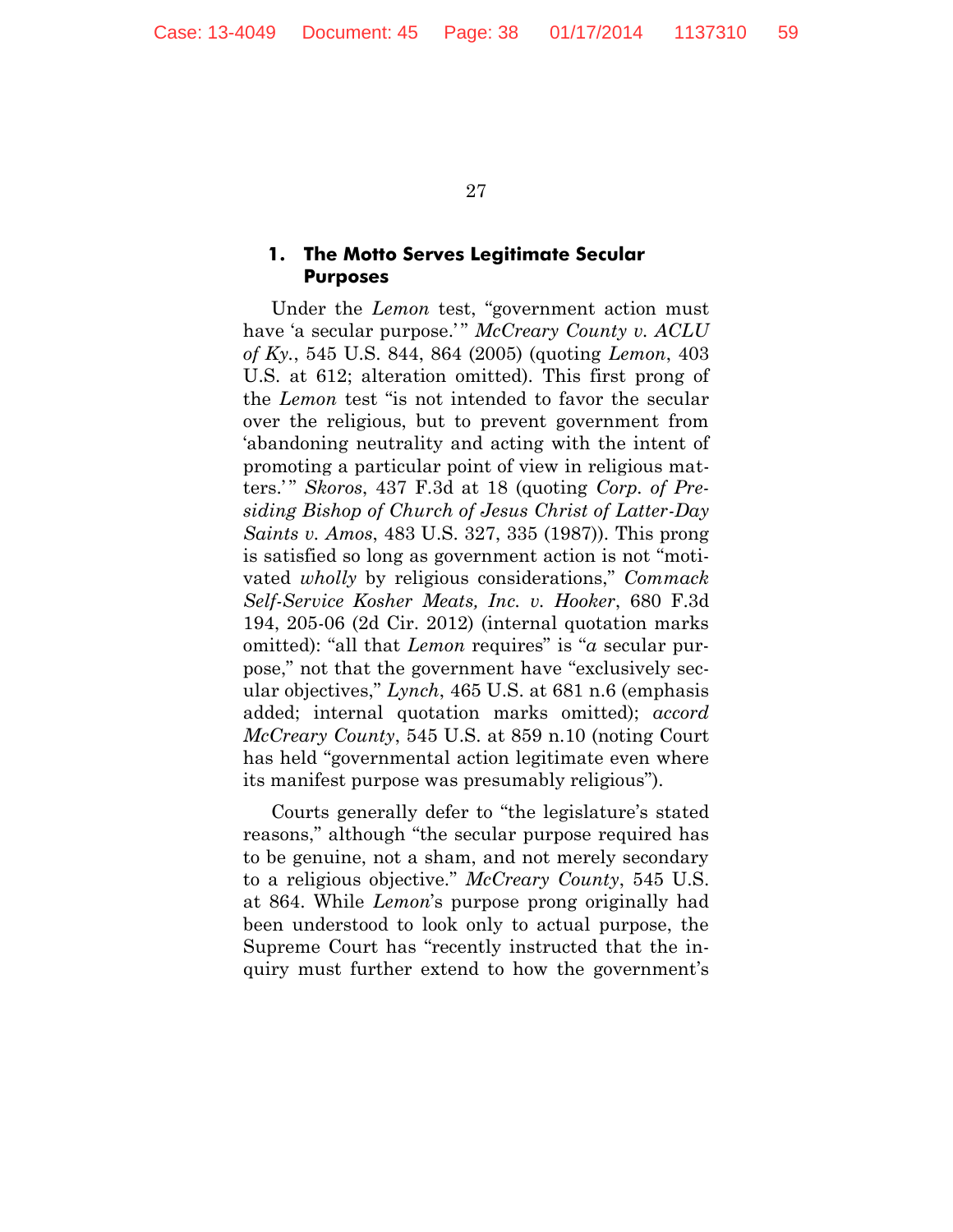purpose is perceived by an objective observer, one who takes account of the traditional external signs that show up in the text, legislative history, and implementation of the statute." *Skoros*, 437 F.3d at 22 (internal quotation marks omitted).

Judged by this standard, the motto has a secular purpose. Indeed, the Supreme Court has said as much: in *Lynch*, where all nine Justices agreed the motto's placement on the nation's money was constitutional, the various opinions expressly described the permissible secular purposes of that practice. 465 U.S. at 676 (maj. op.) ("reference to our religious heritage"), 692-93 (O'Connor, J., concurring) ("solemnizing public occasions, expressing confidence in the future, and encouraging the recognition of what is worthy in society"), 716-17 (Brennan, J., dissenting) ("serve such wholly secular purposes as solemnizing public occasions, or inspiring commitment to meet some national challenge in a manner that simply could not be fully served in our culture if government were limited to purely non-religious phrases").

Plaintiffs seek to overcome these secular purposes by referring to statements of government officials at the time of the decision to inscribe In God We Trust on coins. (Br. 11). But as noted above, even if the original motivation were, at least in part, religious, the long subsequent history is also relevant. *See supra* at 24-25. And in any event, the purpose of a practice need not be "exclusively secular" to be constitutional. *Lynch*, 465 U.S. at 681 n.6. Plaintiffs also suggest that the motto's purpose is "evident in its text" (Br. 3) —but the Supreme Court has explicitly rejected the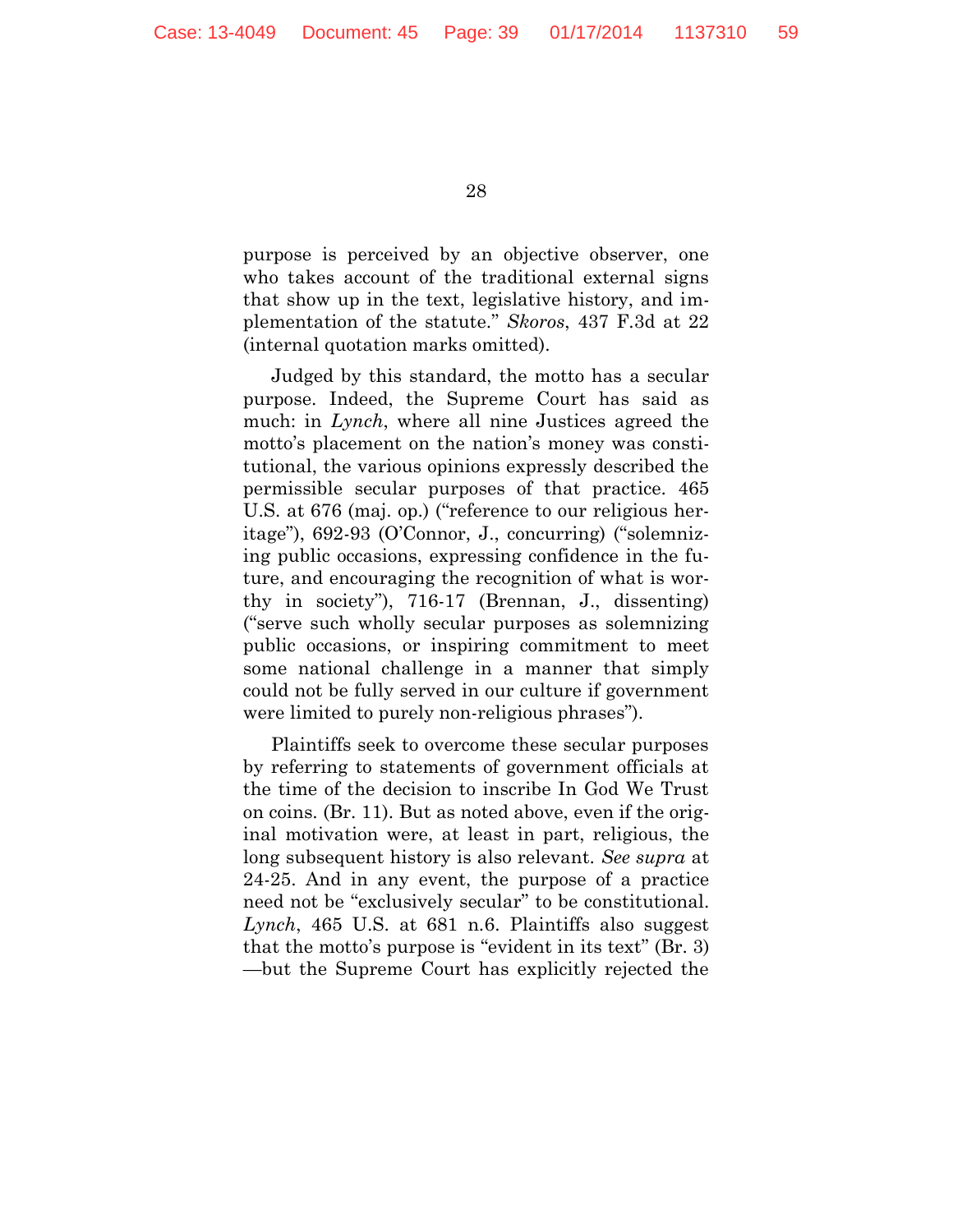approach of "infer[ring] . . . no secular purpose" from "the religious nature" of a practice. *Id.* at 681. Indeed, the practice of governmental acknowledgment of religion has been repeatedly upheld by the Supreme Court, and does not necessarily indicate an unconstitutional legislative purpose. *See, e.g.*, *id.* at 676; *id.* at 692-93 (O'Connor, J., concurring).

The courts that have adjudicated direct challenges to the motto have reached the same conclusion. The Ninth Circuit determined in *Aronow v. United States* (which predated *Lemon*) that the motto's "use is of a patriotic or ceremonial character and bears no true resemblance to a governmental sponsorship of a religious exercise. . . . [I]t has spiritual and psychological value and inspirational quality." 432 F.2d 242, 243-44 (9th Cir. 1970) (internal quotation marks and footnotes omitted). In *Gaylor v. United States*, the Tenth Circuit held that the motto "symbolizes the historical role of religion in our society, formalizes our medium of exchange, fosters patriotism, and expresses confidence in the future." 74 F.3d 214, 216 (10th Cir. 1996) (citations omitted); *see O'Hair v. Murray*, 588 F.2d 1144 (5th Cir. 1979), *aff 'g on district court's op. O'Hair v. Blumenthal*, 462 F. Supp. 19, 19-20 (W.D. Tex. 1978) (motto "served a secular ceremonial purpose in the obviously secular function of providing a medium of exchange"). These judicial conclusions are consistent with the legislative history. *See* H.R. Rep. No. 84-662, at 4 (1955) (inscription reflects "tersely" and with "dignity" religious heritage of our Nation and the "spiritual basis of our way of life").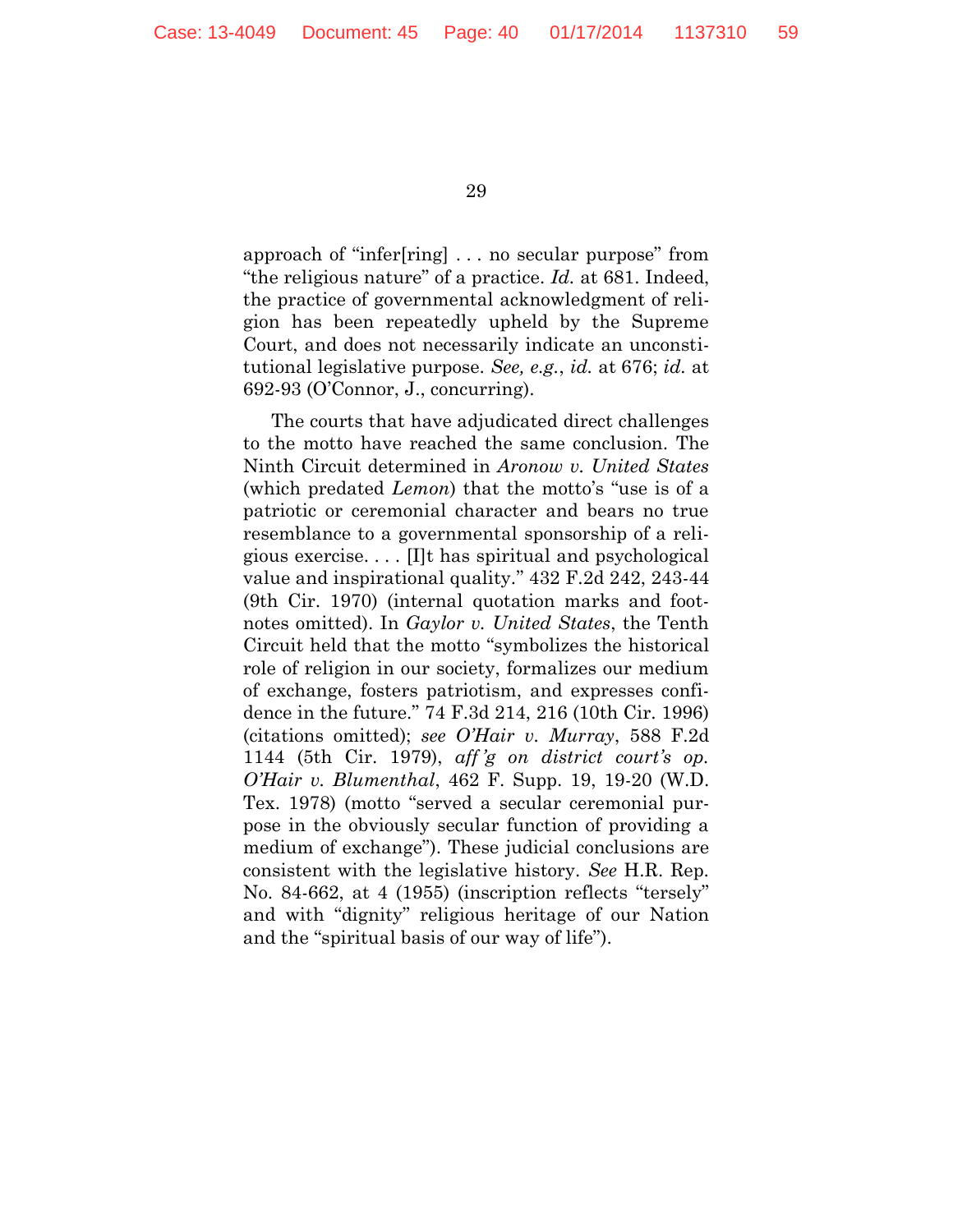Plaintiffs contend that "(Christian) Monotheistic references" in the congressional actions reaffirming the motto in 2002, 2006, and 2011—by which they appear to mean any use of the word "God" demonstrate that any assertion of the motto's secular purpose is a sham. (Br. 30-31). But those same actions, and their legislative history, make clear Congress's purpose to "acknowledg[e] . . . the religious heritage of the United States of America" and to "recogni[ze] . . . the fact that many Americans believe in God," goals that are (and that Congress described as) fully consistent with Supreme Court precedent. *E.g.*, H.R. Rep. No. 107-659, at 4-8 (2002). Plaintiffs' conclusory assertion that Congress acted only to further religion disregards this evidence, as well as the numerous statements of the Supreme Court and other courts of appeals that the motto, and its placement on money, have permissible purposes.

# **2. The Motto Does Not Have the Primary Effect of Advancing or Inhibiting Religion or Otherwise Conveying Endorsement or Disapproval of Religion**

The second *Lemon* inquiry considers whether the primary effect of the challenged action is to promote or inhibit religion by taking sides in a religious matter. *Commack Self-Service Kosher Meats*, 680 F.3d at 209. The inquiry also has been cast as asking "whether, irrespective of government's actual purpose, the practice under review in fact conveys a message of endorsement or disapproval." *Lynch*, 465 U.S. at 690 (O'Connor, J., concurring); *Wallace v. Jaffree*, 472 U.S. 38, 69 (1985) (O'Connor, J., concurring) (not-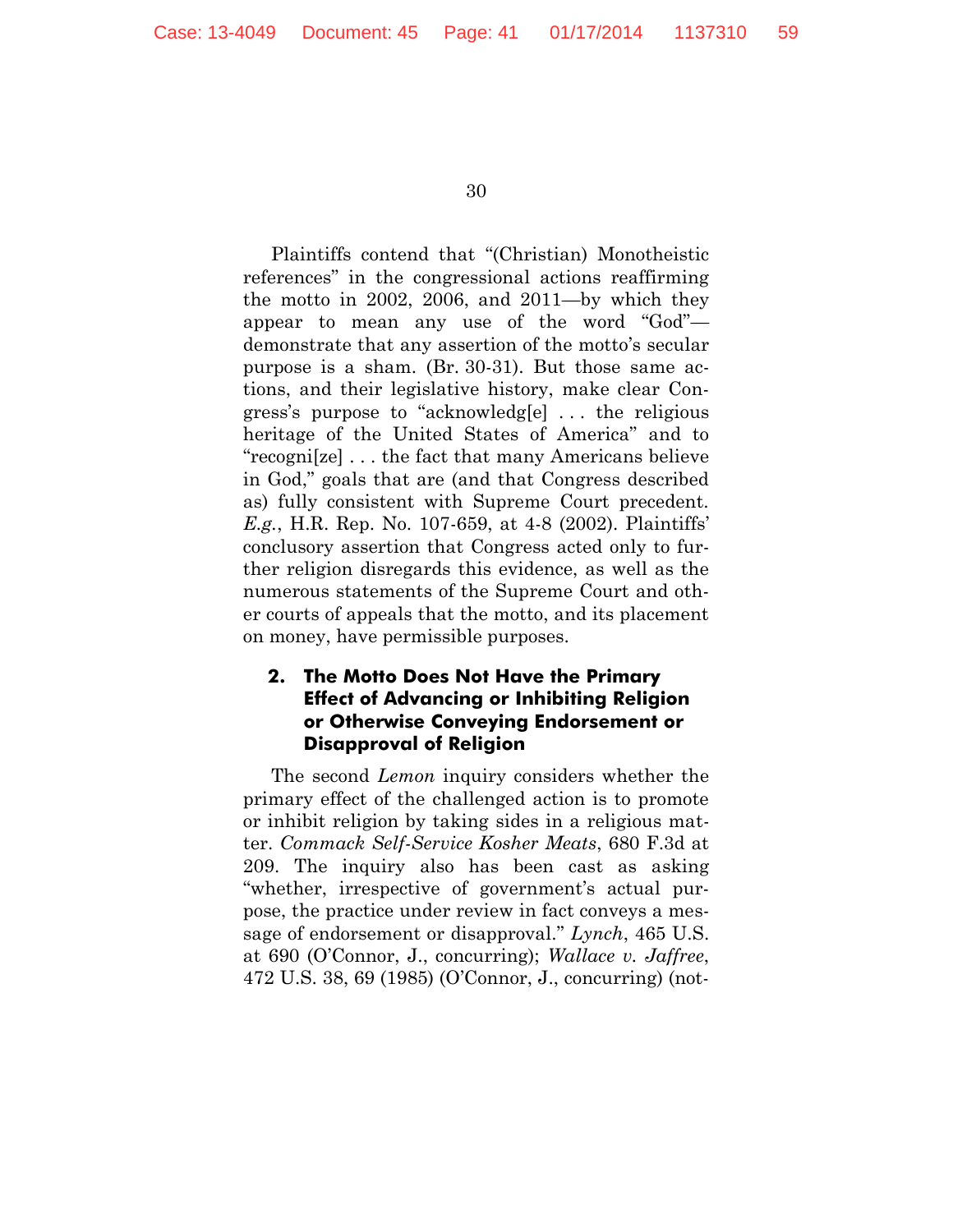ing "endorsement" test proposed in *Lynch* concurrence was a "refinement" of *Lemon*'s second prong); *Skoros*, 437 F.3d at 14 n.12 (noting that Supreme Court majority adopted endorsement test in *County of Allegheny*). As with *Lemon*'s first prong, the endorsement inquiry examines the challenged action from the perspective of "an objective observer [who is] acquainted with the text, legislative history, and implementation of the statute." *Wallace*, 472 U.S. at 76 (O'Connor, J., concurring). A plaintiff 's "mistaken inference of endorsement" is not sufficient to support an Establishment Clause claim. *Board of Educ. of Westside Cmty. Schs. v. Mergens*, 496 U.S. 226, 251 (1990).

Again, the Supreme Court has spoken to this question, characterizing the motto as "consistent with the proposition that government may not communicate an endorsement of religious belief." *County of Allegheny*, 492 U.S. at 602-03. Other courts have agreed that "[t]he motto's primary effect is not to advance religion" and it "cannot be reasonably understood to convey government approval of religious belief." *Gaylor*, 74 F.3d at 216-17; *accord O'Hair*, 462 F. Supp. at 20 ("the use of the motto on the currency or otherwise does not have a *primary* effect of advancing religion"), *aff 'd on opinion below*, 588 F.2d 1144. Those conclusions accord with the Supreme Court's approach in other cases: there is no impermissible effect or endorsement if a practice's " 'reason or effect merely happens to coincide or harmonize with the tenets of some religions," and it is acceptable that "on occasion some advancement of religion will result from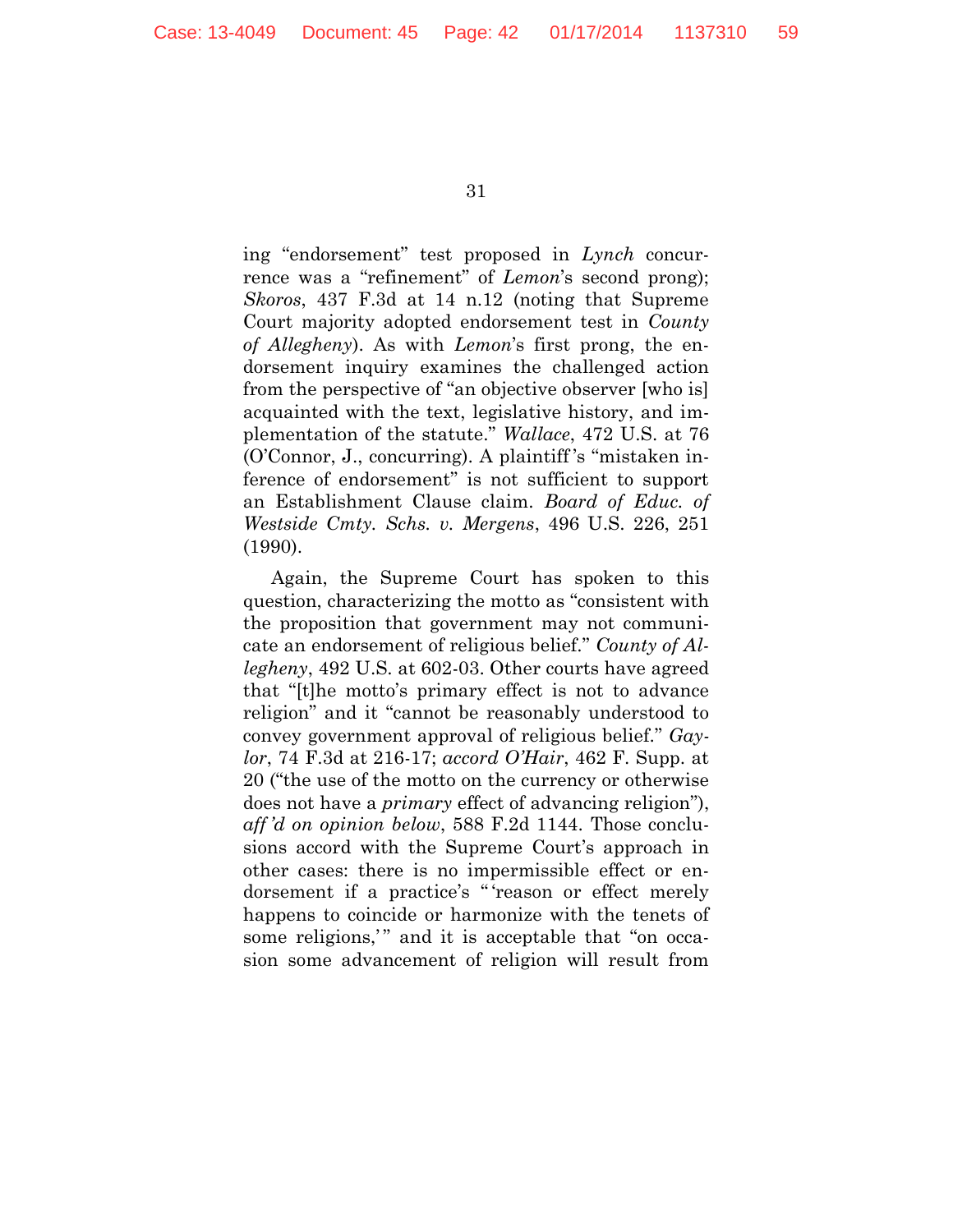—————

32

governmental action." *Lynch*, 465 U.S. at 682-83 (quoting *McGowan*, 366 U.S. at 442).<sup>8</sup>

Nothing in the motto's placement on American money "coerce[s] anyone to support or participate in religion or its exercise, or otherwise act in a way which 'establishes a state religion or religious faith, or tends to do so,' " *Lee*, 505 U.S. at 587 (quoting *Lynch*, 465 U.S. at 678)—whether because the motto, through long usage and societal acceptance, has "lost any true religious significance," *Marsh*, 463 U.S. at 818 (Brennan, J., dissenting), its religious content is "highly circumscribed" and "minimal," *Elk Grove*, 542 U.S. at 42-43 (O'Connor, J., concurring in the judgment), or because the mere act of using coins and currency inscribed with In God We Trust cannot reasonably be viewed as adopting or participating in any religious aspect of that motto, *see Lee*, 505 U.S. at 594 (state "in effect required participation in a religious exercise" by sponsoring school graduation prayer; distinguishing *Marsh*, where legislators were free to

<sup>8</sup> Plaintiffs assert that the case of *In re Plywacki*, 107 F. Supp. 593 (D. Haw. 1952), "exemplifie[s]" the effect of the motto of "increased discrimination against Atheists." (Br. 12). Their brief fails to disclose that *Plywacki* was quickly reversed, on the government's concession. *Plywacki v. United States*, 205 F.2d 423 (9th Cir. 1953). The mere fact that plaintiffs must reach back to a sixty-year-old erroneous decision of a single district judge to attempt to demonstrate the motto's invidious effect proves the paucity of their argument.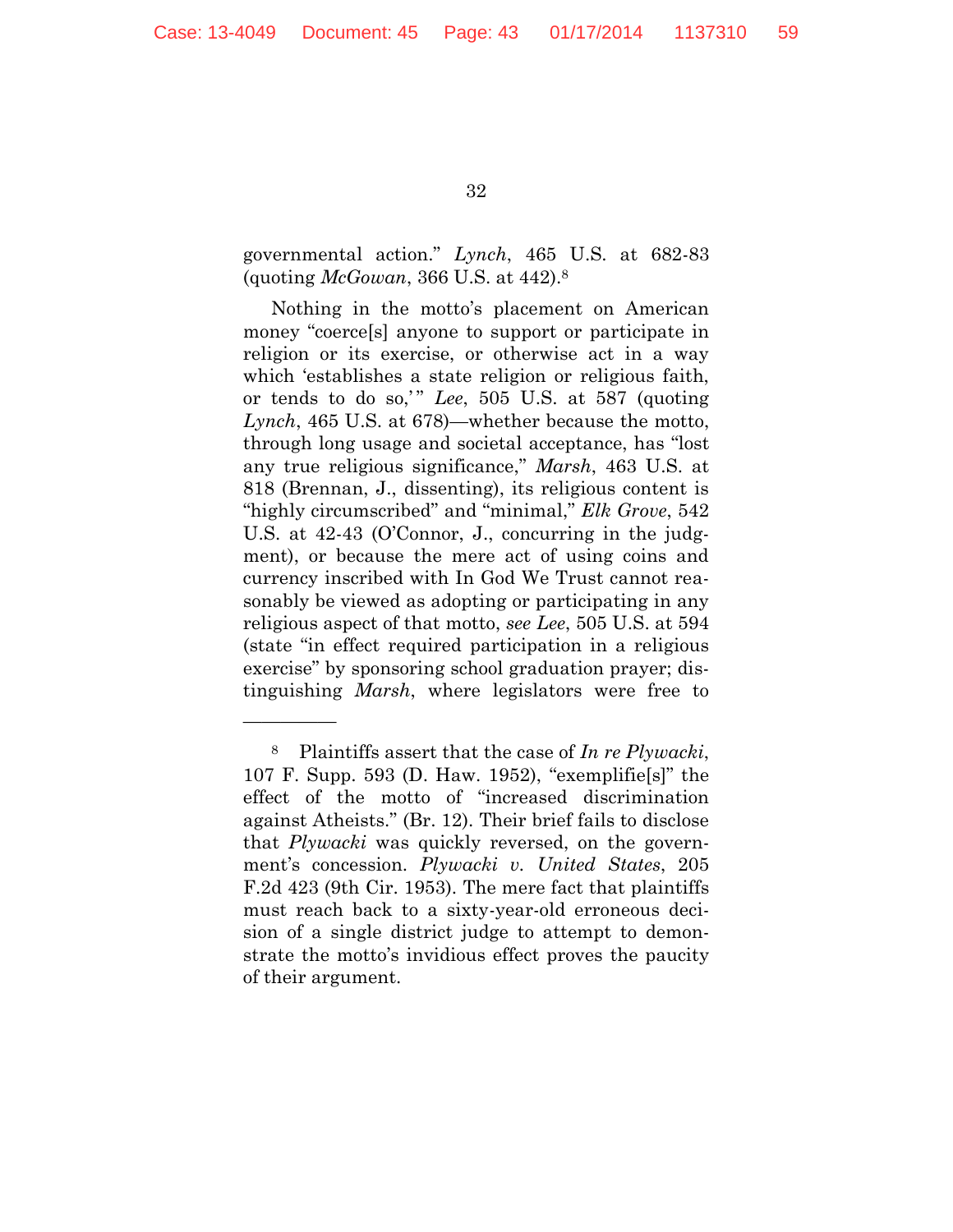leave); *Marsh*, 463 U.S. at 792 (noting Samuel Adams's response to coercion argument: that he could "hear a prayer" at legislative session with which he disagreed without offense); *Elk Grove*, 542 U.S. at 40 (O'Connor, J., concurring in the judgment) ("one nation under God" "cannot be seen . . . as an expression of individual submission to divine authority"). Plaintiffs suggest that the motto's use of the word "we" attributes a religious belief to all Americans (Br. 14, 21, 25), but that first-person reference is fully consistent with the types of "tolerable acknowledgment of beliefs widely held among the people of this country," *Marsh*, 463 U.S. at 792, "official acknowledgment . . . of the role of religion in American life," or "reference to our religious heritage," *Lynch*, 465 U.S. at 674, 676, that the Supreme Court has repeatedly upheld.

In addition, plaintiffs maintain that because the children among them are "impressionable," a more stringent analysis of the effects of the motto should be applied. (Br. 17, 24-25). But while the Supreme Court has stated that courts must be "particularly vigilant in monitoring compliance with the Establishment Clause in elementary and secondary schools," *Edwards v. Aguillard*, 482 U.S. 578, 583-84 (1987), the cases plaintiffs rely on all involved statefunded education, where coercive pressures are inherent, *id.* at 584 ("[t]he State exerts great authority and coercive power through mandatory attendance requirements"); *School District of Grand Rapids v. Ball*, 473 U.S. 373, 385-88 (1985) (noting "risk of state-sponsored indoctrination," "pressures of the environment," and "indoctrinating effect" on students), *overruled in part by Agostini v. Felton*, 521 U.S. 203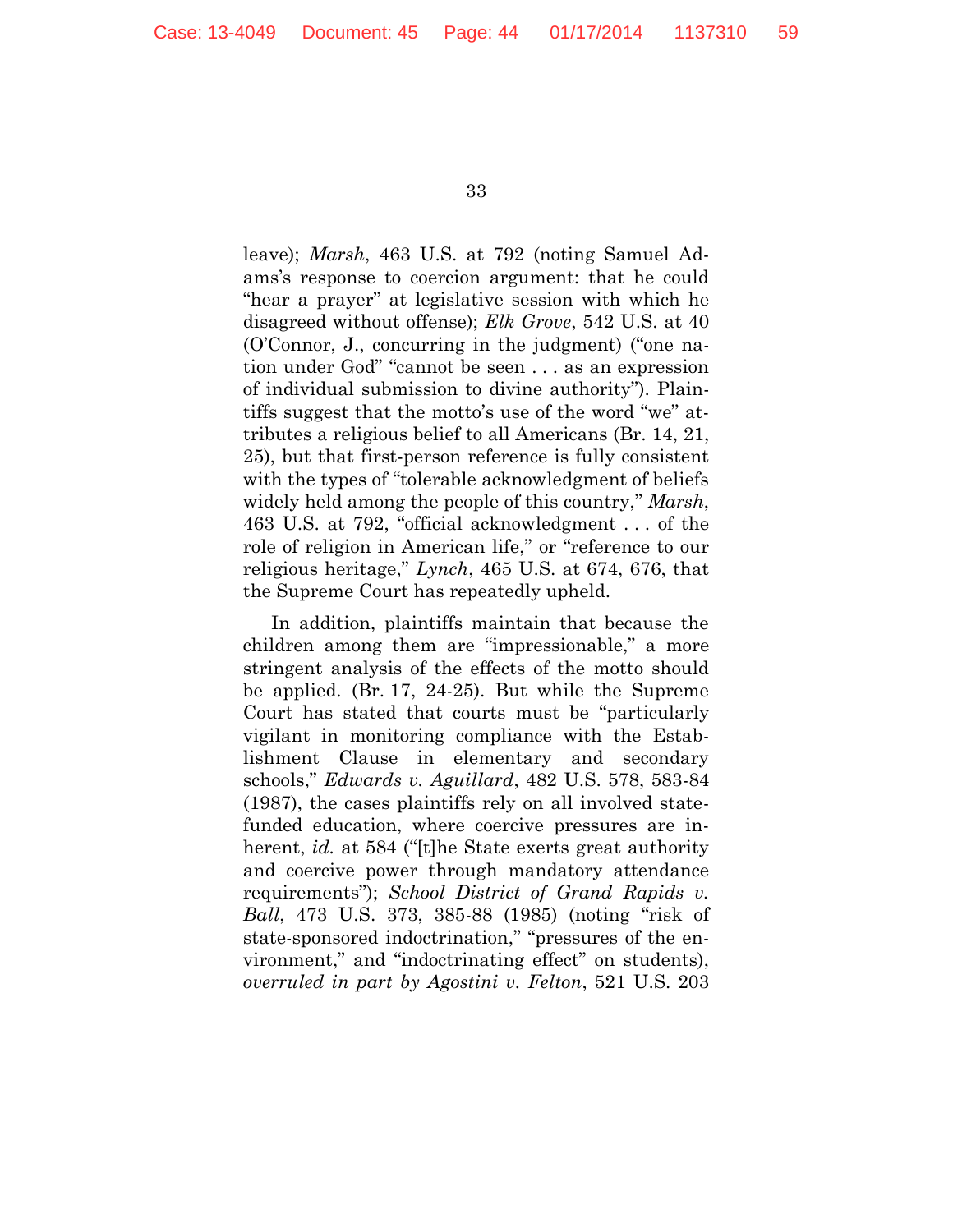—————

34

(1997); *Tilton v. Richardson*, 403 U.S. 672, 686 (1971) (upholding university program that Court distinguished from other cases involving younger "impressionable" children, and finding no "coercion directed at the practice or exercise of [plaintiffs'] religious beliefs").

The pressures in schools are entirely different from the complete lack of coercion in a case, like this one, where a child's exposure to a governmentendorsed message is wholly passive.<sup>9</sup> *See Elk Grove*, 542 U.S. at 16 (school's requirement that child recite the Pledge of Allegiance did not "impair[ father's] right to instruct his daughter in his religious views"). Indeed, were plaintiffs' theory correct, all a person seeking to bring a direct exposure case would need to do to lower the constitutional standard would be to implead a child as a plaintiff—just as plaintiffs have attempted to do here.

<sup>&</sup>lt;sup>9</sup> In an apparent effort to avoid this point, plaintiffs point out that schools may use money in teaching mathematics. (Br. 25). But the use of everyday objects like coins and banknotes cannot reasonably be called "religious indoctrination." *See Parker v. Hurley*, 514 F.3d 87, 106 (1st Cir. 2008) ("Public schools are not obliged to shield individual students from ideas which potentially are religiously offensive, particularly when the school imposes no requirement that the student agree with or affirm those ideas, or even participate in discussions about them.").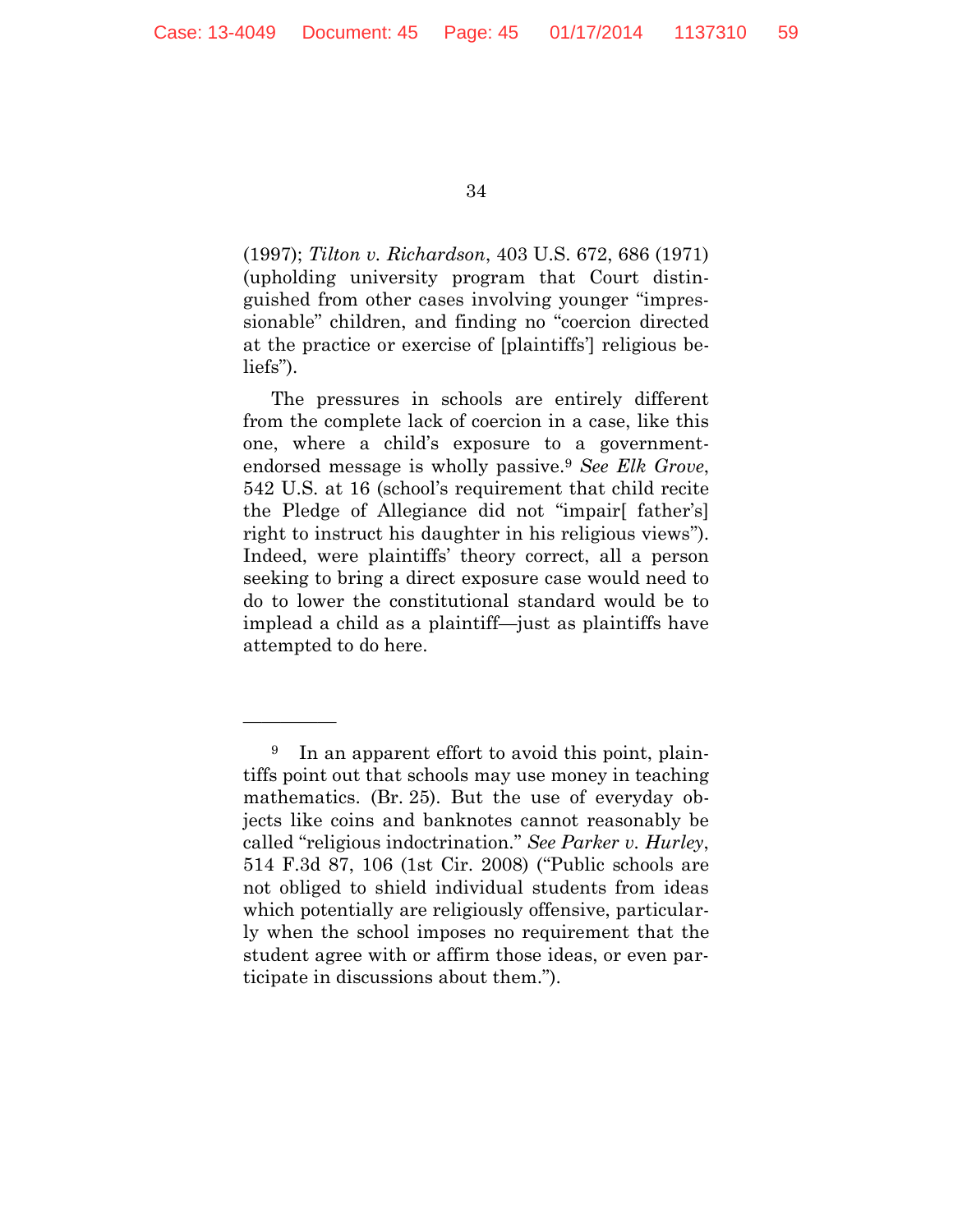#### **3. The Motto Does Not Impermissibly Entangle Government and Religion**

*Lemon*'s third prong considers whether the challenged government action "foster[s] excessive state entanglement with religion." *Commack Self-Service Kosher Meats, Inc. v. Weiss*, 294 F.3d 415, 425 (2d Cir. 2002). As the district court correctly observed, plaintiffs do not contend that this prong is violated. (JA 282).

In any event, *Lemon*'s third element plainly is satisfied here. " 'Entanglement is a question of kind and degree.' " *Skoros*, 437 F.3d at 36 (quoting *Lynch*, 465 U.S. at 684). "[T]he First Amendment does not prohibit all interaction between church and state." *Id.* Entanglement is unconstitutionally "excessive" when it has " 'the effect of advancing or inhibiting religion," and thus the "entanglement analysis is properly treated as 'an aspect' of *Lemon*'s secondprong 'inquiry into a statute's effect.'" *Id.* (quoting *Agostini*, 521 U.S. at 232-33). The Court should look to " 'the character and purposes of the institutions that are benefitted, the nature of the aid that the State provides, and the resulting relationship between the government and religious authority.'" *Id.* (quoting *Agostini*, 521 U.S. at 232). Here, the motto does not provide "aid" to any institutions, religious or otherwise; it thus does not raise entanglement concerns. *Gaylor*, 74 F.3d at 216 ("[T]he motto does not create an intimate relationship of the type that suggests unconstitutional entanglement of church and state.").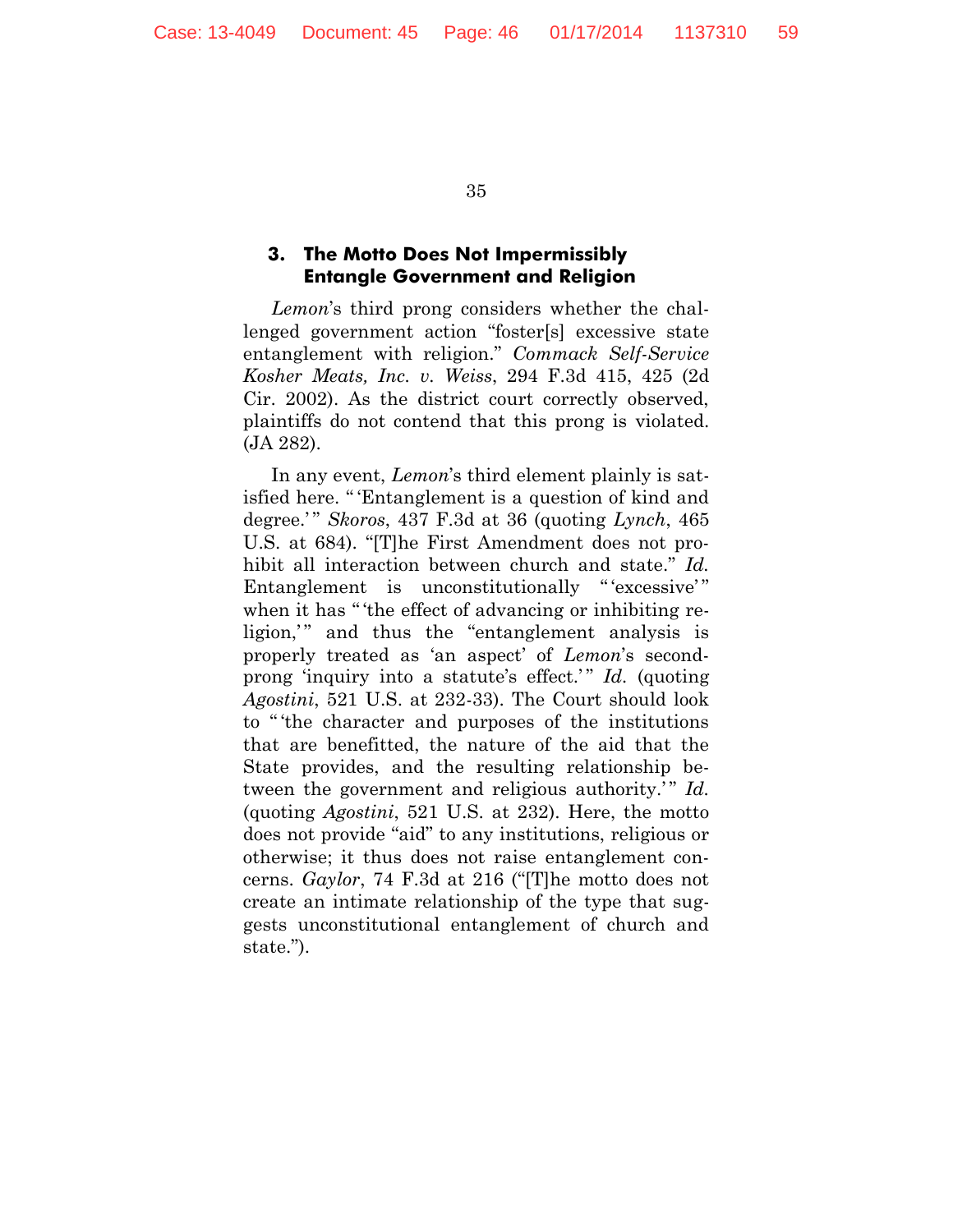#### **D. The Motto's Inscription on U.S. Money Does Not Violate the Neutrality Principle**

In the face of this case law, either holding or strongly suggesting that the motto's placement on the nation's money is constitutional, plaintiffs assert a "neutrality principle" under which any religious references in the public sphere purportedly are unconstitutional because they " 'favor religious belief over disbelief.'" (Br. 8 (quoting *County of Allegheny*, 492) U.S. at 590), 20-21, 41-43, Addendum B). Their argument misunderstands the Establishment Clause's neutrality requirement, and would distort it into a rigid line of demarcation that contradicts the Supreme Court's jurisprudence.

As Justice Breyer has explained, "[w]here the Establishment Clause is at issue, tests designed to measure 'neutrality' alone are insufficient." *Van Orden*, 545 U.S. at 699 (op. of Breyer, J.). This is so for two reasons: first, "because it is sometimes difficult to determine when a legal rule is 'neutral'" and, second, because

> "untutored devotion to the concept of neutrality can lead to invocation or approval of results which partake not simply of that noninterference and noninvolvement with the religious which the Constitution commands, but of a brooding and pervasive devotion to the secular and a passive, or even active, hostility to the religious."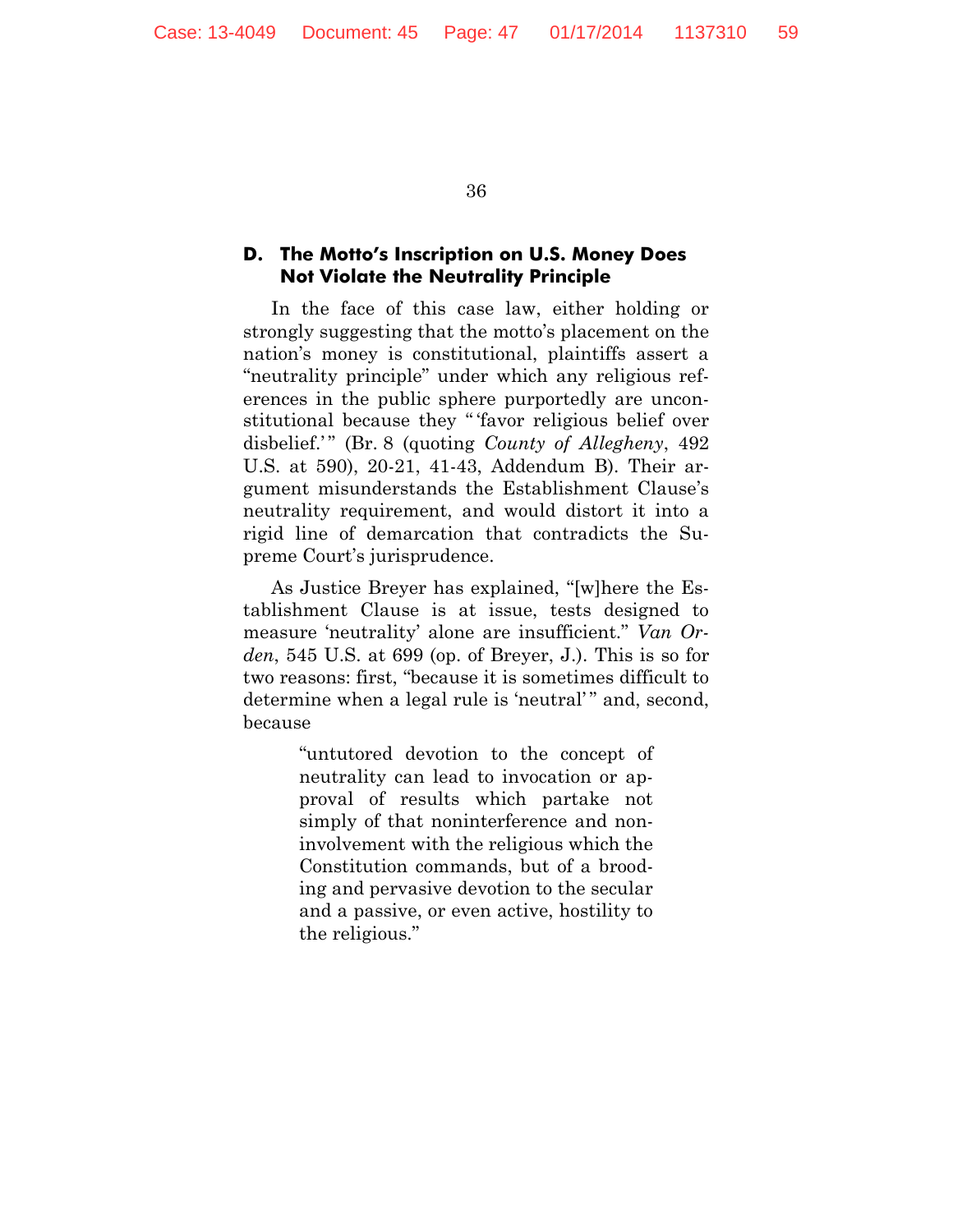*Id.* (quoting *Schempp*, 374 U.S. at 306 (Goldberg, J., concurring)). An approach that looks only to whether the challenged action has any "religious nature" would "lead the law to exhibit a hostility toward religion that has no place in our Establishment Clause traditions" and risks "creat[ing] the very kind of religiously based divisiveness that the Establishment Clause seeks to avoid." *Id.* at 704 (op. of Breyer, J.); *accord County of Allegheny*, 492 U.S. at 623 (O'Connor, J., concurring) ("The Court has avoided drawing lines which entirely sweep away all government recognition and acknowledgment of the role of religion in the lives of our citizens for to do so would exhibit not neutrality but hostility to religion."). Put differently, the "total separation between church and state" that plaintiffs call for "is not possible in an absolute sense," and "the line of separation, far from being a 'wall,' is a blurred, indistinct, and variable barrier depending on all the circumstances of a particular relationship." *Lemon*, 403 U.S. at 614; *accord Lynch*, 465 U.S. at 678-79 ("The line between permissible relationships and those barred by the Clause can no more be straight and unwavering than due process can be defined in a single stroke or phrase or test."). Thus, rather than serving as a rule that can "draw the line in all the multifarious situations," the neutrality principle "provide[s] a good sense of direction"—but "given its generality as a principle, an appeal to neutrality alone cannot possibly lay every issue to rest, or tell us what issues on the margins are substantial enough for constitutional significance." *McCreary County*, 545 U.S. at 876; *accord Skoros*, 437 F.3d at 16-17.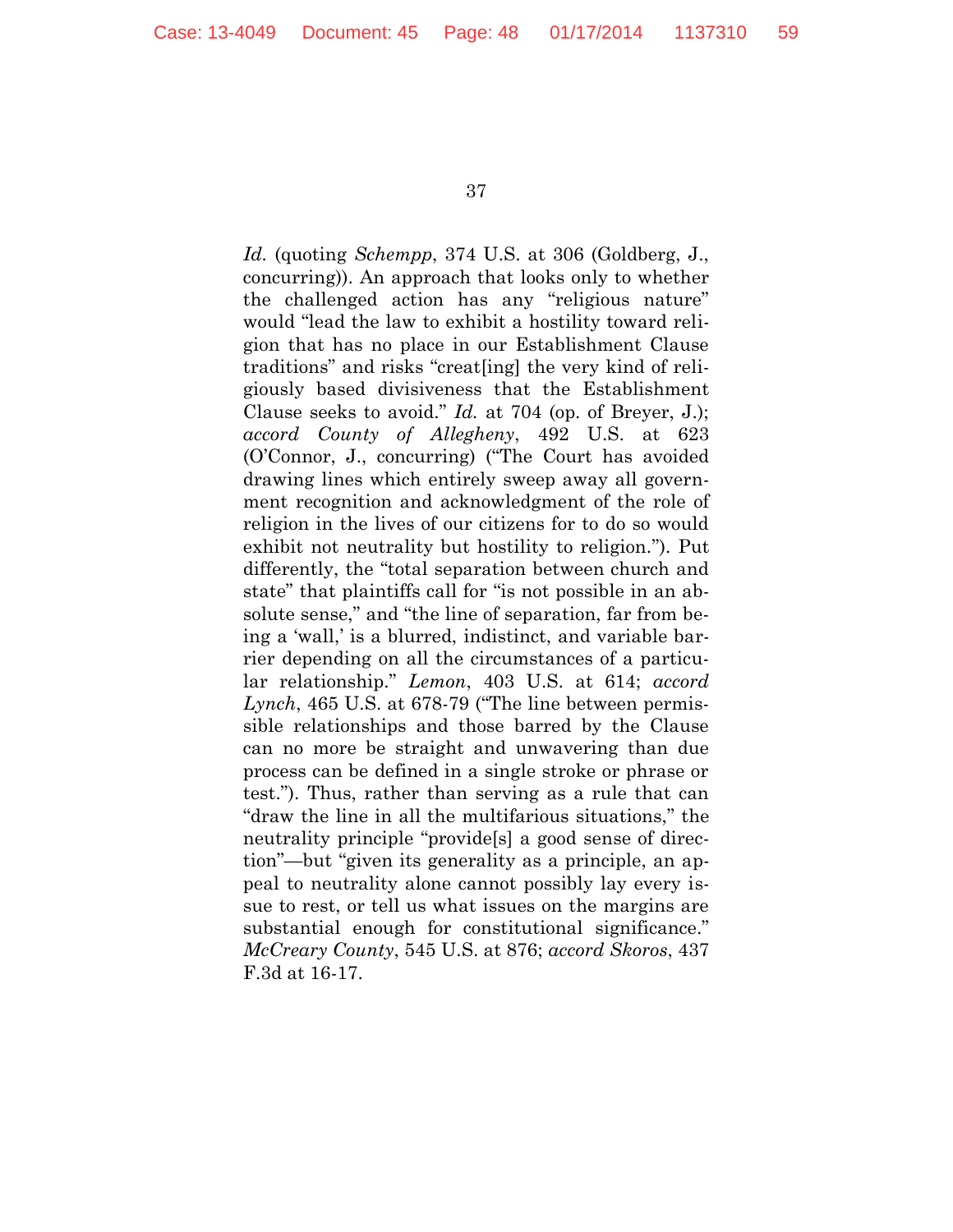That the Supreme Court's "neutrality principle" does not require reversal here is clear from the multiple cases in which the Court or its Justices approve of the motto or its presence on money, while at the same time reiterating that the Establishment Clause requires neutrality. *County of Allegheny*, 492 U.S. at 590-91 (summarizing neutrality requirements of Establishment Clause), 602-03 (describing motto as permissible ceremonial deism and nonsectarian reference to religion); *Lynch*, 465 U.S. at 676 (describing motto as part of tradition of permissible references to religion), 691 (O'Connor, J., concurring) ("[f]ocusing on the evil of government endorsement or disapproval of religion"), 692-93 (O'Connor, J., concurring) (approving motto), 698 (Brennan, J., dissenting) (Clause "seeks to guarantee that government maintains a position of neutrality with respect to religion"), 716-17 (Brennan, J., dissenting) (approving motto). More generally, in *Van Orden* and *McCreary County*, which, like this case, are direct exposure cases, the Supreme Court similarly recognized that the Establishment Clause both requires neutrality and permits some level of government recognition of religion. *Van Orden*, 545 U.S. at 683-84 (plurality opinion) (noting "risk of fostering a pervasive bias or hostility to religion, which could undermine the very neutrality the Establishment Clause requires" (internal quotation marks and alteration omitted)), 716 (Stevens, J., dissenting) (distinguishing Ten Commandments from motto, described as "an appendage to a common article of commerce"); *McCreary County*, 545 U.S. at 859 n.10 (observing that "Establishment Clause doctrine lacks the comfort of categorical absolutes" and noting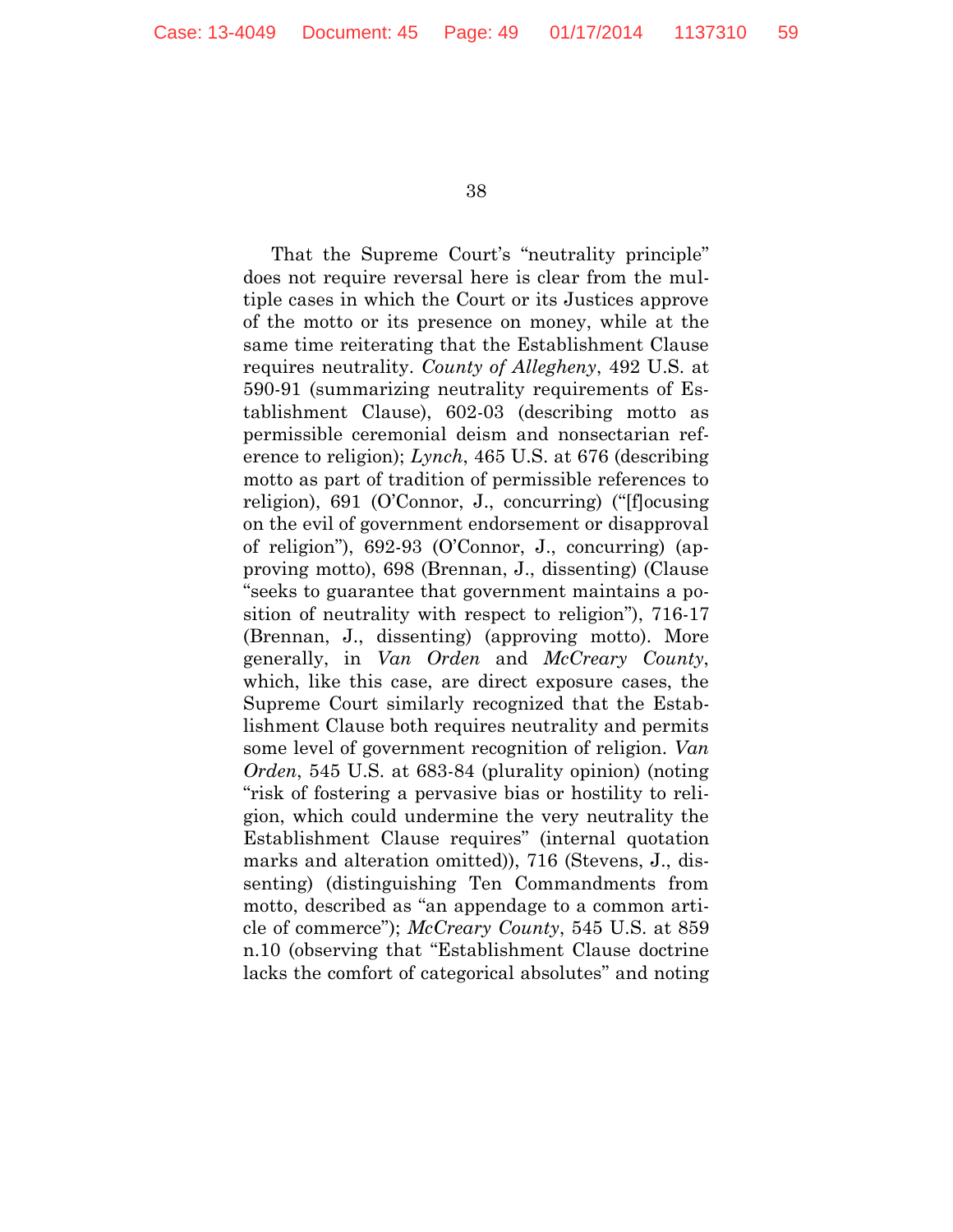*Marsh*'s upholding of legislative prayer), 860 (discussing neutrality). And while plaintiffs repeatedly rely on *McCreary County*'s description of the neutrality principle as the "touchstone" of the Court's analysis, they disregard the fact that that description occurred in the limited context of assessing the purpose of the challenged display—which the Court held was plainly to advance religion—and that *McCreary County* was decided the same day as *Van Orden*, which upheld a state-sponsored monument of the Ten Commandments while accepting its religious nature. *Van Orden*, 545 U.S. at 690 (plurality opinion) ("Of course, the Ten Commandments are religious . . . ."); *id.* at 700-01 (op. of Breyer, J.) ("the Commandments' text undeniably has a religious message, invoking, indeed emphasizing, the Deity").

The Supreme Court cases in Addendum B to plaintiffs' brief are not to the contrary. Only two of these forty-one cases involve direct exposure claims, namely, *Van Orden* and *McCreary County*, which for the reasons discussed above do not support plaintiffs' view. The remaining thirty-nine opinions deal with issues such as funding for non-public schools, accessibility of public facilities to religious groups, eligibility for tax-exempt status, church involvement in liquor licensing, and eligibility for elected office—*i.e.*, cases where the issue of the ability of the government to make religious references is not in question.

Similarly, plaintiffs are incorrect that this Court's precedent "overwhelmingly supports" their case. (Br. 13-20). *Skoros* directly contradicts their neutrality argument. *See supra* at 37. Moreover, Establish-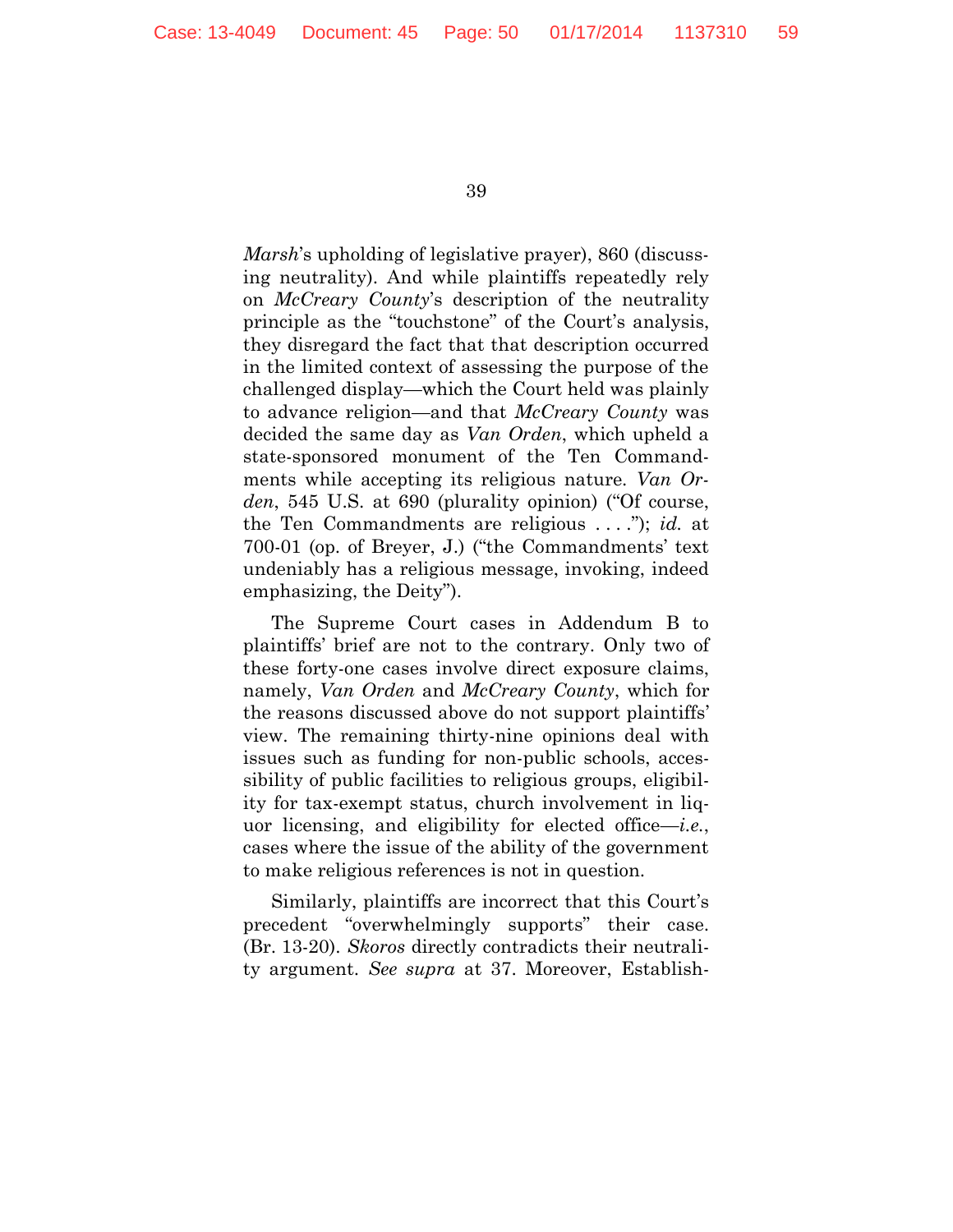ment Clause cases turn on their specific facts, *see Zorach*, 343 U.S. at 314, 315 & n.8, and the cases cited by plaintiffs are easily distinguishable. *Cooper v. United States Postal Service* involved a postal facility operated by a church where religious materials were offered to customers, 577 F.3d 479, 487-88 (2d Cir. 2009); *Kaplan v. Burlington* followed *County of Allegheny* in invalidating a religious display, 891 F.2d 1024, 1025 (2d Cir. 1989). Given the nature and contexts of the displays in those cases, the Court's statements regarding their effect cannot provide the yardstick for measuring the constitutionality of the motto, contrary to plaintiffs' argument. (Br. 14-16, 20). The remaining five cases cited by plaintiffs are even more readily distinguishable, as they involved claims of more than direct exposure to religious statements. *See Commack Self-Service Kosher Meats*, 680 F.3d 194 (state laws regarding labeling and marketing of kosher foods); *Bronx Household of Faith*, 650 F.3d 30 (use of school facilities by church); *Knight v. Connecticut Dep't of Pub. Health*, 275 F.3d 156 (2d Cir. 2001) (right of state employee to discuss religious beliefs while performing duties); *Altman v. Bedford Cent. Sch. Dist.*, 245 F.3d 49 (2d Cir. 2001) (school activities); *Russman by Russman v. Sobol*, 85 F.3d 1050 (2d Cir. 1996) (school services for disabled student), *vacated*, 521 U.S. 1114 (1997).

#### **E. The Motto's Presence on Money Does Not Otherwise Violate the Constitution**

Plaintiffs also allege violations of other provisions of the Constitution. But in essence, these claims de-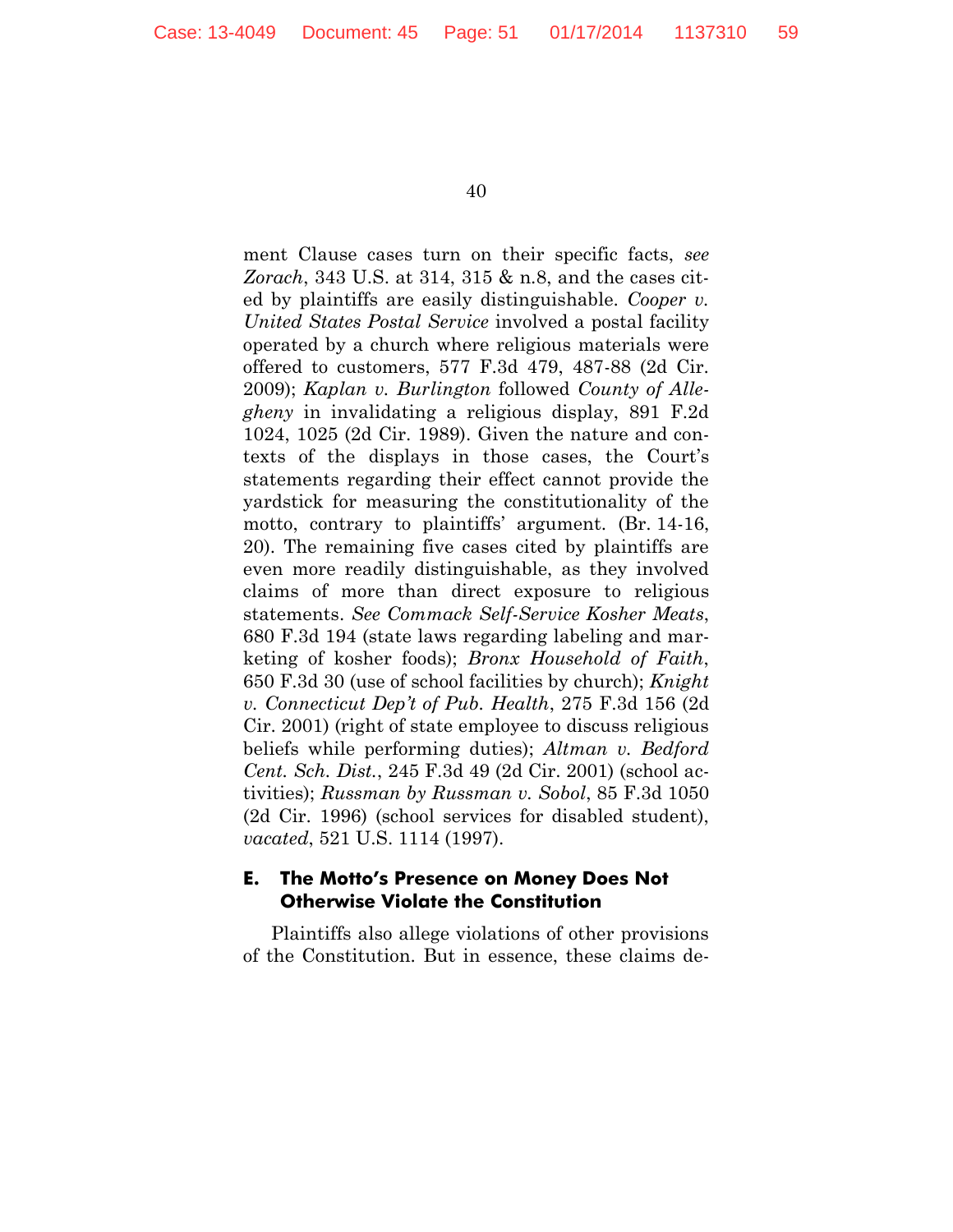pend on plaintiffs' Establishment Clause theories, and should be rejected for the same reasons.

Plaintiffs suggest that Congress has acted outside its enumerated powers in placing the motto on American money. *See United States v. Morrison*, 529 U.S. 598, 607 (2000) ("Every law enacted by Congress must be based on one or more of its powers enumerated in the Constitution."). But, plainly, Congress has the power "[t]o coin Money," U.S. Const. art. I, § 8, cl. 5, and, whether under that power itself or under its authority "[t]o make all Laws which shall be necessary and proper" for doing so, *id.* cl. 18, may specify the appearance of the nation's money. *See United States v. Kebodeaux*, 133 S. Ct. 2496, 2502 (2013) ("The scope of the Necessary and Proper Clause is broad. . . . The Clause allows Congress to adopt any means, appearing to it most eligible and appropriate, which are adapted to the end to be accomplished and consistent with the letter and spirit of the Constitution." (internal quotation marks omitted)). To the extent plaintiffs are asserting that no enumerated power authorizes the government to make religious claims, they have essentially restated their unsuccessful Establishment Clause argument.

Similarly, plaintiffs allude to an equal protection challenge—although, as they have not developed the argument in their brief, it has been waived and the Court need not address it. *See Norton v. Sam's Club*, 145 F.3d 114, 117-18 (2d Cir. 1998) ("Issues not sufficiently argued in the briefs are considered waived and normally will not be addressed on appeal. . . . [S]tating an issue without advancing an argument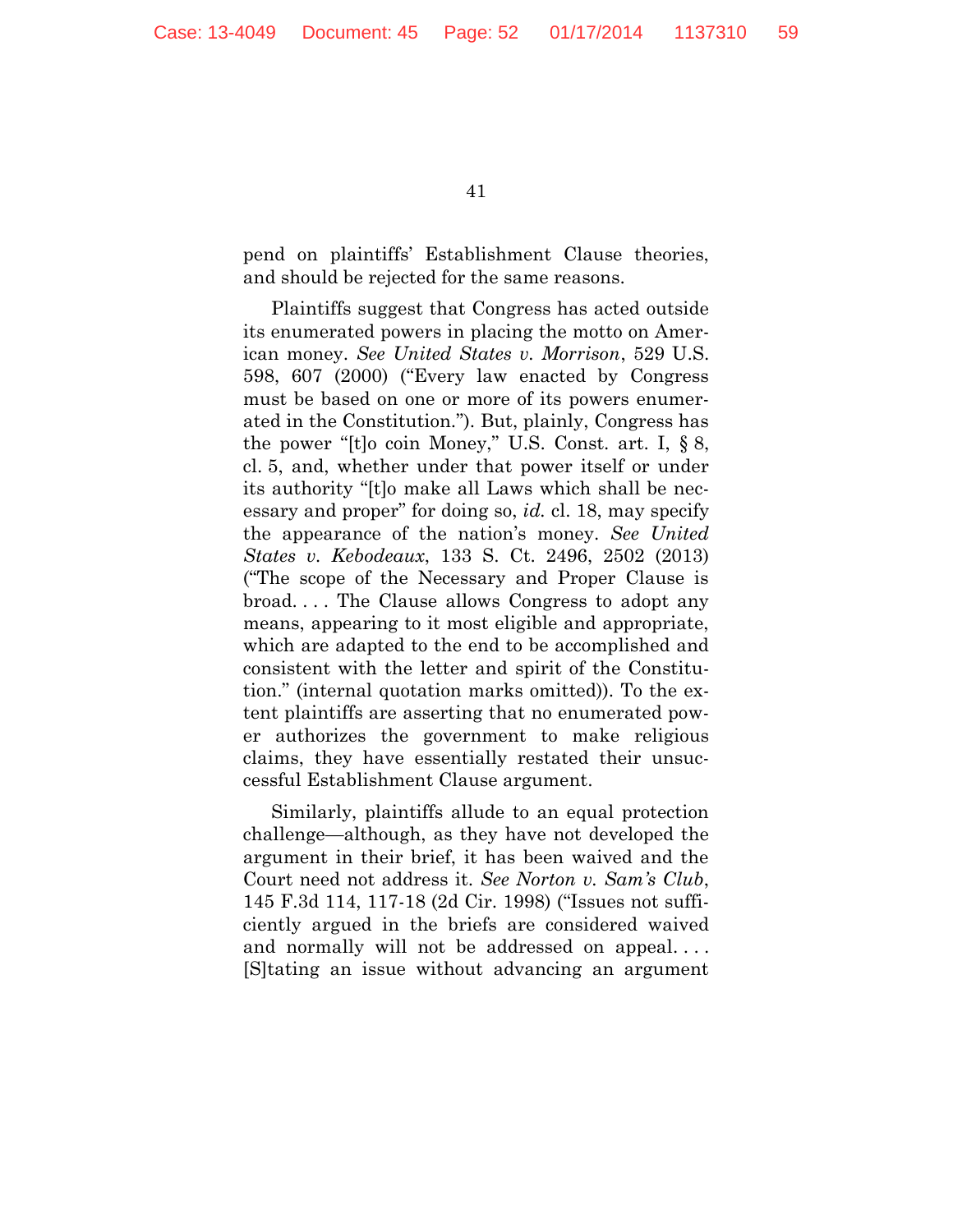. . . [does] not suffice."). Whatever equal protection claim there may be, it depends on the same "neutrality" argument that underlies the Establishment Clause claim, and accordingly cannot succeed.

#### **POINT II**

# **The Statutes Placing the Motto on United States Money Do Not Violate the Free Exercise Clause or RFRA**

#### **A. The Free Exercise Clause and RFRA**

The Free Exercise Clause provides that "Congress shall make no law . . . prohibiting the free exercise [of religion]." U.S. Const. amend. I. The Clause "requires government respect for, and noninterference with, the religious beliefs and practices of our Nation's people." *Cutter v. Wilkinson*, 544 U.S. 709, 719 (2005). Thus, the "government may not compel affirmation of religious belief, punish the expression of religious doctrines it believes to be false, impose special disabilities on the basis of religious views or religious status, or lend its power to one or the other side in controversies over religious authority or dogma." *Employment Division v. Smith*, 494 U.S. 872, 877 (1990) (internal quotation marks and citations omitted). The Free Exercise Clause embraces both the "freedom to believe and freedom to act on one's beliefs. The former freedom, which forestalls compulsion by law of the acceptance of any creed or the practice of any form of worship, is absolute; in the nature of things, the second cannot be." *Skoros*, 437 F.3d at 39 (internal quotation marks and citation omitted).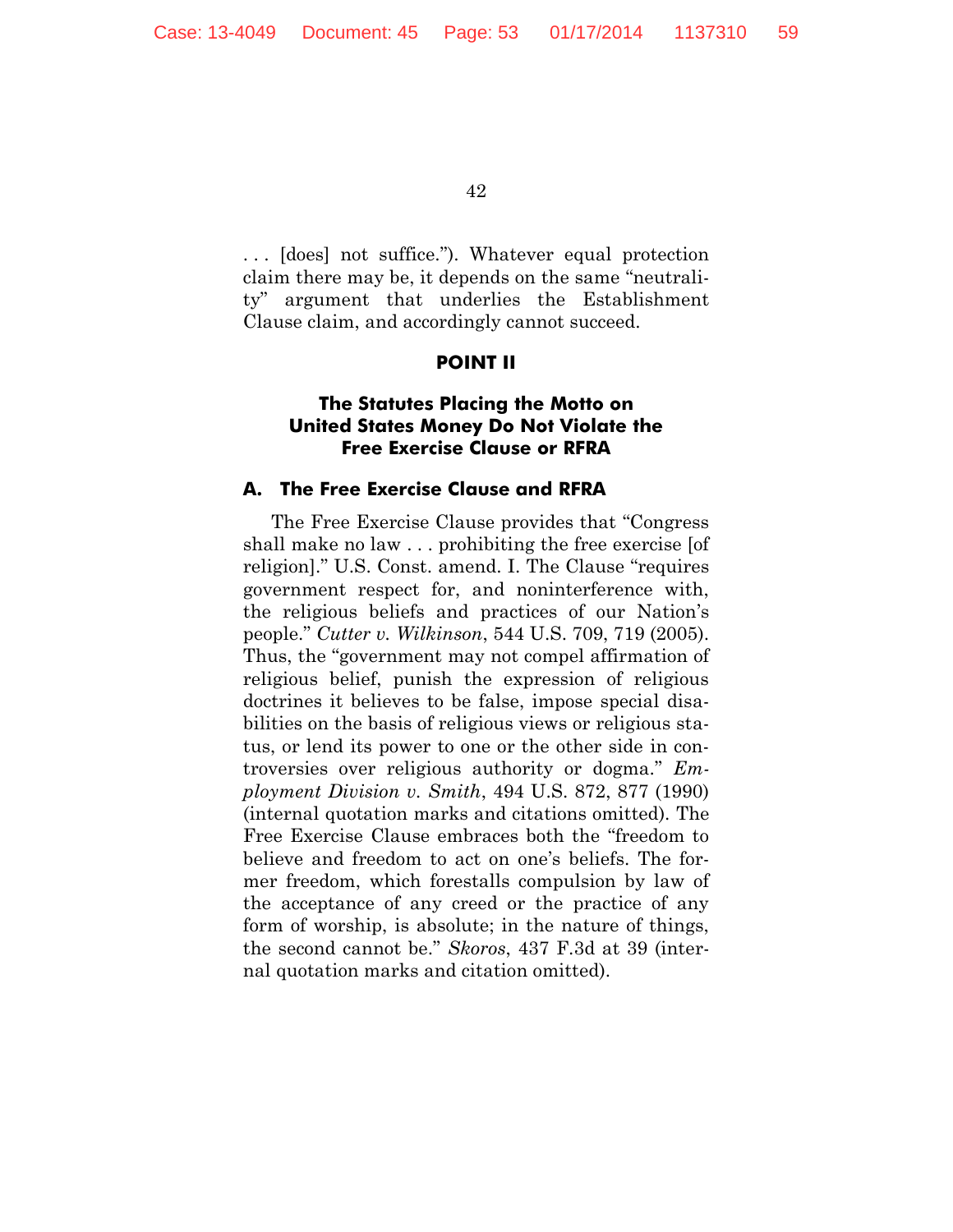"It is well established that a generally applicable law that does not target religious practices does not violate the Free Exercise clause." *Universal Church v. Geltzer*, 463 F.3d 218, 227 (2d Cir. 2006); *accord Smith*, 494 U.S. at 877-82. After the Supreme Court established that rule in *Smith*, Congress enacted RFRA, 42 U.S.C. § 2000bb *et seq.*, restoring a strict scrutiny standard for actions of the federal government that substantially burden the exercise of religion. Thus, RFRA "prohibits the Federal Government from substantially burdening a person's exercise of religion, unless the Government 'demonstrates that application of the burden to the person' represents the least restrictive means of advancing a compelling interest." *Gonzales v. O Centro Espírita Beneficente União do Vegetal*, 546 U.S. 418, 423 (2006) (quoting 42 U.S.C. § 2000bb-1(b)); *accord Tabbaa v. Chertoff*, 509 F.3d 89, 105 (2d Cir. 2007). "[A] substantial burden [is] a situation where the [government] puts substantial pressure on an adherent to modify his behavior and to violate his beliefs." *McEachin v. McGuinnis*, 357 F.3d 197, 202 n.4 (2d Cir. 2004).

#### **B. The Motto Is Lawful Under the Free Exercise Clause and RFRA**

The district court correctly applied these standards, concluding that plaintiffs failed to allege any showing of government coercion, penalty, or denial of benefits as a result of the placement of the motto on United States money. (JA 285).

Plaintiffs cannot show that the inscription of the motto on United States money is coercive in violation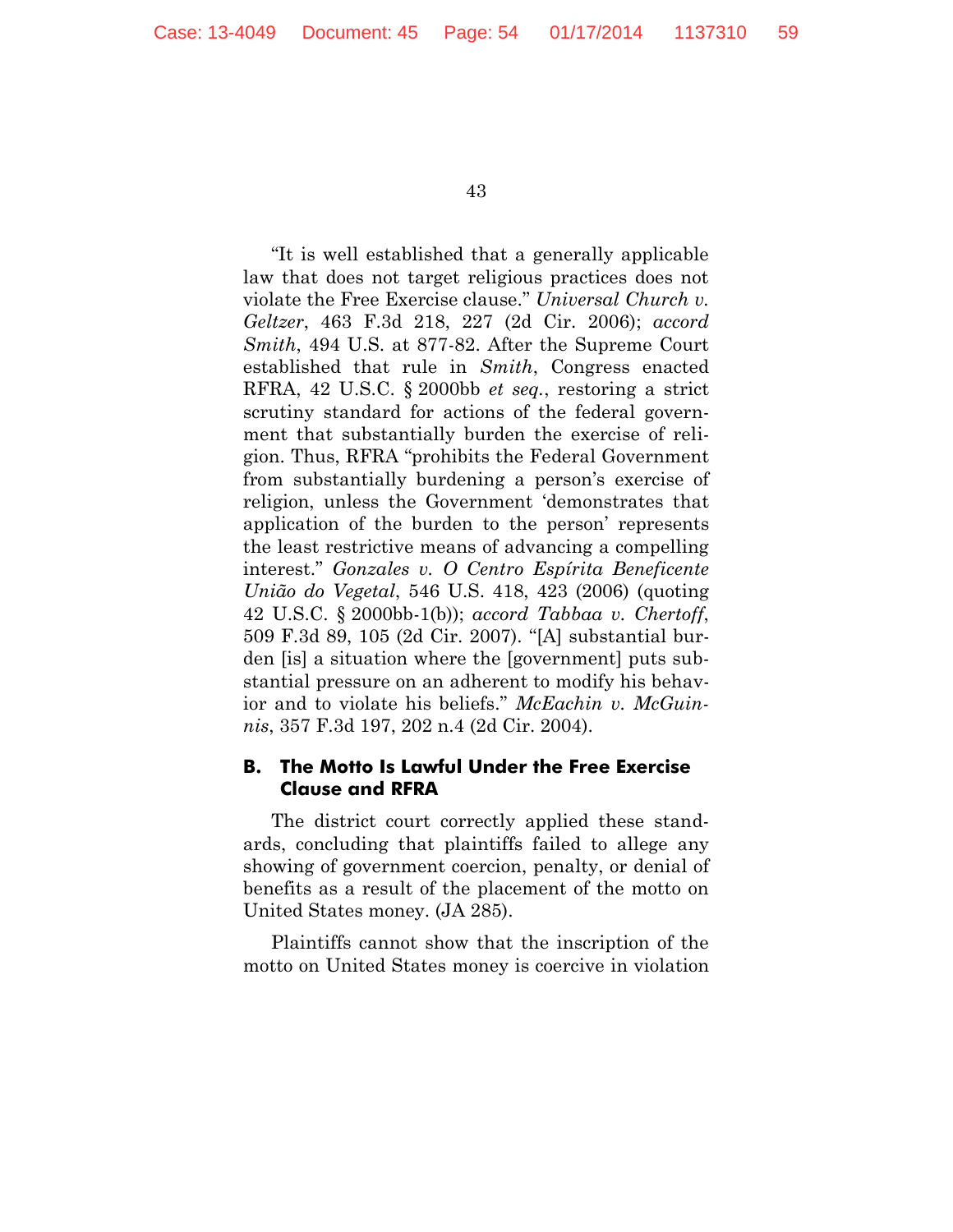of the Free Exercise Clause. Their claims center on the allegation that they "are required to bear on their persons . . . a statement they believe to be false, . . . [and] that attributes to them personally a perceived falsehood that is the antithesis of the central tenet of their religious system"; therefore "they are conscripted into assisting in the proselytization of a religious notion that they explicitly reject." (Br. 25-26). But the Supreme Court has noted that the motto does not compel people who use money to advance religion because they are not required to publicly display the motto. *Wooley v. Maynard*, 430 U.S. 705, 717 n.15 (1977) ("Currency is generally carried in a purse or pocket and need not be displayed by the public. The bearer of currency is thus not required to publicly advertise the national motto."). Moreover, as explained above, there is no religious compulsion in the motto's placement on American money: the religious content of the message is minimal, and in context it cannot reasonably understood as an endorsement of religion. *See supra* at 32. As the Ninth Circuit has held, the claim that carrying money is equivalent to proselytizing the message In God We Trust depends on the premise that that inscription constitutes the government's endorsement of religion, and accordingly is foreclosed for the same reasons the Establishment Clause claim is foreclosed. *Newdow v. Lefevre*, 598 F.3d 638, 646 & n.12 (9th Cir. 2010).

The district court's judgment should be affirmed for other reasons as well. Plaintiffs' constitutional claim cannot overcome the fact that the motto appears on United States money by means of a generally applicable law that does not target plaintiffs' athe-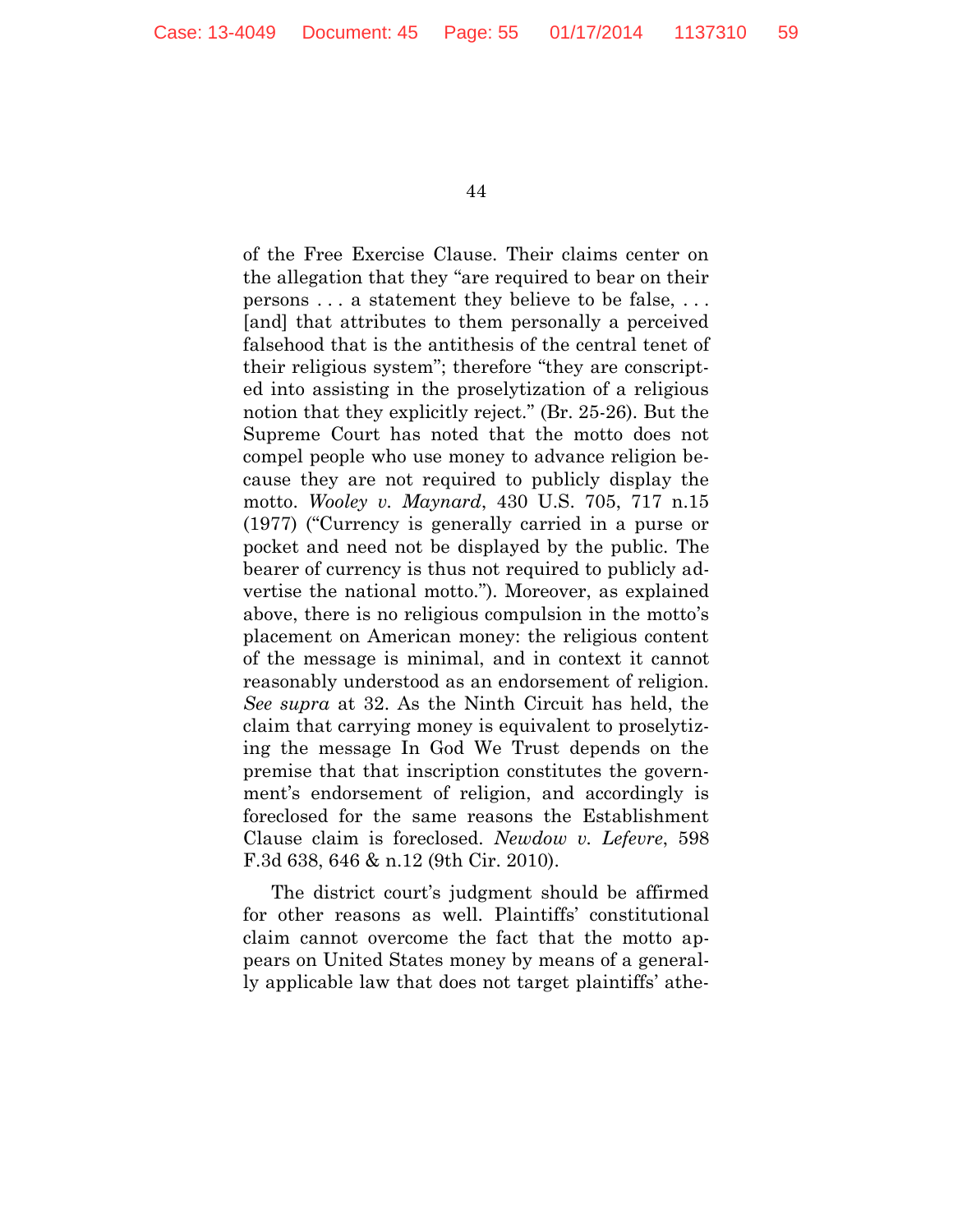istic practices or beliefs; it is therefore barred by *Smith*, 494 U.S. at 878-79; *see Universal Church*, 463 F.3d at 227. And while RFRA abolished the *Smith* rule regarding actions of the federal government, plaintiffs' statutory claim must fail as well.

First, RFRA cannot reasonably be interpreted to repeal the federal statutes requiring the motto to be placed on coins and currency. Although it is true that RFRA "applies to all Federal law, and the implementation of that law, whether statutory or otherwise," 42 U.S.C. § 2000bb-3(a), and accordingly "amends the entire United States Code," *Rweyemamu v. Cote*, 520 F.3d 198, 202 (2d Cir. 2008), what plaintiffs seek is not the amendment but the implied repeal of 31 U.S.C.  $\S$  5112(d)(1) and 5114(b), as there is simply no way those statutes can be modified to accommodate plaintiffs' claims. But courts should "not infer a statutory repeal unless the later statute expressly contradicts the original act or unless such a construction is absolutely necessary in order that the words of the later statute shall have any meaning at all." *Nat'l Ass'n of Home Builders v. Defenders of Wildlife*, 551 U.S. 644, 662 (2007) (internal quotation marks and alterations omitted); *accord Hawaii v. Office of Hawaiian Affairs*, 556 U.S. 163, 175 (2009) ("repeals by implication are not favored and will not be presumed unless the intention of the legislature to repeal is clear and manifest"). Had Congress meant to repeal the specific commands of the motto statutes, it would have said so clearly, rather than obliquely. *See Francis v. Mineta*, 505 F.3d 266, 273 (3d Cir. 2007) (Stapleton, J., concurring) (even though RFRA "applies"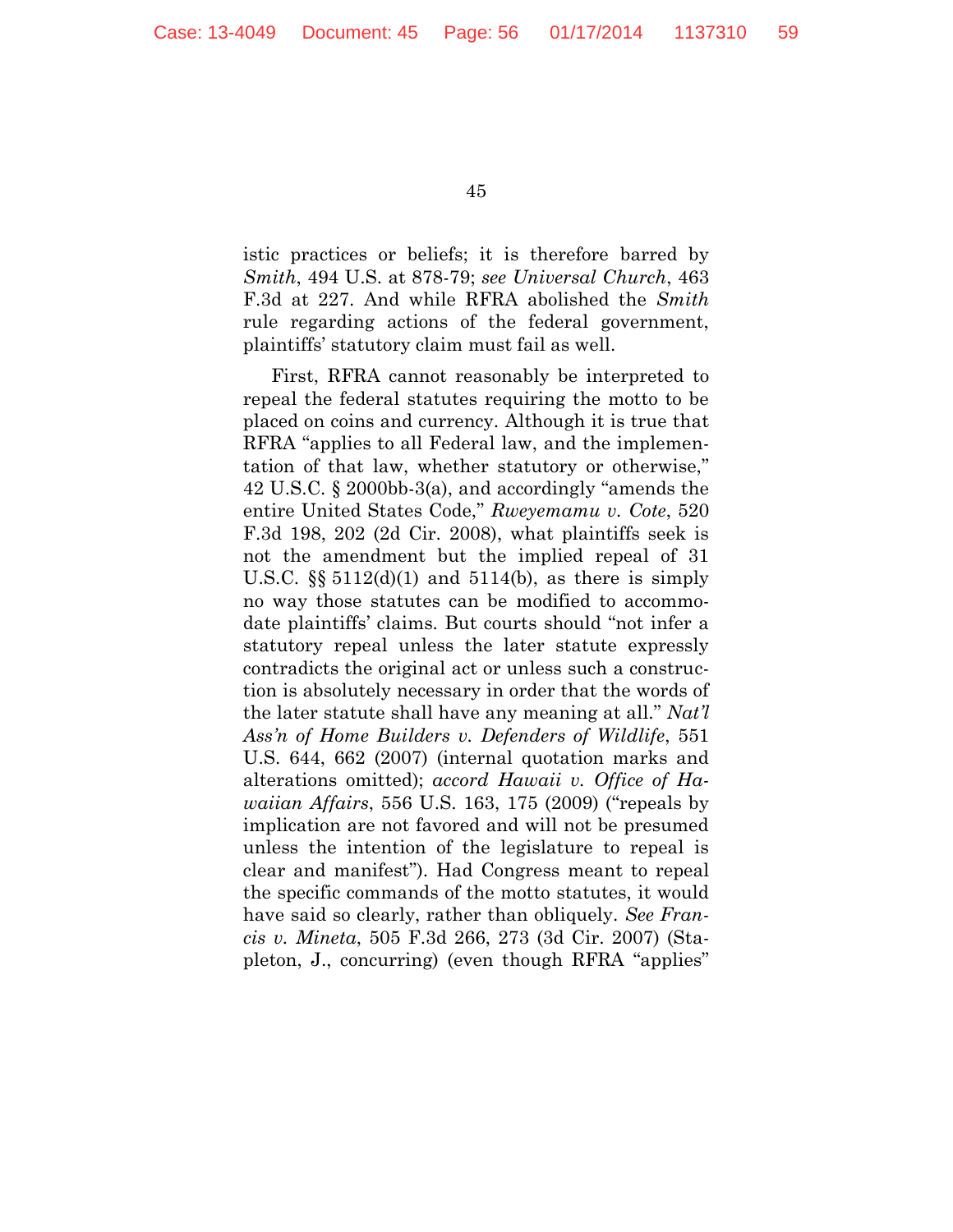to all federal law, it should not be read to "effectively supplant" preexisting specific statute).

In any event, RFRA provides plaintiffs with no relief. None of plaintiffs' alleged burdens are "substantial" under RFRA, as they do not "put[ ] substantial pressure on an adherent to modify his behavior and to violate his beliefs." *McEachin*, 357 F.3d at 202 n.4. Plaintiffs' allegations that the placement of the motto on the currency requires them to bear a religious message and to proselytize for a religious claim fail for the same reasons as their Establishment Clause and Free Exercise Clause claims. *See Skoros*, 437 F.3d at 41 (explaining that menorah's use in a secular display did not burden free exercise rights). Even if the motto were to be deemed a substantial burden on plaintiffs' exercise of their religious beliefs, plaintiffs' RFRA claim still fails because the motto's "legitimate secular purposes of solemnizing public occasions, expressing confidence in the future, and encouraging the recognition of what is worthy in society," *Lynch*, 465 U.S. at 692-93 (O'Connor, J., concurring), are sufficiently compelling, and because the motto tersely and with dignity expresses these sentiments, making it the least restrictive means of doing so. *See Tabbaa*, 509 F.3d at 105.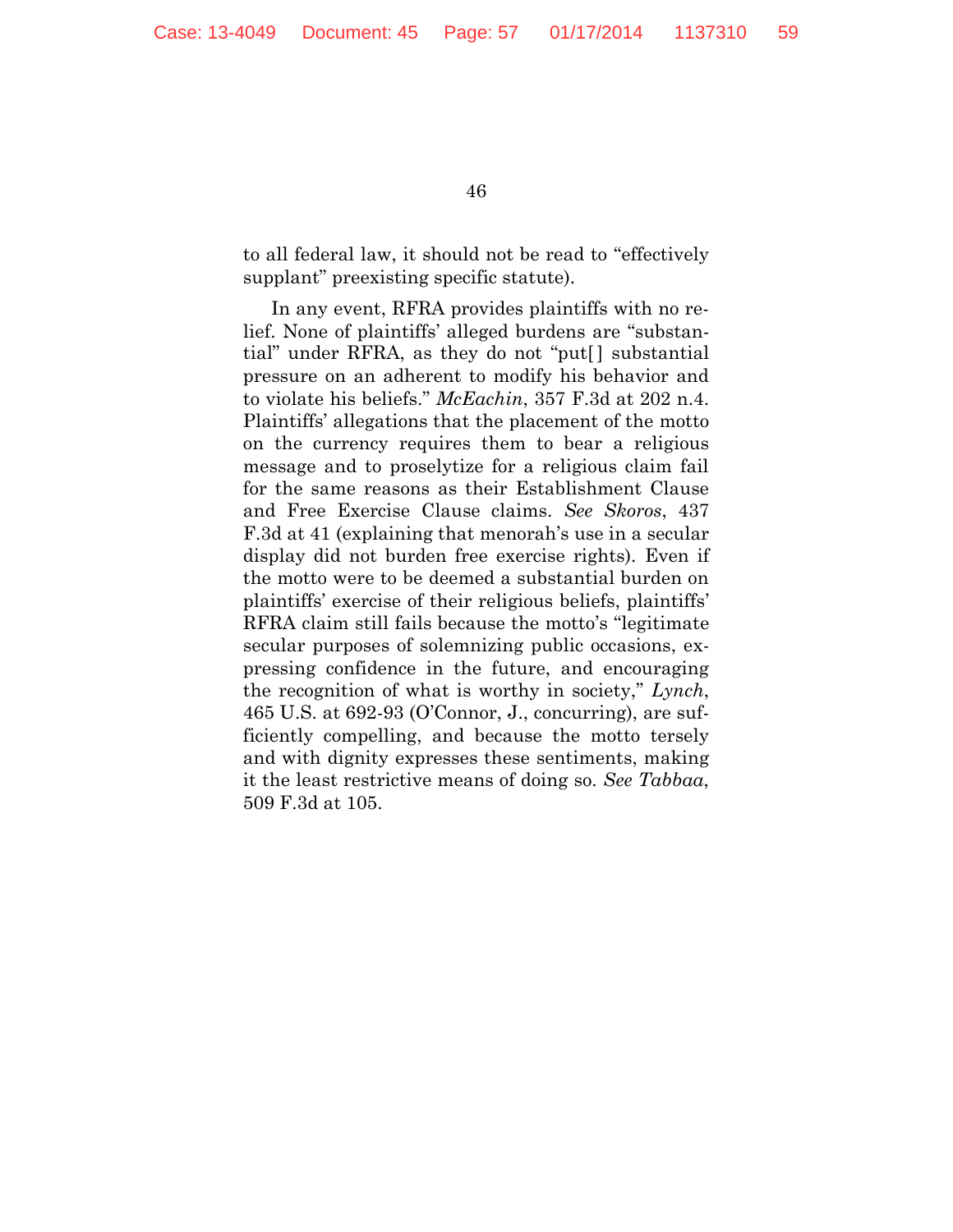#### **CONCLUSION**

# **The judgment of the district court judgment should be affirmed.**

Dated: New York, New York January 17, 2014

Respectfully submitted,

PREET BHARARA, *United States Attorney for the Southern District of New York, Attorney for Defendants-Appellees.*

MICHAEL J. BYARS, BENJAMIN H. TORRANCE, *Assistant United States Attorneys, Of Counsel.*